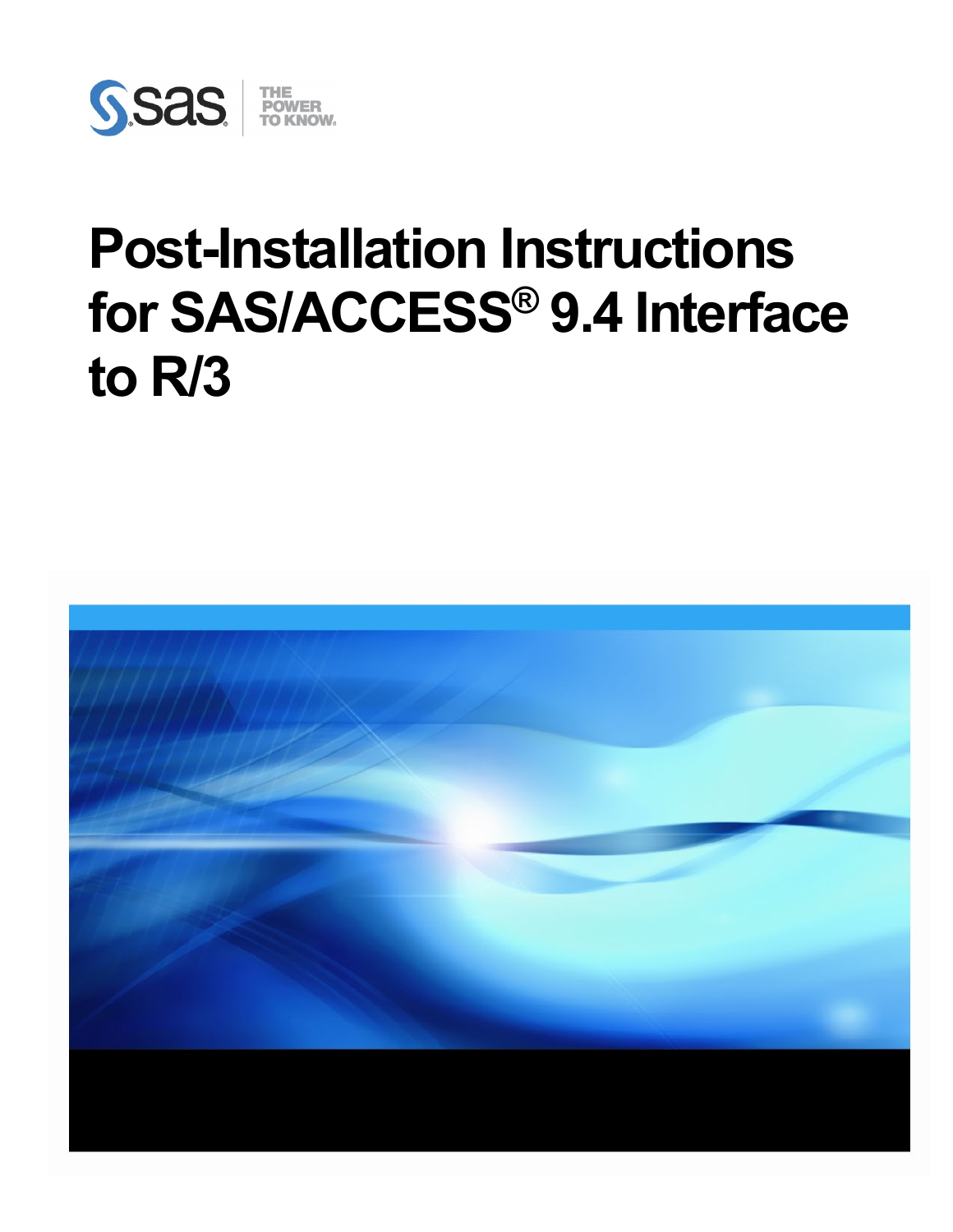# **Copyright Notice**

The correct bibliographic citation for this manual is as follows: SAS Institute Inc. 2018. *Post-Installation Instructions for SAS/ACCESS® 9.4 Interface to R/3*, Cary, NC: SAS Institute Inc.

**Post-Installation Instructions for SAS/ACCESS® 9.4 Interface to R/3** Copyright © 2021, SAS Institute Inc., Cary, NC, USA

All rights reserved. Produced in the United States of America.

**For a hard-copy book:** No part of this publication may be reproduced, stored in a retrieval system, or transmitted, in any form or by any means, electronic, mechanical, photocopying, or otherwise, without the prior written permission of the publisher, SAS Institute Inc.

**For a Web download or e-book:** Your use of this publication shall be governed by the terms established by the vendor at the time you acquire this publication.

The scanning, uploading, and distribution of this book via the Internet or any other means without the permission of the publisher is illegal and punishable by law. Please purchase only authorized electronic editions and do not participate in or encourage electronic piracy of copyrighted materials. Your support of others' rights is appreciated.

**U.S. Government Restricted Rights Notice:** Use, duplication, or disclosure of this software and related documentation by the U.S. government is subject to the Agreement with SAS Institute and the restrictions set forth in FAR 52.227-19, Commercial Computer Software-Restricted Rights (June 1987).

SAS Institute Inc., SAS Campus Drive, Cary, North Carolina 27513.

January 2021

SAS® Publishing provides a complete selection of books and electronic products to help customers use SAS software to its fullest potential. For more information about our e-books, e-learning products, CDs, and hard-copy books, visit the SAS Publishing Web site at **[support.sas.com/bookstore](http://support.sas.com/bookstore)** or call 1-800-727-3228.

SAS® and all other SAS Institute Inc. product or service names are registered trademarks or trademarks of SAS Institute Inc. in the USA and other countries. ® indicates USA registration.

Other brand and product names are registered trademarks or trademarks of their respective companies.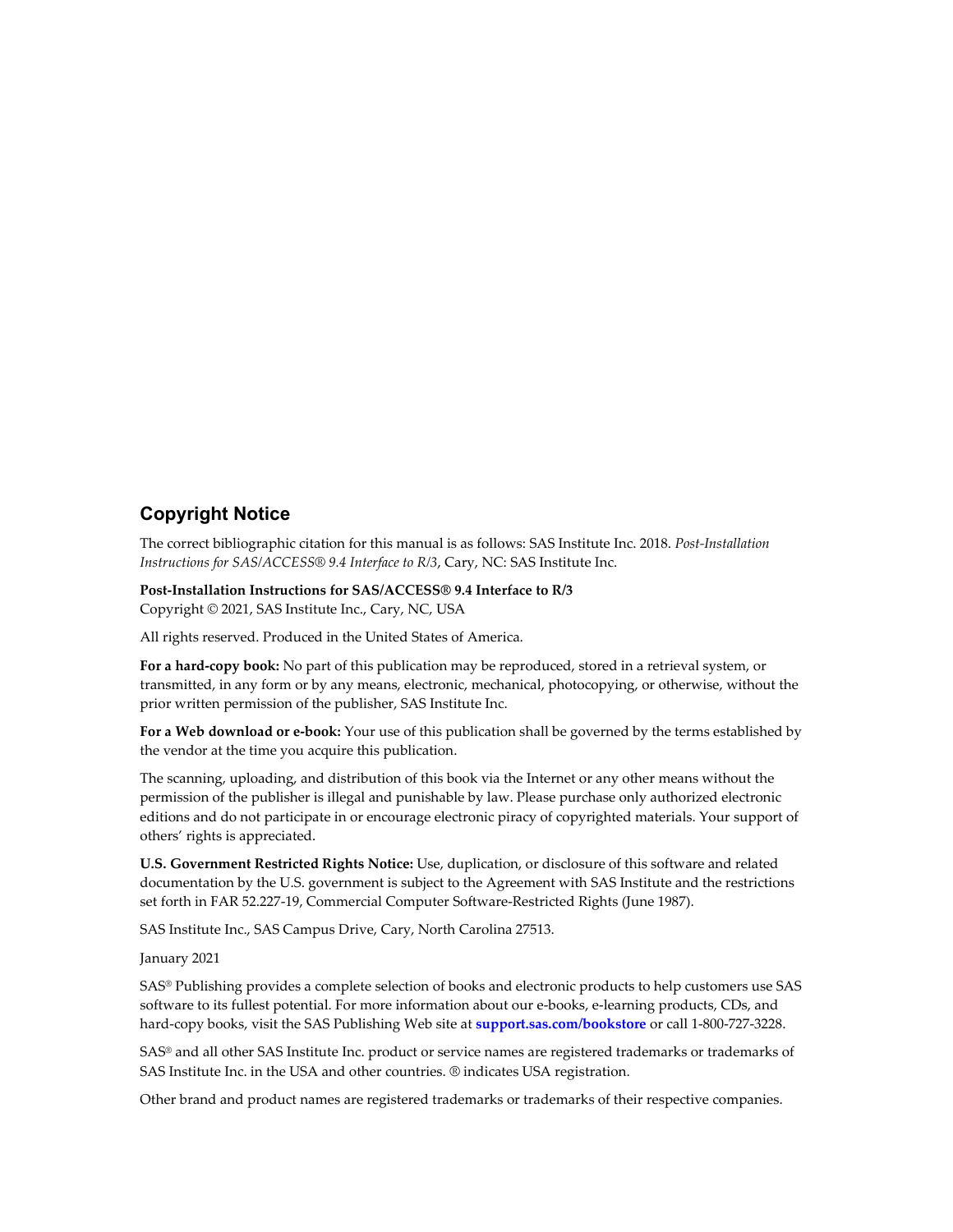# **Table of Contents**

| Configurations of SAS/ACCESS Interface to R/3 Software 2                    |  |
|-----------------------------------------------------------------------------|--|
| <b>Considerations when Migrating from an Earlier Version of SAS/ACCESS</b>  |  |
| Considerations when Upgrading to New SAP Releases4                          |  |
|                                                                             |  |
|                                                                             |  |
|                                                                             |  |
|                                                                             |  |
|                                                                             |  |
|                                                                             |  |
|                                                                             |  |
| Chapter 3 - Installing SAS/ACCESS Interface to R/3 Software 9               |  |
|                                                                             |  |
|                                                                             |  |
|                                                                             |  |
|                                                                             |  |
| Installing SAS/ACCESS Interface to R/3 Software Components10                |  |
|                                                                             |  |
|                                                                             |  |
| Step 4 - Activate BAdI Implementation for SAP BW/BI Authorization Checks 15 |  |
|                                                                             |  |
| Chapter 4 – Installing SAS/ACCESS Interface to R/3 Software on z/OS17       |  |
|                                                                             |  |
|                                                                             |  |
|                                                                             |  |
|                                                                             |  |
|                                                                             |  |
| Installing SAS/ACCESS Interface to R/3 Software Components21                |  |
|                                                                             |  |
|                                                                             |  |
|                                                                             |  |
| Step 4 - Activate BAdI Implementation for SAP BW/BI Authorization Checks 23 |  |
|                                                                             |  |
|                                                                             |  |
|                                                                             |  |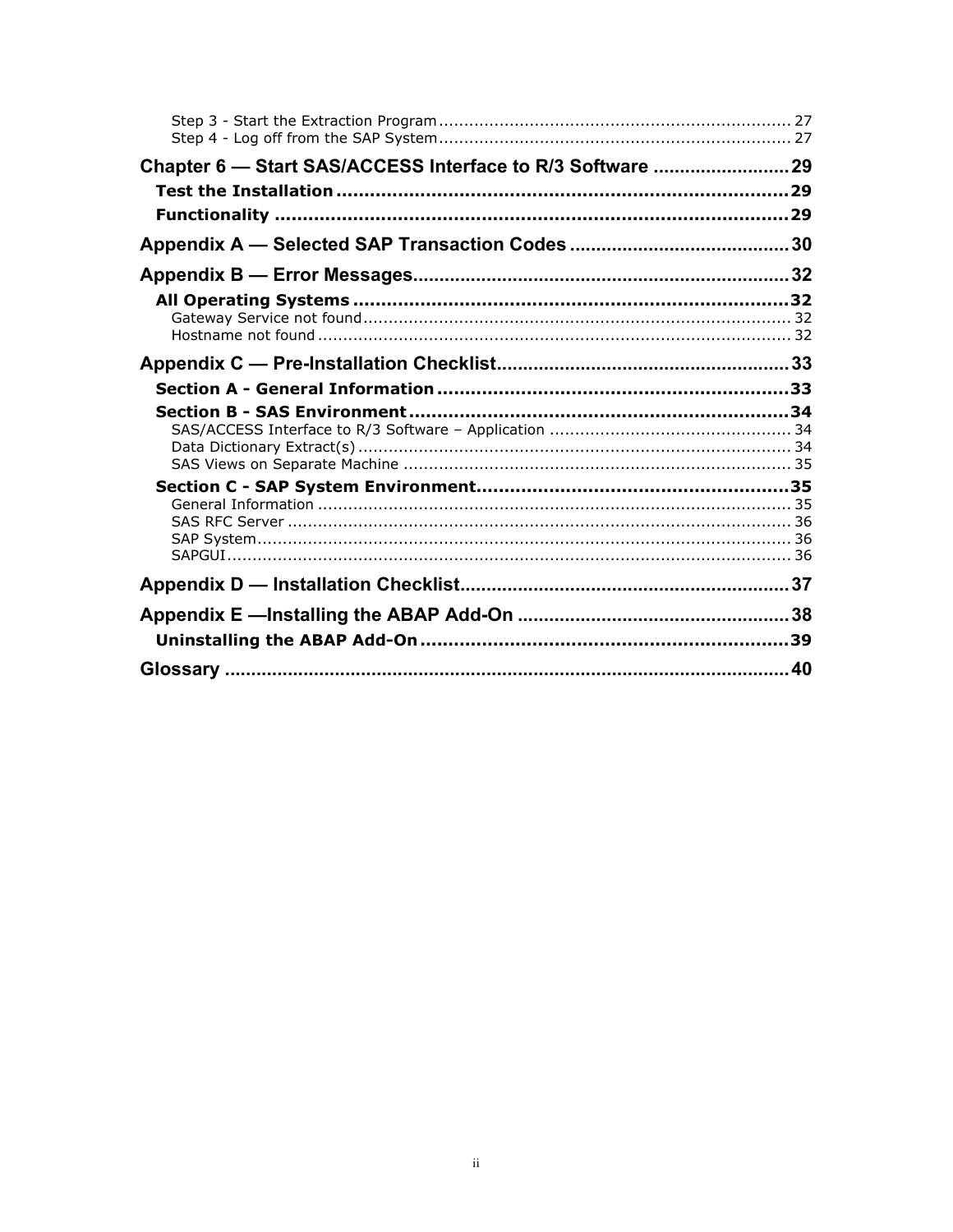# <span id="page-4-0"></span>**Chapter 1 — Introduction**

# <span id="page-4-1"></span>*About This Document*

This document covers the configuration of SAS/ACCESS Interface to R/3 for SAS 9.4, following the initial installation of your SAS software. It has been updated for the seventh maintenance release of SAS Foundation 9.4 (SAS 9.4M7).

# <span id="page-4-2"></span>*How to Use This Book*

In this chapter, an overview of the architecture of SAS/ACCESS Interface to R/3 software is provided.

In "Chapter 2 — [Pre-Installation,](#page-8-0)" system requirements and prerequisites are listed. You will find tips about how to set up prerequisites before you proceed with the installation. Read this chapter if you are setting up SAS/ACCESS to R/3 for the SAS Data Surveyor for SAP.

In "Chapter 3 — [Installing SAS/ACCESS Interface to R/3 Software,](#page-12-0)" the installation of SAS/ACCESS Interface to R/3 is explained, step-by-step. You should also follow these steps if you are setting up SAS/ACCESS to R/3 for the SAS Data Surveyor for SAP.

In "Chapter 4 — [Installing SAS/ACCESS Interface to R/3 Software on z/OS,](#page-20-0)" post-installation steps for SAS/ACCESS Interface to R/3 on IBM z/OS are described. The required configuration differs from that of other hosts because the RFC server is used to access the SAP system. Take these steps if you are setting up SAS/ACCESS to R/3 on z/OS for the SAS Data Surveyor for SAP.

Chapters 5 and 6 only apply to the SAS/ACCESS Interface to R/3 Application. The SAS Data Surveyor for SAP uses plug-ins for the SAS Management Console for the Metadata Extract. It also uses plug-ins for SAS Data Integration Studio for the metadata navigation and definition of tables and jobs. This information is beyond the scope of this document. Refer to the *Data Administration Guide* for information about how to configure the server definitions and the metadata extract.

"Chapter  $5 -$ [Data Dictionary Extract"](#page-28-0) explains how to extract the metadata information from SAP.

"Chapter  $6 -$  [Start SAS/ACCESS Interface to R/3 Software"](#page-32-0) explains how to start the software and how to verify the installation.

"Appendix  $A - S$ elected SAP Transaction Codes" provides a list of SAP transaction codes that are useful during installation and verification.

"Appendix  $B -$  [Error Messages"](#page-35-0) discusses potential problems and their symptoms during installation.

To simplify the installation, two checklists are provided to help you install SAS/ACCESS Interface to R/3 software:

- "Appendix  $C Pre$ -Installation Checklist" Complete the items in this checklist before the installation. Do not proceed with installation until all the items have been completed.
- "Appendix D [Installation Checklist"](#page-39-3) Complete this checklist during the installation. This information about the installation also facilitates upgrades.

"Appendix  $E$  —Installing the ABAP Add-On" describes the installation of the add-on for the installation of the ABAP objects in the SAP System.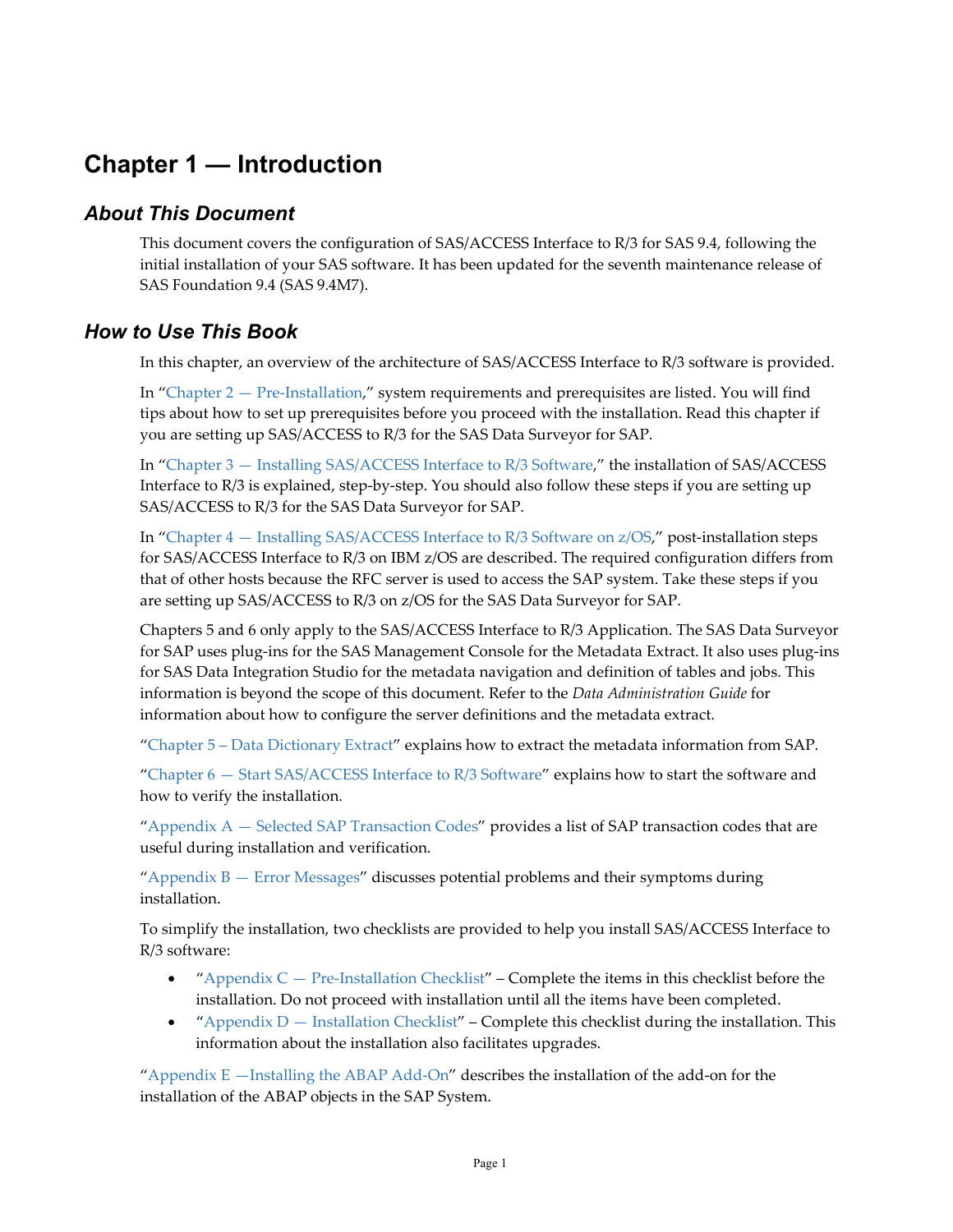# <span id="page-5-0"></span>*Configurations of SAS/ACCESS Interface to R/3 Software*

SAS/ACCESS Interface to R/3 software has client and server components. The server components of the SAS/ACCESS Interface to R/3 are also used by the SAS Data Surveyor for SAP Software.

# <span id="page-5-1"></span>**Components of SAS/ACCESS Interface to R/3 Software**

SAS/ACCESS Interface to R/3 includes the following components:

- SAS/ACCESS Interface to R/3 Software Client Application
- Data Dictionary Extract
- SAS Server LIBNAME engine and CALLRFC procedure
- SAS RFC Server (only for SAS/ACCESS Interface to R/3 for z/OS)

SAP RFC is an acronym for the proprietary Remote Function Call protocol that is typically deployed for communications among SAP systems.

# *SAS Data Surveyor for SAP*

The SAS Data Surveyor for SAP uses functionality from the SAS/ACCESS Interface to R/3 software to support data access and remote function calls. Configure SAS/ACCESS to R/3 before using the SAS Data Surveyor for SAP. Follow the steps in Chapter 2, and in Chapter 3 or Chapter 4. Refer to additional configuration information for the SAS Data Surveyor for SAP in the *SAS 9.4 Intelligence Platform: Data Administration Guide*.

### *SAS/ACCESS Interface to R/3 Software – Client Application*

The Application is a user interface for navigating the metadata, storing selections, and generating the SAS views to access the SAP data. However, the user interface is only supported for maintenance. SAS recommends using SAS Data Surveyor for SAP as the interface instead.

# *Data Dictionary Extract*

The Data Dictionary Extract is a copy of metadata from the SAP Data Dictionary. The metadata is stored in SAS data sets that provide information about tables, fields, data models, and entity types in SAS/ACCESS Interface to R/3 software. For example, one table lists all of the tables defined to SAS/ACCESS Interface to R/3 software (typically 20,000 - 50,000 logical tables); another table lists all of the fields for each table (typically 400,000 to 800,000 fields).

The Data Dictionary Extract is usually installed on the same machine as the SAS/ACCESS Interface to R/3 software user interface or on a fileserver.

The Data Dictionary Extract can be on a separate machine; however, that machine requires:

- SAS 9.4
- SAS/SHARE software or SAS/CONNECT software

#### *SAS Server - LIBNAME Engine and CALLRFC Procedure*

The SAS views are generated by SAS/ACCESS Interface to R/3 software. The views use the SAS libname engine for SAP.

To use the SAS views on a particular machine, SAS/ACCESS Interface to R/3 software must be installed.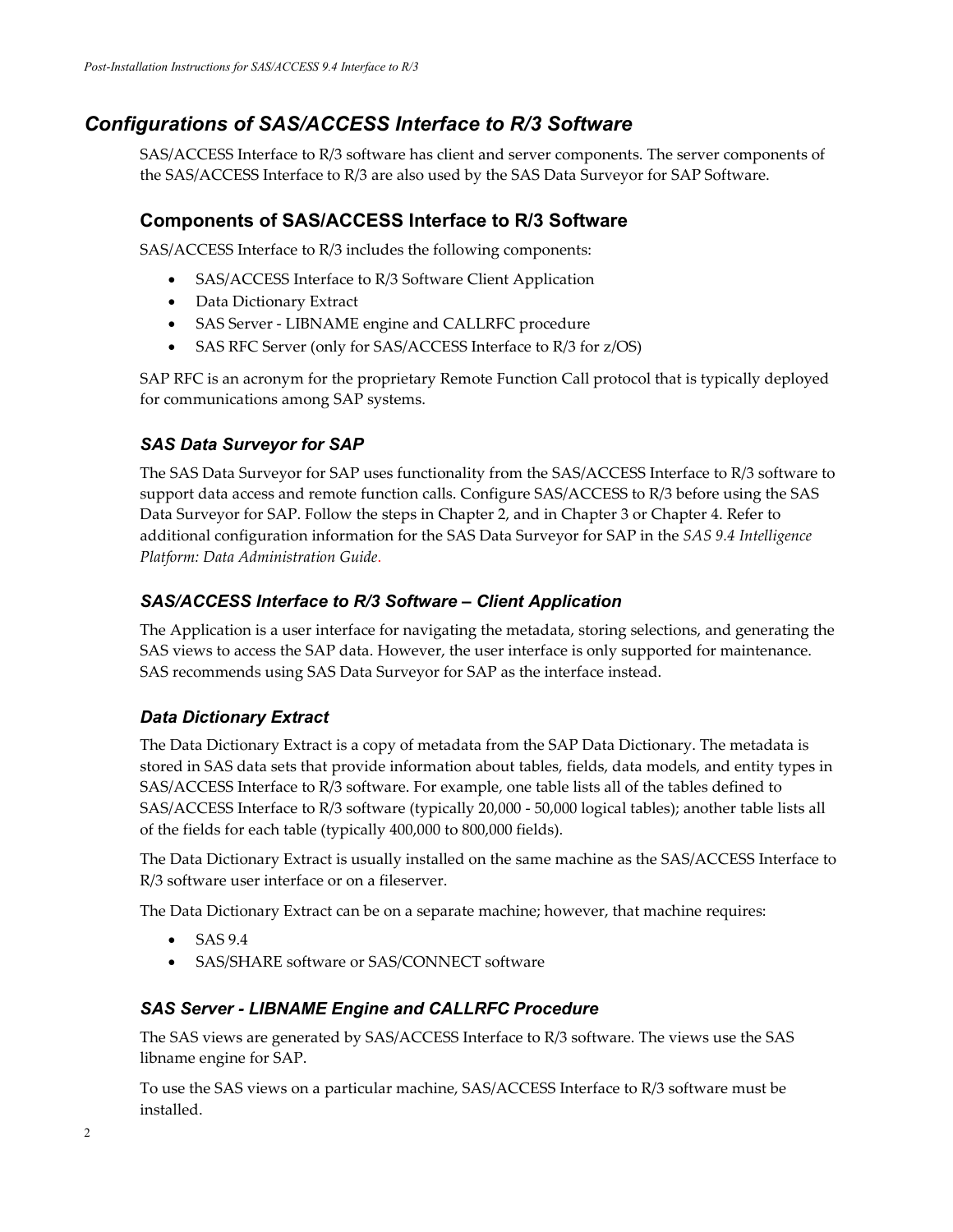## *SAS RFC Server (only for SAS/ACCESS Interface to R/3 for z/OS)*

A SAS RFC Server was required in previous releases to enable communication between the SAS/ACCESS Interface to R/3 and the SAP system. *SAP RFC* refers to the SAP protocol that enables communications among SAP systems.

Starting with SAS 9.2, SAS/ACCESS Interface to R/3 began communicating directly with the SAP system, removing the requirement for a SAS RFC Server.

However, a SAS RFC Server is needed for the libname engine on z/OS. The RFC Server does not necessarily need to run on z/OS; SAS/ACCESS Interface to R/3 for z/OS includes RFC Servers for z/OS, AIX, and Windows.

Typically, the SAS RFC Server is installed on a machine with one of the following installed:

- SAS Server
- SAP System Application Server

The SAS RFC Server can be installed on a machine that lacks SAS 9.4. The list of Windows operating systems that support the SAS Unicode RFC Server is extensive; see the various system requirements documents for Windows for x64 on Install Center

(<http://support.sas.com/documentation/installcenter/>) for information on the supported versions of Windows. The SAS RFC Server and SAS Unicode RFC Server are available for AIX, and UNIX System Services (USS) – Open Edition. The SAS Unicode RFC Server is used for accessing SAP Unicode systems.

### *SAP System Application Server*

The SAS Server communicates with the SAP System Application Server. The installation of SAS/ACCESS Interface to R/3 software includes a number of ABAP objects. The ABAP objects are installed by importing the delivery transports to the SAP system.

# <span id="page-6-0"></span>*Considerations when Migrating from an Earlier Version of SAS/ACCESS Interface to R/3 Software*

The new transport files also support the RFC Server of SAS/ACCESS 4.2 Interface to R/3. You can therefore still use the 4.2 and 4.3 versions of SAS/ACCESS Interface to R/3 to access the SAP system where the new transports are installed.

When migrating to a new version of SAS/ACCESS Interface to R/3 Software for Windows, or for UNIX:

- Install the new transport files.
- Set up multiple destinations and maintain table /SAS/DESTS for destination groups, as explained in Chapter 3.
- The variants are no longer used.
- If you used the RFC Server parameters (host and port) to assign librefs, you must remove those parameters. Users of the Data Surveyor for SAP should remove them during metadata migration.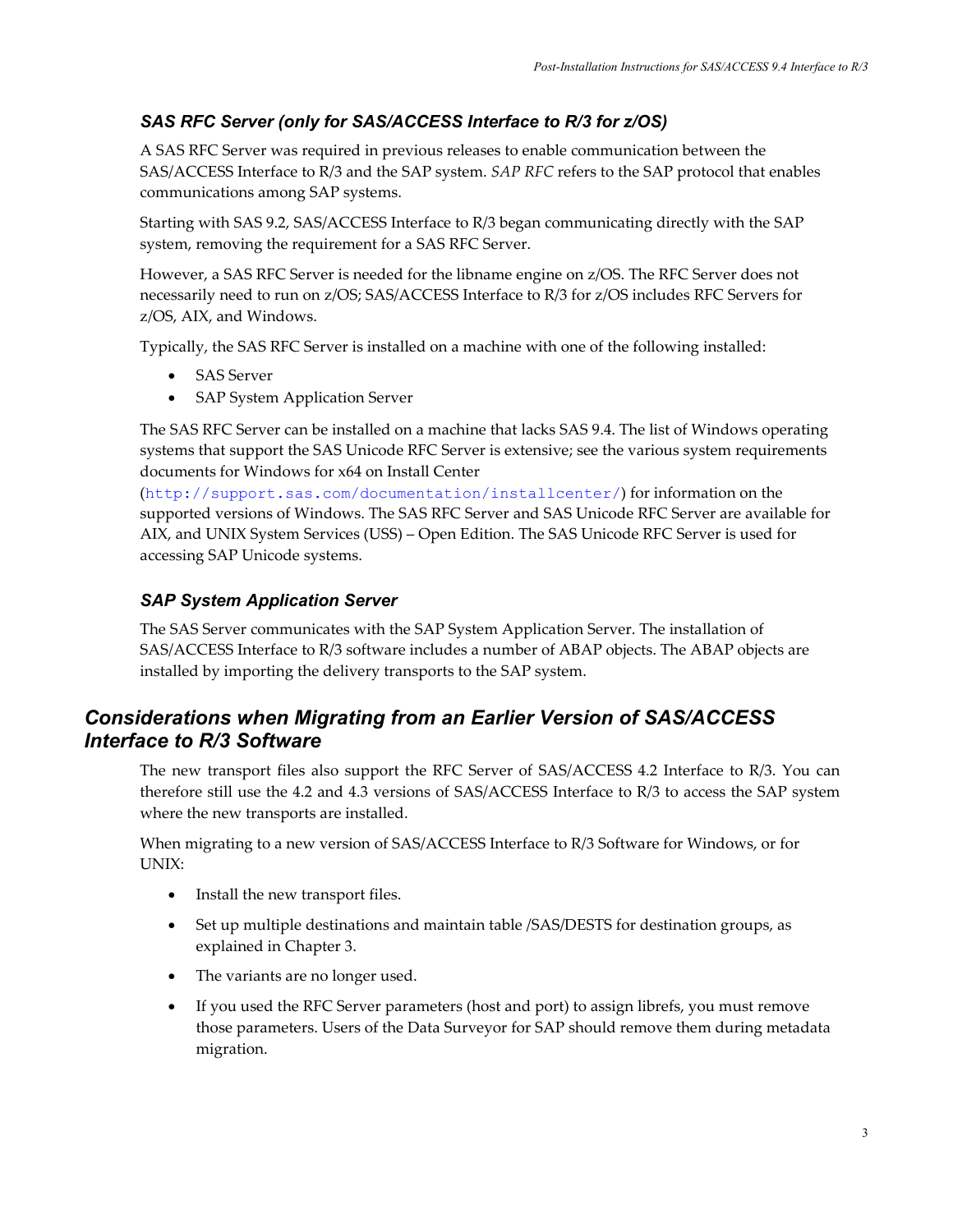When migrating SAS/ACCESS Interface to R/3 Software for z/OS:

- Install the new transport files.
- Set up new destinations or use the same destinations as in previous release.
- Set up new variants or use the same variants as in previous release.

# <span id="page-7-0"></span>*Considerations when Upgrading to New SAP Releases*

If the SAP system is upgraded, the delivery transports must be re-imported.

# <span id="page-7-1"></span>*Related Publications*

*SAS/ACCESS 9.4 Interface to R/3: User's Guide SAS 9.4 Intelligence Platform: Data Administration Guide.*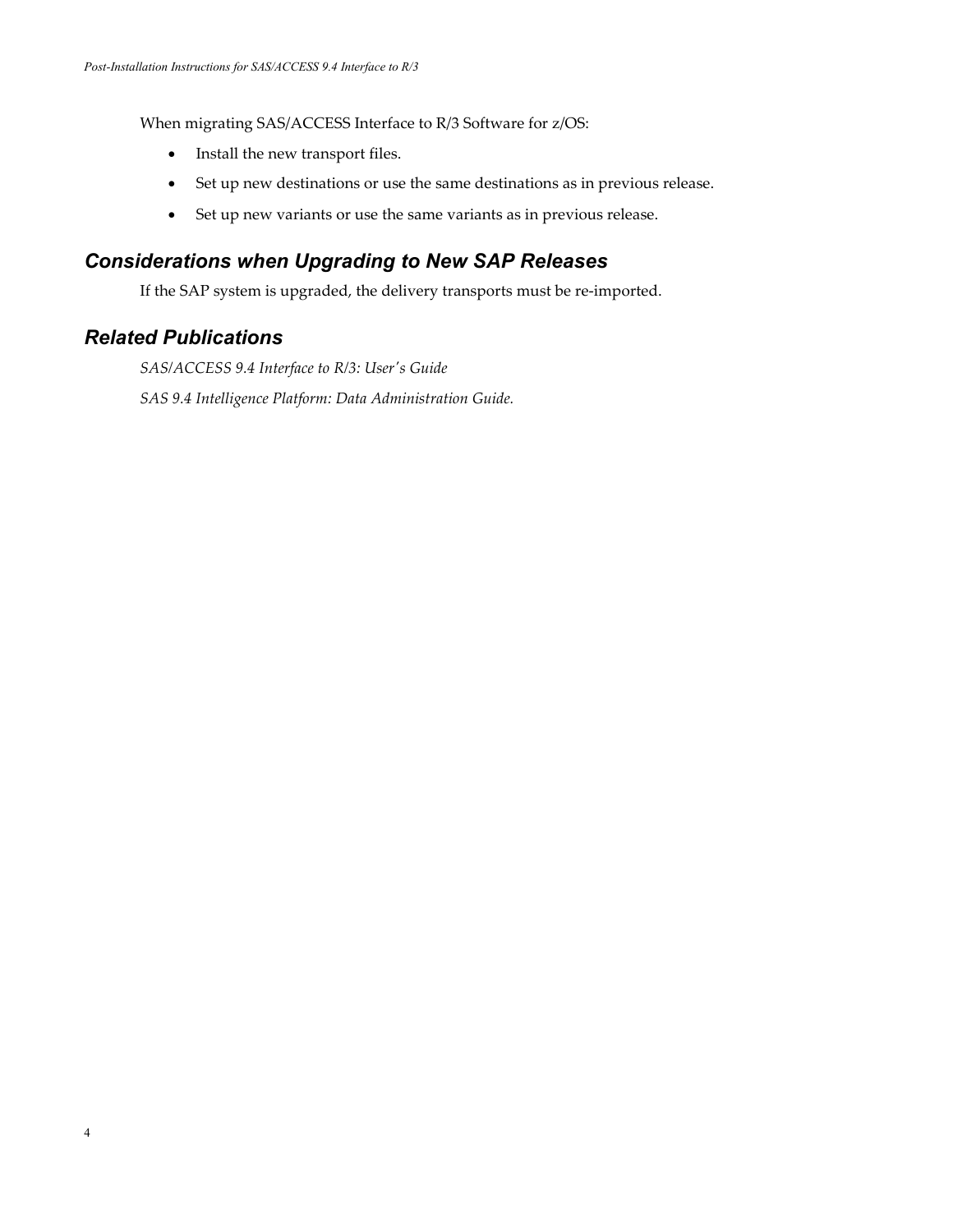# <span id="page-8-0"></span>**Chapter 2 — Pre-Installation**

# <span id="page-8-1"></span>*Overview*

This chapter outlines the prerequisites to install and run SAS/ACCESS Interface to R/3 software. Some of these prerequisites require the involvement of other staff, such as the SAP system administrator.

# <span id="page-8-2"></span>*System Requirements*

The installer requires operating system user IDs and passwords and SAP user IDs and passwords. For a multi-machine installation, appropriate access to the network and all machines must be included.

# <span id="page-8-3"></span>**Operating System**

# *SAS/ACCESS Interface to R/3 Software - SAS RFC Server*

The SAS RFC Server is only used for the SAS/ACCESS Interface to R/3 for z/OS.

The list of Windows operating systems that support the SAS Unicode RFC Server is extensive; see the various system requirements documents for Windows, Windows for x64, and Windows for Itaniumbased systems on Install Center

(<http://support.sas.com/documentation/installcenter/>) for information about the supported versions of Windows. The SAS Unicode RFC Server is also supported on AIX and UNIX System Services (USS) – Open Edition.

# *SAS/ACCESS Interface to R/3 Software - Application*

For a list of operating system requirements for the SAS/ACCESS Interface to R/3 software user interface, see the system requirements for SAS 9.4.

# *SAS/ACCESS Interface to R/3 Software - RFC Libraries*

After March 31, 2016, SAP no longer supports the classic RFC SDK or the classic RFC library and recommends making a transition to the SAP NetWeaver RFC Library.

During the transition phase, SAS/ACCESS to R/3 will continue to work with both Classic and Netweaver Libraries. If neither of the libname options, CLASSIC or NETWEAVER, is specified in the libname statement, the ACCESS engine checks to determine whether the libsapnwrfc (for UNIX) or sapnwrfc (for Windows) shared library is available.

If the shared library can be loaded, the engine defaults to the new implementation using the SAP NetWeaver RFC libraries.

If the shared library cannot be loaded, the engine defaults to the classic RFC libraries.

If the libname/PROC CALLRFC option NETWEAVER is specified, the engine uses the NetWeaver RFC libraries.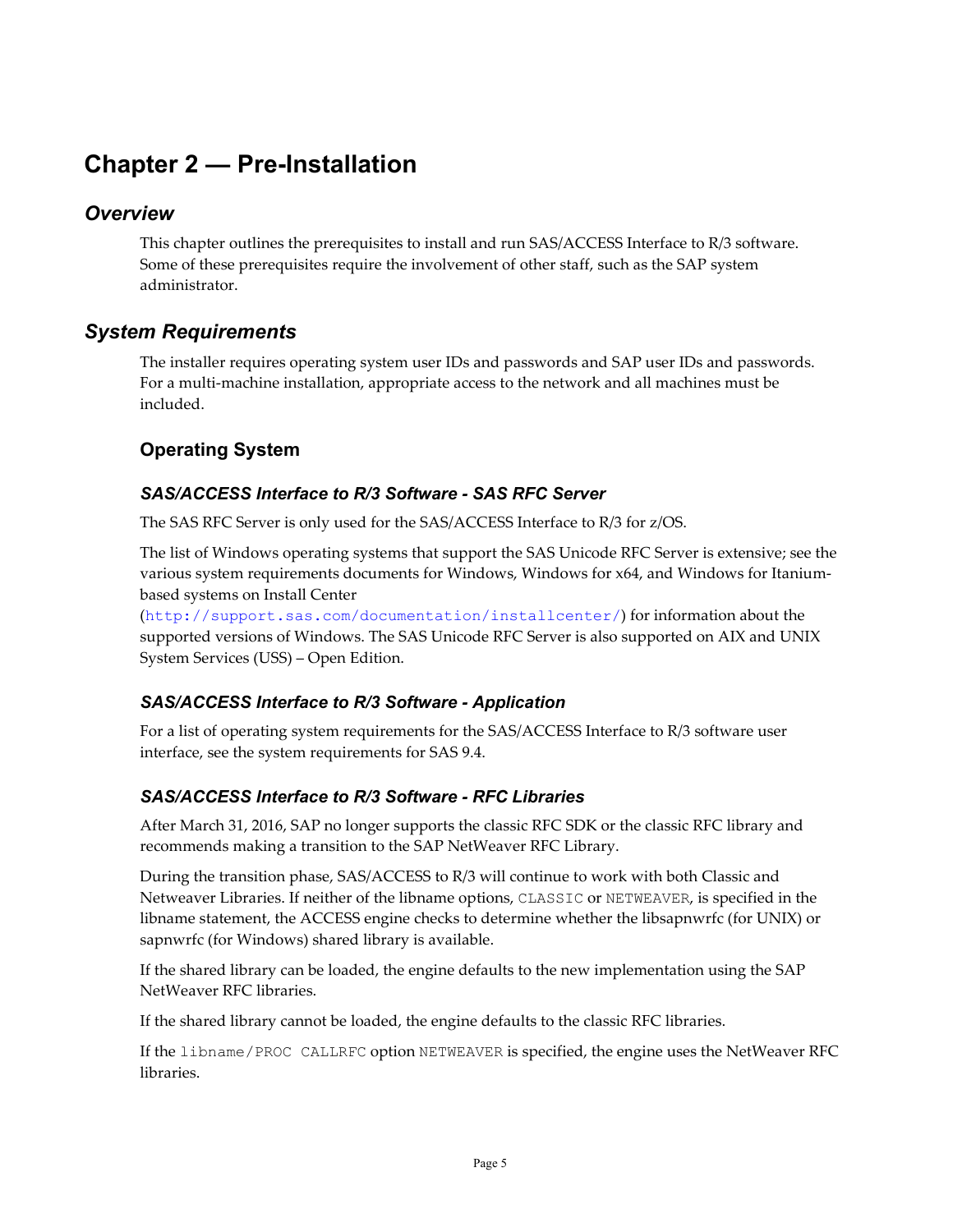If the libname/PROC CALLRFC option CLASSIC is specified, the engine uses the classic RFC libraries.

## <span id="page-9-0"></span>**SAS 9.4**

#### *SAS/ACCESS Interface to R/3 Software - SAS RFC Server*

The SAS RFC Server is required for the SAS/ACCESS Interface to R/3 for z/OS and can run on a machine where SAS 9.4 is not installed.

The SAS RFC Server is no longer supported for SAS/ACCESS Interface to R/3 for Windows or for SAS/ACCESS Interface to R/3 for UNIX.

#### *SAS/ACCESS Interface to R/3 Software - Application*

SAS 9.4 is required.

#### *Required SAS Products*

Base SAS and SAS/ACCESS Interface to R/3 software are required. To use the SAS client/server support, SAS/CONNECT software or SAS/SHARE software is required.

### <span id="page-9-1"></span>**SAP System**

#### *Release*

- SAP NetWeaver 7.0 (Application Server ABAP) or later
- SAP NetWeaver RFC library, Release 7.20 or later

The SAS/ACCESS Interface to R/3 software for Windows and UNIX requires the 64-bit SAP NetWeaver RFC library, Release 7.20 or higher, which is provided by SAP AG.

As of the end of maintenance for SAP Release 7.10 (March 31, 2016), SAP no longer supports the classic RFC SDK or the classic RFC library. This end of maintenance also applies to SAP Releases 7.11 and 7.20. A transition to the SAP NetWeaver RFC Library should start immediately.

The SAP NetWeaver RFC Library supports all SAP NetWeaver and R/3 systems and supports Unicode and non-Unicode. Refer to SAP note **1025361** for installation instructions, support information, and details about the availability of the SAP NetWeaver Library.

For SAS/ACCESS Interface to R/3 for z/OS, the RFC Server can be installed on Windows, AIX or UNIX System Services on z/OS. It requires *one* of the following:

- The 32-bit RFC library, Release 6.40, for z/OS
- The 64 bit RFC and/or Unicode RFC libraries, Release 7.10, for AIX
- The RFC and/or Unicode RFC libraries, Release 7.10, for the appropriate Windows Server

#### *SAPGUI*

During the installation of SAS/ACCESS Interface to R/3 software, a SAPGUI is required.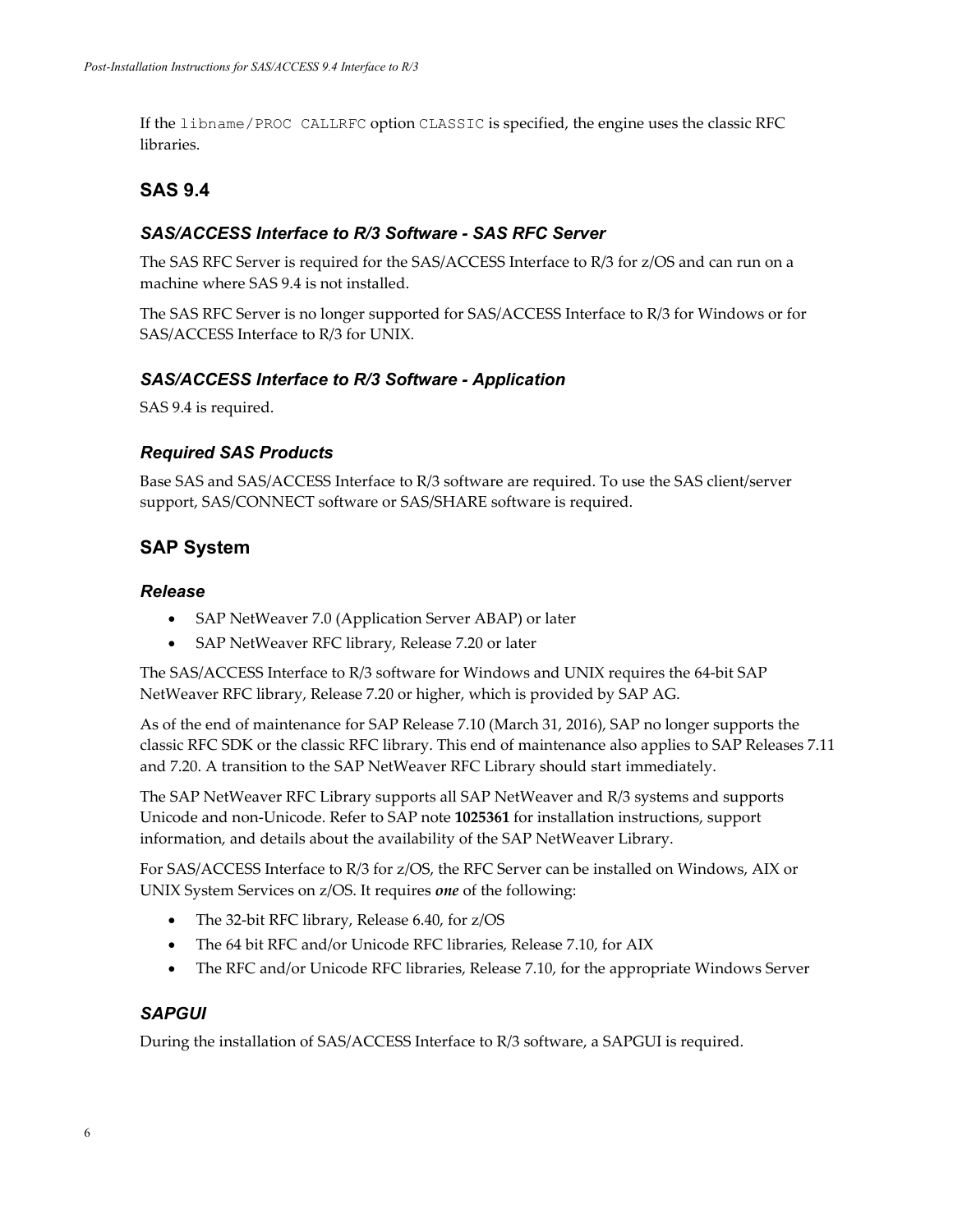#### *User IDs*

SAP user IDs and passwords are required. The user IDs must have appropriate authorizations to access data and use communication methods. See "Authorization Profiles" below for more information about customizing the authorization.

To install and run SAS/ACCESS Interface to R/3 software, the following SAP user IDs are required:

- **RFC user —**An SAP user ID that is used for the communication link between the SAS RFC Server and the SAP System Application Server. Typically, there are several RFC user IDs (one per person).
- **SAP System Administrator —** An SAP System Administrator ID is required for the installation of ABAP programs and function modules, for the configuration of destinations and variant for batch operations, and for setting up authorizations for user IDs to use the SAS/ACCESS Interface to R/3 software. This user ID is only used for the installation.

#### <span id="page-10-1"></span>*Connectivity*

The SAS RFC Server and the SAP System Application Server usually use TCP/IP for communication. Refer to the RFC documentation from SAP AG. The host of the SAP System Application Server must be known by the host of the SAS RFC Server. Alternatively, you can use the IP address to identify the SAP System Application Server. The TCP/IP services file must contain entries for the services, ports, and protocols used for the communication.

The following is an example for entries in the services file:

```
sapdp00 3200/tcp 
sapdp01 3201/tcp 
... 
sapdp99 3299/tcp 
sapgw00 3300/tcp 
sapgw01 3301/tcp
... 
sapgw99 3399/tcp 
sapsp00 3400/tcp 
sapsp01 3401/tcp 
... 
sapsp99 3499/tcp
```
*Note: If the SAPGUI is installed on the machine, the TCP/IP services file already contains these entries.*

#### <span id="page-10-0"></span>*Authorization Profiles*

To install and use SAS/ACCESS Interface to R/3 software, a user ID with certain authorizations is required. An authorization has an authorization object. Several authorizations can be bundled together into an authorization profile.

If the batch functionality of the SAS RFC Server is used, the RFC user ID needs to have authorization to submit batch jobs already released.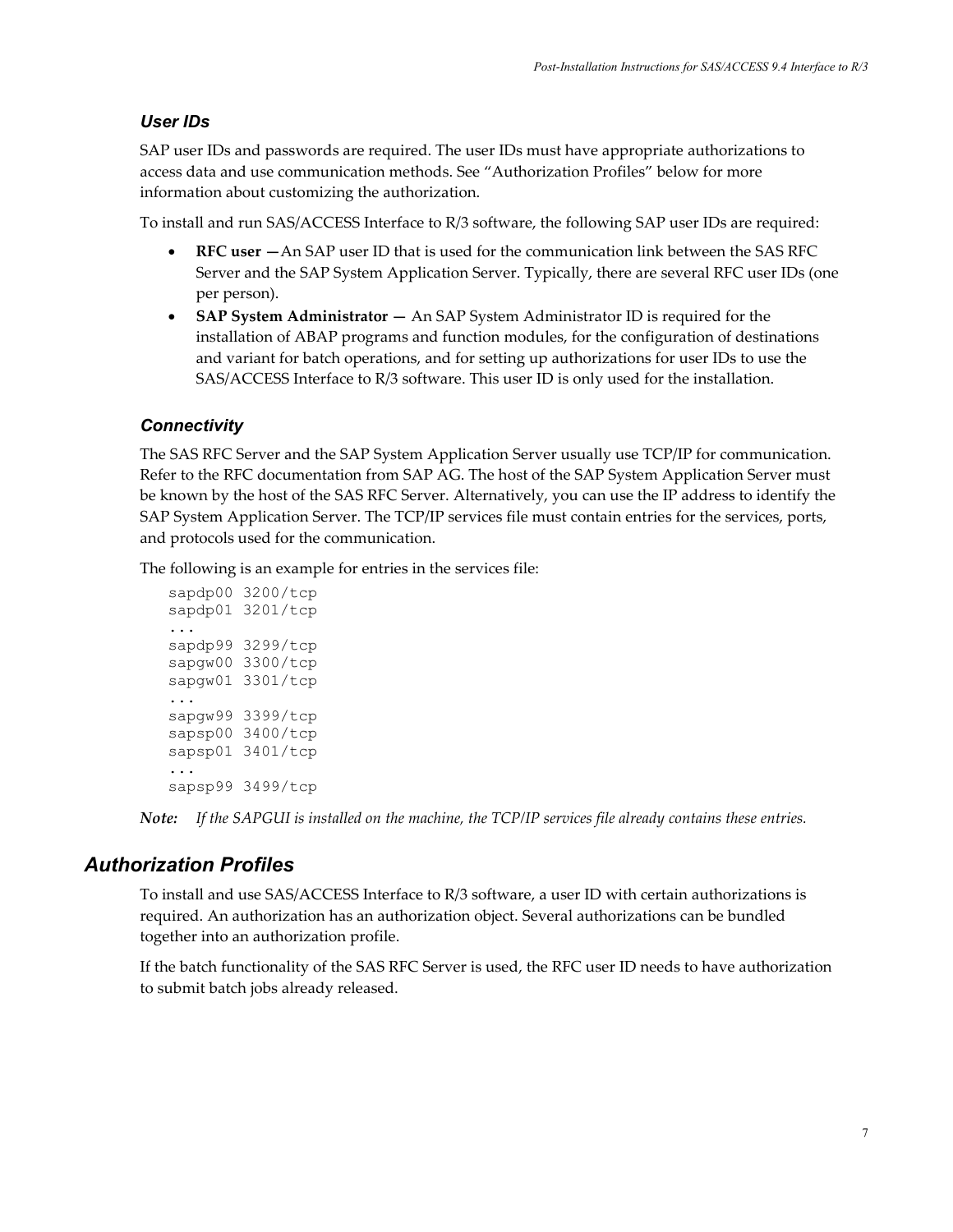| Object                                                                  | <b>Minimum Requirement</b><br>for Values  | <b>Example for</b><br>Predefined<br><b>Authorization</b> | <b>Notes</b>                                                         |
|-------------------------------------------------------------------------|-------------------------------------------|----------------------------------------------------------|----------------------------------------------------------------------|
| S RFC<br>(Authorization check for RFC<br>access)                        | ACTVT: *<br>RFC NAME: *<br>RFC TYPE: *    | S RFC ALL                                                |                                                                      |
| S RS ADMWB<br>(Administrator Workbench –<br>Objects)                    | ACTVT: 3, 16<br>RSADMWBOBJ:<br>INFOOBJECT | S WB IOB SHOW                                            |                                                                      |
| S TABU DIS<br>(Table maintenance via standard<br>tools such as SM31)    | ACTVT: 03<br>DICBERCLS: *                 | S TABU SHOW                                              |                                                                      |
| S BTCH JOB<br>(Background processing:<br>Operations on Background Jobs) | JOBACTION: RELE<br>JOBGROUP: *            |                                                          | Only required if batch<br>functionality of the<br>RFC server is used |

The RFC user IDs require authorizations for the following authorization objects:

The existing authorizations, for example S\_TABU\_SHOW, can be used. The S\_RFC and the S\_TABU\_DIS authorizations are in authorization profile A\_ANZEIGE.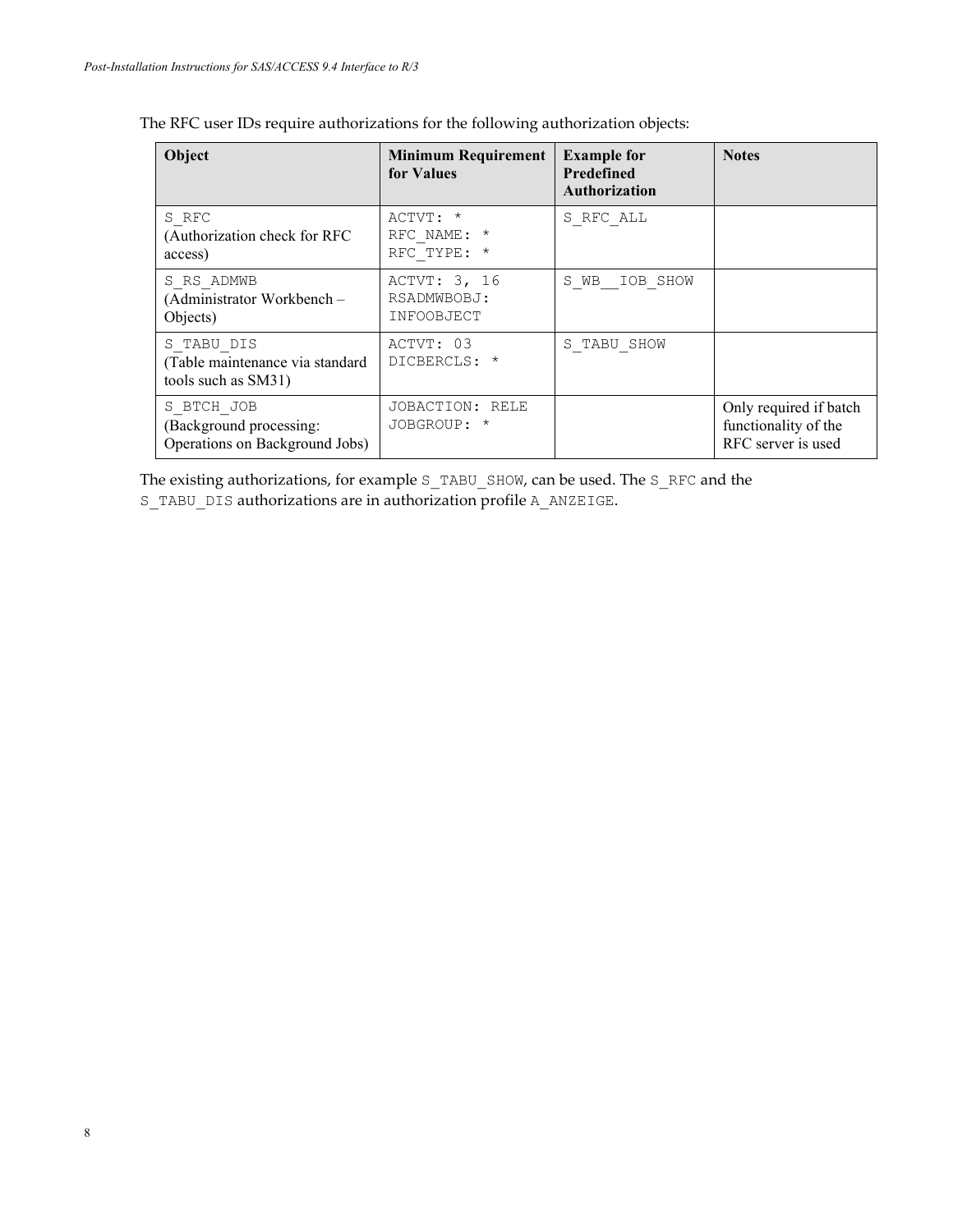# <span id="page-12-0"></span>**Chapter 3 — Installing SAS/ACCESS Interface to R/3 Software**

# <span id="page-12-1"></span>*Overview*

During the installation of SAS 9.4 Foundation, you should select the option to install SAS/ACCESS Interface to R/3 software, along with other software you want to install. Refer to the installation instructions for SAS 9.4 Foundation for your operating system for additional information.

# <span id="page-12-2"></span>*Post-Installation Setup*

### <span id="page-12-3"></span>**Overview**

This section describes post-installation configuration steps for SAS/ACCESS Interface to R/3 after the software has been installed.

*Note: The setup for the SAS/ACCESS Interface to R/3 for z/OS is different because it still uses the RFC server for SAP data access. Refer to Chapter 4 for more information about setup for z/OS.*

The following steps are required:

On the SAS Server:

- 1. Install the NetWeaver RFC libraries from SAP.
- 2. Set the environment variables.

On the SAP System:

- 1. Import the SAP transports into your SAP system.
- 2. Maintain RFC destinations.
- 3. Maintain table /SAS/DESTS for destination groups.
- 4. Activate BAdI implementation for SAP BW/BI authorization checks.

# <span id="page-12-4"></span>**SAS Server**

#### *Step 1 - Install the NetWeaver RFC Libraries from SAP*

SAS/ACCESS Interface to R/3 requires the 64-bit version of the SAP NetWeaver RFC Library. This library must be installed on the SAS Server.

SAP no longer supports the classic RFC SDK or the classic RFC library after the maintenance end of SAP Release 7.10 (March 31, 2016). This end of maintenance also applies to SAP Releases 7.11 and 7.20. Users of SAS/ACCESS Interface to R/3 should immediately start to transition to the SAP NetWeaver RFC Library.

The SAP NetWeaver RFC Library supports all SAP NetWeaver and R/3 systems and supports Unicode and non-Unicode. Refer to SAP note **1025361** for information about installation, support, and availability of the SAP NetWeaver Library. If necessary, refer to SAP Note **413708** for information about the classic version of the RFC Library.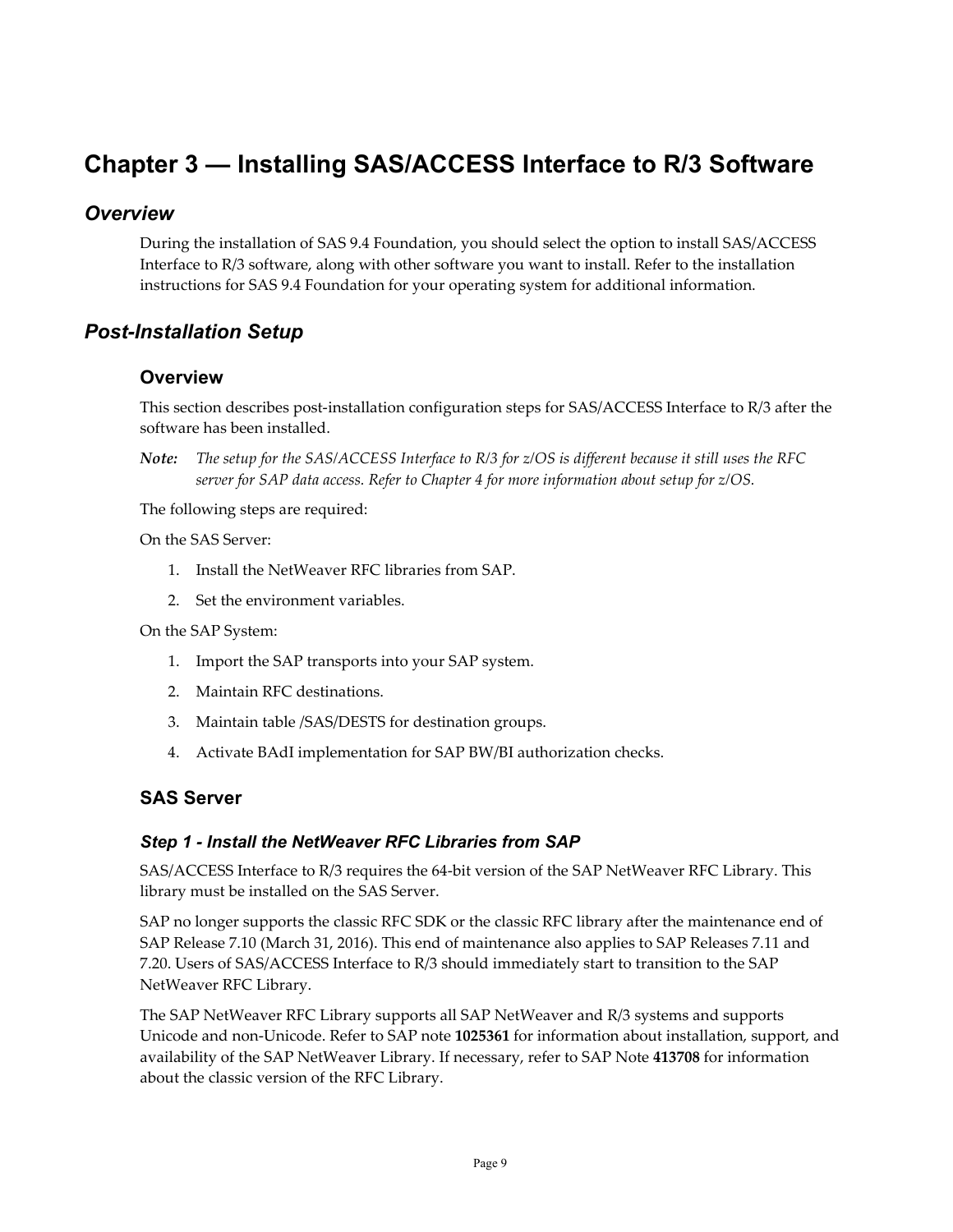### *Step 2 - Set the Environment Variables*

The SAS/ACCESS Interface to R/3 executable uses SAP's shared libraries. You must add the location of the SAP RFC shared libraries to the shared library path environment variable specific to your operating system. For Windows, verify that the shared libraries are installed in the system path, or add the directory of the installed SAP NetWeaver RFC libraries to the Path environment variable. For UNIX, replace rfclib directory in the table below with the directory where the RFC shared libraries are installed.

| <b>AIX</b>                                                                |                                                               |  |  |
|---------------------------------------------------------------------------|---------------------------------------------------------------|--|--|
| Bourne Shell                                                              | \$ LIBPATH=rfclib directory: \$LIBPATH                        |  |  |
|                                                                           | export LIBPATH<br>\$.                                         |  |  |
| C Shell                                                                   | \$ setenv LIBPATH rfclib directory: \$LIBPATH                 |  |  |
| $HP-UX$                                                                   |                                                               |  |  |
| Bourne Shell                                                              | \$ LD LIBRARY PATH=rfclib directory: \$LD LIBRARY PATH        |  |  |
|                                                                           | \$ export LD LIBRARY PATH                                     |  |  |
| C Shell                                                                   | \$ setenv LD LIBRARY PATH=rfclib directory: \$LD LIBRARY PATH |  |  |
|                                                                           | HP-UX for the Itanium Processor Family Architecture           |  |  |
| Bourne Shell                                                              | \$ LD LIBRARY PATH=rfclib directory: \$LD LIBRARY PATH        |  |  |
|                                                                           | \$ export LD LIBRARY PATH                                     |  |  |
| C Shell                                                                   | \$ setenv LD_LIBRARY_PATH=rfclib_directory:\$LD LIBRARY PATH  |  |  |
| Linux for Intel Architecture, Linux for x64, Solaris, and Solaris for x64 |                                                               |  |  |
| Bourne Shell                                                              | \$ LD LIBRARY PATH=rfclib directory: \$LD LIBRARY PATH        |  |  |
|                                                                           | export LD LIBRARY PATH                                        |  |  |
| C Shell                                                                   | \$ setenv LD LIBRARY PATH=rfclib directory: \$LD LIBRARY PATH |  |  |

# <span id="page-13-0"></span>*Installing SAS/ACCESS Interface to R/3 Software Components*

# <span id="page-13-1"></span>**Prerequisites**

#### *SAPGUI*

The installation of the components in SAS/ACCESS Interface to R/3 software requires SAPGUI software to be installed on your PC or workstation.

*Note: Although you are not required to install the SAPGUI on the machine where you are installing SAS/ACCESS Interface to R/3, access to the SAPGUI is required during the installation. Because the usage of the SAPGUI complements SAP functionality, SAS recommends installing the SAPGUI on the same machine.*

#### *SAP Administrator ID*

A valid SAP user ID and password are required. The user must have permission to transport files and perform RFC destination maintenance. SAS *strongly recommends* seeking assistance from your SAP System Administrator to perform these tasks.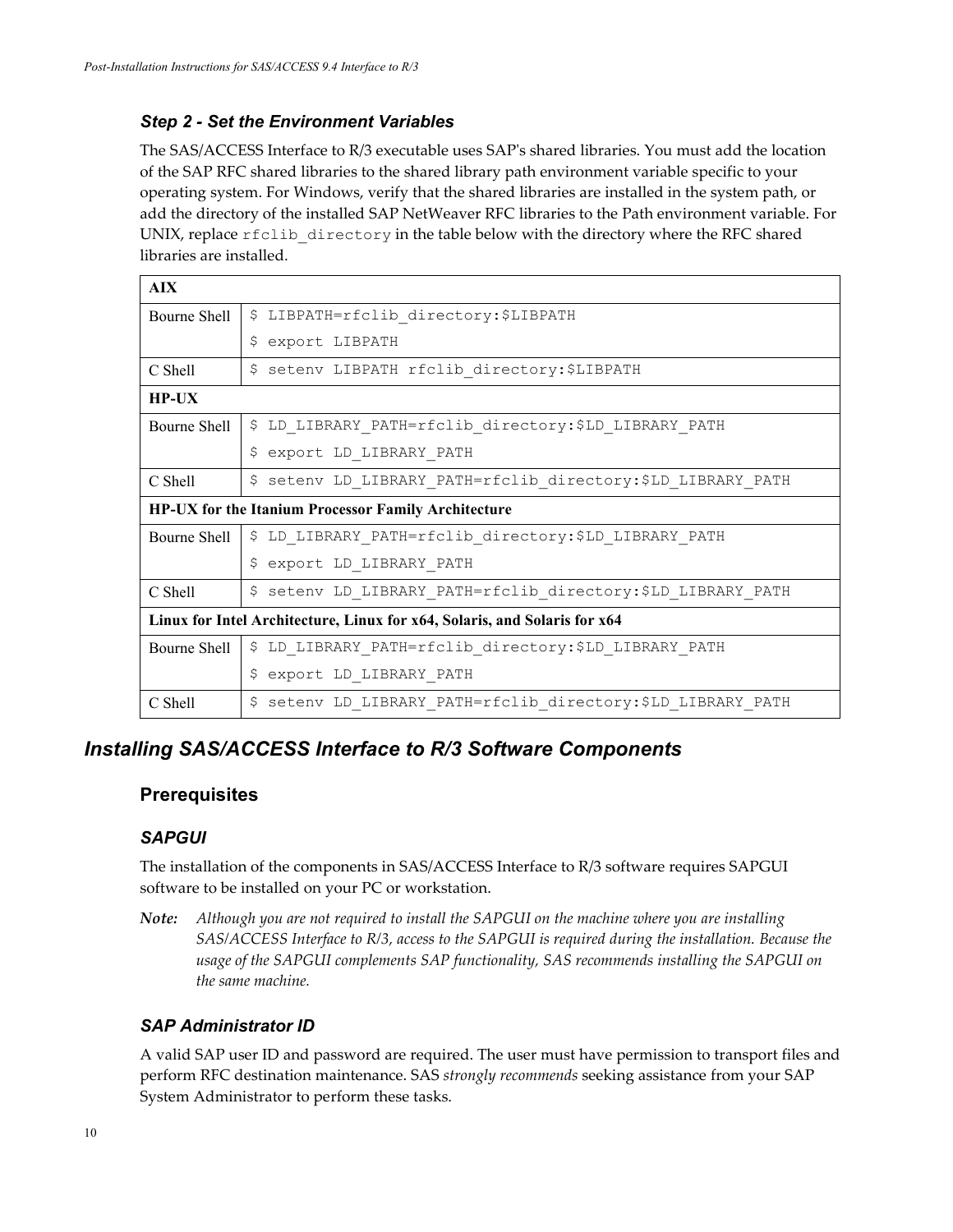# <span id="page-14-0"></span>**Step 1 - Install ABAP Programs and Function Modules**

Delivery transport files are included in SAS/ACCESS Interface to R/3. These transport files include all the components, ABAP programs, and function modules that are required to run SAS/ACCESS Interface to R/3 software.

The delivery transports must be imported on each SAP application server that will be accessed by SAS. If an SAP system is upgraded, the delivery transports must be re-imported.

| SAP NetWeaver 7.0 based systems and later                                  |                                                                                                   |                                                                                                               |  |
|----------------------------------------------------------------------------|---------------------------------------------------------------------------------------------------|---------------------------------------------------------------------------------------------------------------|--|
| <b>Transport</b>                                                           | <b>Purpose</b>                                                                                    | To be applied to                                                                                              |  |
| SAPKA95035INSAS<br><b>Note:</b> This transport<br>must be installed first. | Supports SAS SAP libname engine                                                                   | All SAP systems to be accessed by<br><b>SAS</b>                                                               |  |
| SAPKA93031INSAS                                                            | Supports set/hierarchy extraction from<br>SAP ECC systems                                         | Only SAP ECC systems                                                                                          |  |
| SAPKW95030INSAS                                                            | Supports metadata extraction for the<br>Data Surveyor for SAP (BW source<br>designer) BW software | Only SAP BI systems                                                                                           |  |
| SAPKA95033INSAS                                                            | Supports BI 7.0 analysis authorization<br>concept                                                 | Optional; SAP BI 7.0 systems and<br>higher; apply only if you are using the<br>analysis authorization concept |  |
| SAPKA93032INSAS                                                            | Utility routines for the CALLRFC<br>procedure                                                     | All SAP systems                                                                                               |  |
| SAPKH93030INSAS                                                            | Supports HR cluster table extraction                                                              | SAP R/3 and SAP ECC systems; not<br>for SAP BI systems                                                        |  |

To import the transport files to your SAP systems, follow the instructions below. These instructions are based on the usage of the tp program (a utility for transport between SAP systems) on the operating system level.

- 1. Log in as SAP System Administrator to the SAP application server.
- 2. Obtain the transport files and copy them into the appropriate directories on your SAP systems. You must download the files (in an installation package) from the SAS Download site: <https://support.sas.com/downloads/package.htm?pid=2457>.
- 3. Save the files on the same machine as the SAP application server. Follow the path to the installation package that you downloaded.

#### **For SAP application servers on Windows:**

Extract the contents of the r3trans.zip file that you downloaded onto your SAP application server. Copy the files into the transport directory (for example, <drive>:\usr\sap\trans). The files for all transports are added to the cofiles and data subdirectory.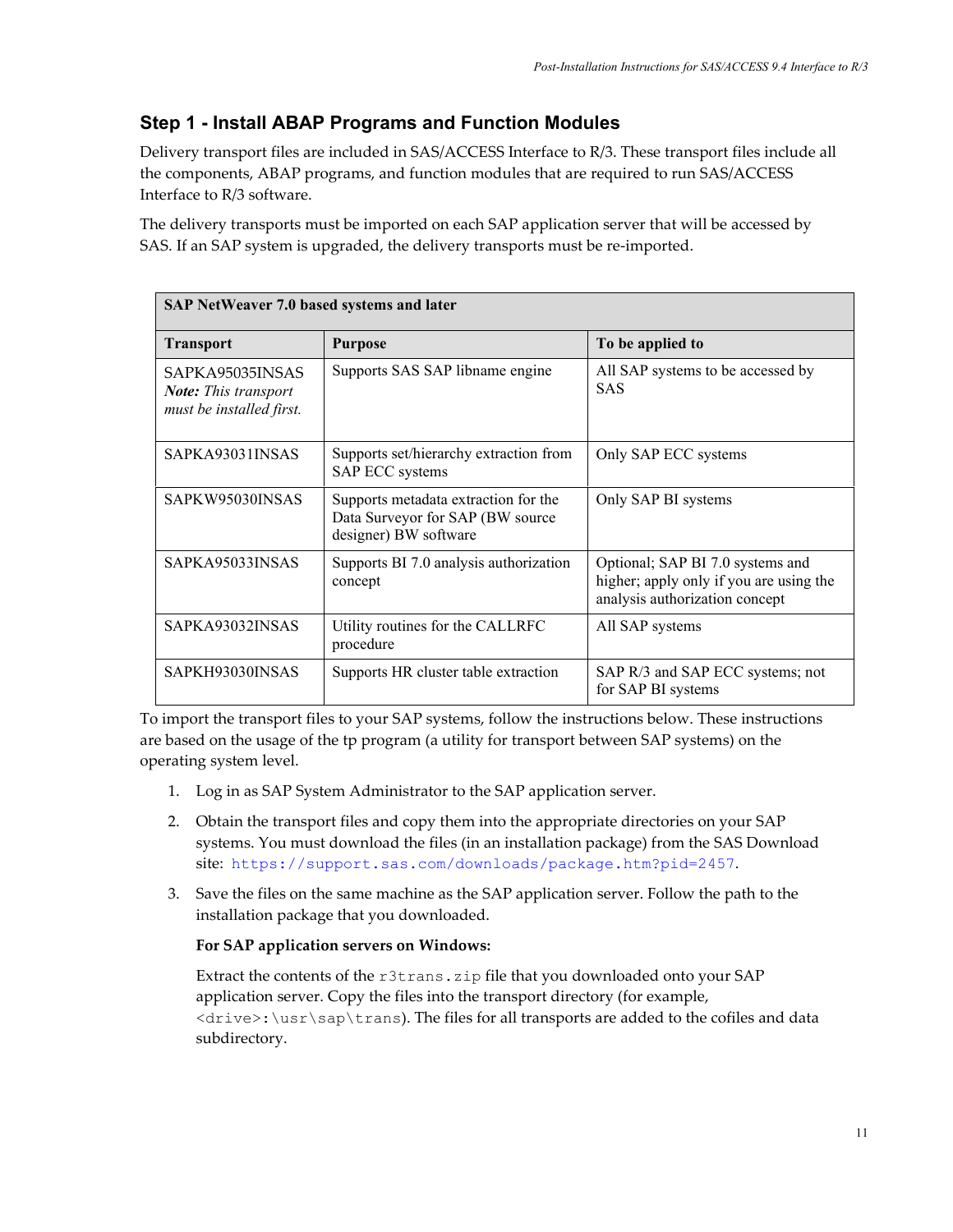#### **For SAP application servers on UNIX:**

Extract the contents of the r3trans.tgz file that you downloaded onto your SAP application server and copy the files into the transport directory (for example, /usr/sap/trans).

Assuming that the TAR file was downloaded to the user's HOME directory, follow these procedures to extract the files into the cofiles and data subdirectory in /usr/sap/trans.

```
$ cd /usr/sap/trans
$ tar -xzvf $HOME/r3trans.tgz
```
4. Change to the transport program directory using the following command:

#### **For Windows:**

```
<drive>:
cd \usr\sap\trans\bin
```
#### **For UNIX:**

```
$ cd /usr/sap/trans/bin
```
5. Load the transport into the transport buffer and import the transport into your SAP system with the following commands. Replace *<sid>* with the system ID for your SAP system.

```
tp addtobuffer SAPKA95032INSAS <sid>
```

```
tp import SAPKA95032INSAS <sid> U2
```
- *Note: Be sure to use the correct profile for the transport control program tp. In some cases it might be necessary to use the parameter pf= to specify the TPPARAM file.*
- *Note: Because the transport file uses a long name, the nbufform=true TP option must be set. The option can either be maintained in the SAP system using transaction STMS, or it can be specified as a parameter to the tp command. In addition, the TP option tp\_version= must be set to at least 264 to allow the long names.*
- *Note: The U2 option allows the originals to be overwritten if the user has previously installed these ABAP objects.*
- *Note: The transports contain only client-independent ABAP objects. The tp import can therefore use any existing client that is correctly set up for imports. Verify that the ABAP program RDDIMPDP is correctly scheduled in the client you use for the import.*
- *Note: If the transport files are imported into a Unicode SAP system, use the transport profile parameter "setunicodeflag=true" to force setting the Unicode flags in the imported programs. Refer to SAP Note 330267 for details. The "setunicodeflag=true" is not necessary if you are using the transports for SAP NetWeaver 7.0-based systems and higher. Those transports have been created with the Unicode flag.*

Considering these notes, the tp commands might require additional parameters. Replace *<sid>* with the system ID for the SAP system.

*Important: The tp commands listed on several lines in the following examples should be entered on a single command line. Be sure to include a space before adding the text from each of the following lines.*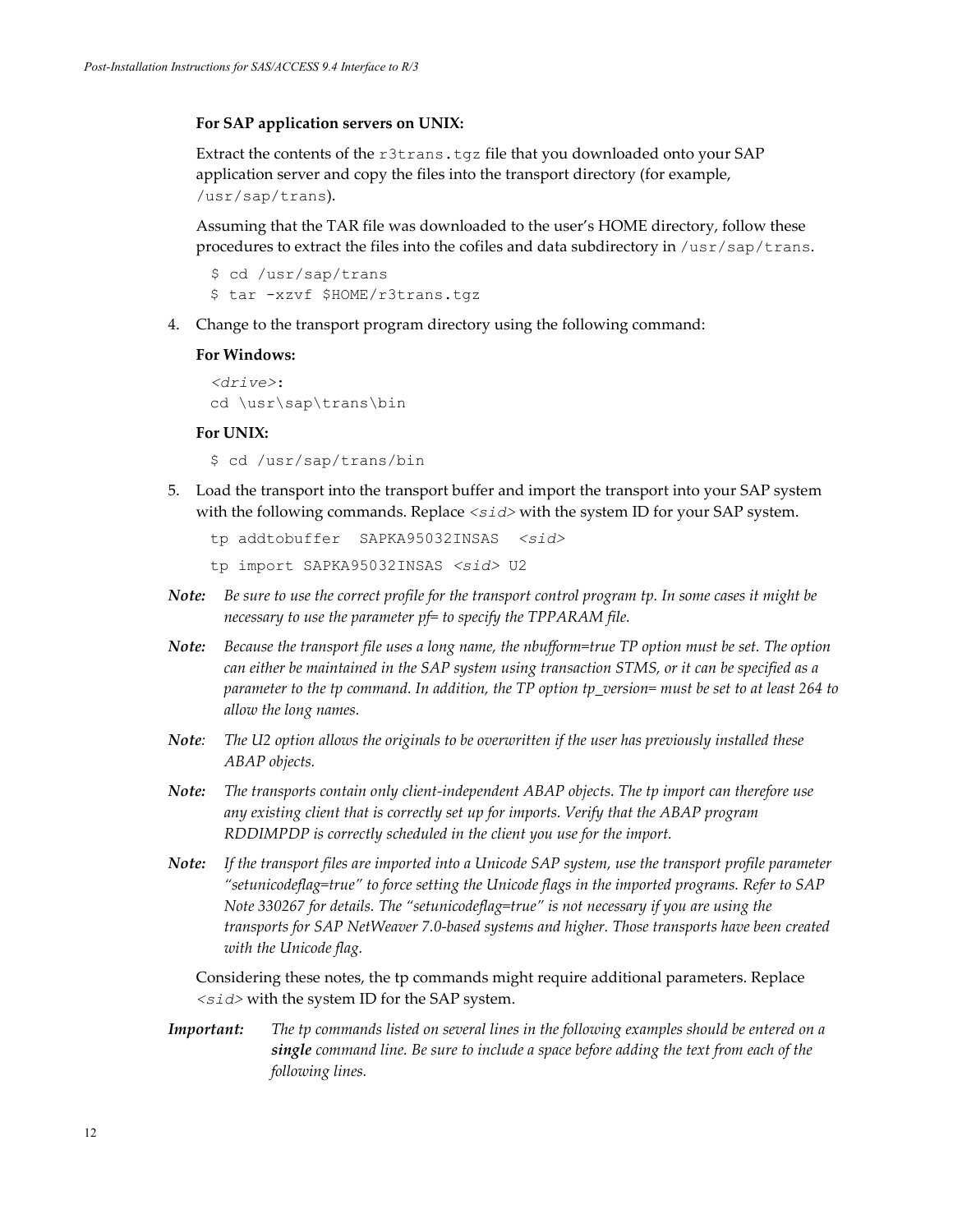**For SAP NetWeaver 7.0 based systems and higher, Unicode SAP Server, on Windows**

```
tp addtobuffer SAPKA95032INSAS <sid> 
pf=\usr\sap\trans\bin\TP_DOMAIN_<sid>.PFL
–D"nbufform=true"
tp import SAPKA93130INSAS <sid> pf=\usr\sap\trans\bin\TP_DOMAIN_<sid>.PFL
```
**For SAP NetWeaver 7.0 based systems and higher, Unicode SAP Server, on UNIX**

```
$ tp addtobuffer SAPKA95032INSAS <sid> 
pf=/usr/sap/trans/bin/TP_DOMAIN_<sid>.PFL
–D"nbufform=true"
$ tp import SAPKA93130INSAS <sid> pf=/usr/sap/trans/bin/TP_DOMAIN_<sid>.PFL
–D"nbufform=true"
```
Check the exit code. If you receive an error of 8 or higher, the import failed. You must resolve the problem and re-import the transport. Check the transport logs for more information.

6. Repeat Step 4 for each of the transports that are applicable to your SAP installation.

#### <span id="page-16-0"></span>**Step 2 - Maintain RFC Destinations**

```
Note: If the SAS Server will execute requests using the SAP batch processing facility (recommended), you 
       must complete this step.
```
The SAS System uses multiple RFC destinations (TCP/IP connection type) for accessing an SAP System in batch. The number of destinations set up for SAS limits the number of concurrent SAS requests to the SAP application server.

#### **Example:**

Create 6 destinations with connection type *T* and activation type *Registered Server Program* that can be used by the SAS server. The program ID for the registered server program must be unique on the SAP gateway.

| <b>RFC Destination Name</b> | <b>Program ID</b> |
|-----------------------------|-------------------|
| SAS <sub>1</sub>            | RFC.SAS1          |
| SAS <sub>2</sub>            | RFC.SAS2          |
| SAS3                        | RFC.SAS3          |
| SAS4                        | RFC.SAS4          |
| SAS <sub>5</sub>            | RFC.SAS5          |
| SAS6                        | RFC.SAS6          |

Take the following steps:

- 1. Call transaction SM59 in SAP. Enter transaction code /nsm59 in the command field.
- 2. Select **Create**.
- 3. Enter *SAS1* as the RFC destination.
- 4. Enter *T* as the **Connection type**.
- 5. Enter a description for the destination, and click **Enter**.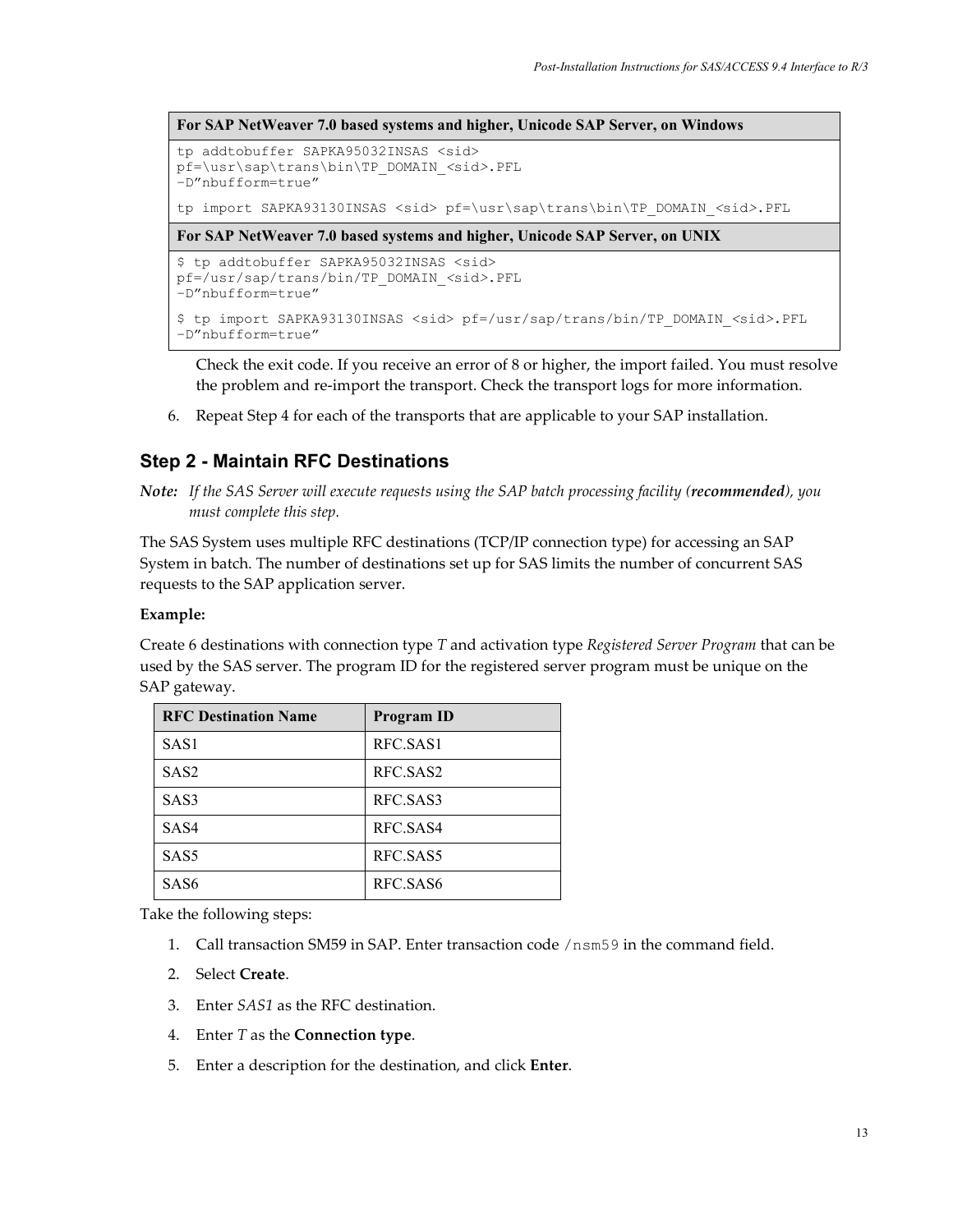- 6. Select **Registration** for the Activation Type or **Registered Server Program** on the *Technical Settings* tab.
- 7. Enter *RFC.SAS1* as the program ID.
- 8. If required, enter the gateway host and gateway service in the **Gateway Options** panel. The gateway host is the hostname of the local gateway, and the gateway service is usually sapgw<sysnr>, where <sysnr> is replaced by the system number of the SAP system.
- 9. For Unicode SAP systems, select the **Unicode** on the **MDMP & Unicode** tab. Ignore the message about performing the Unicode test. The Unicode test cannot be performed with the destinations created for SAS.
- 10. Save the destination.
- 11. Repeat the steps for each of the new RFC destinations.

### <span id="page-17-0"></span>**Step 3 – Maintain Table /SAS/DESTS for Destination Groups**

The RFC destinations defined in the previous step must be grouped into destination groups. The groups are defined in table /SAS/DESTS, which is used for controlling access to the destinations from all SAS servers that access the SAP system.

The destination group is a parameter of the SAS libname engine for SAP. The default is 'SAS1'.

Take the following steps:

- 1. Call transaction SM30 in SAP. Enter transaction code /nsm30 in the command field.
- 2. Enter the table name /SAS/DESTS in the **Table** field.
- 3. Select 'No Restrictions' in the **Restrict Data Range** field.
- 4. Click **Maintain**.
- 5. Acknowledge the information message that the table is cross-client.
- 6. Click **New Entries**.
- 7. For each of the RFC destinations that you defined in Step 2, enter the destination group ID as the SAS ID and the RFC destination name. For example, to define the destinations for destination group SAS1:

| <b>SAS ID</b> | <b>RFC</b> Destination | <b>Used</b> |
|---------------|------------------------|-------------|
| SAS1          | SAS <sub>1</sub>       |             |
| SAS1          | SAS <sub>2</sub>       |             |
| SAS1          | SAS3                   |             |
| SAS1          | SAS4                   |             |
| SAS1          | SAS5                   |             |
| SAS1          | SAS6                   |             |

8. Save the table.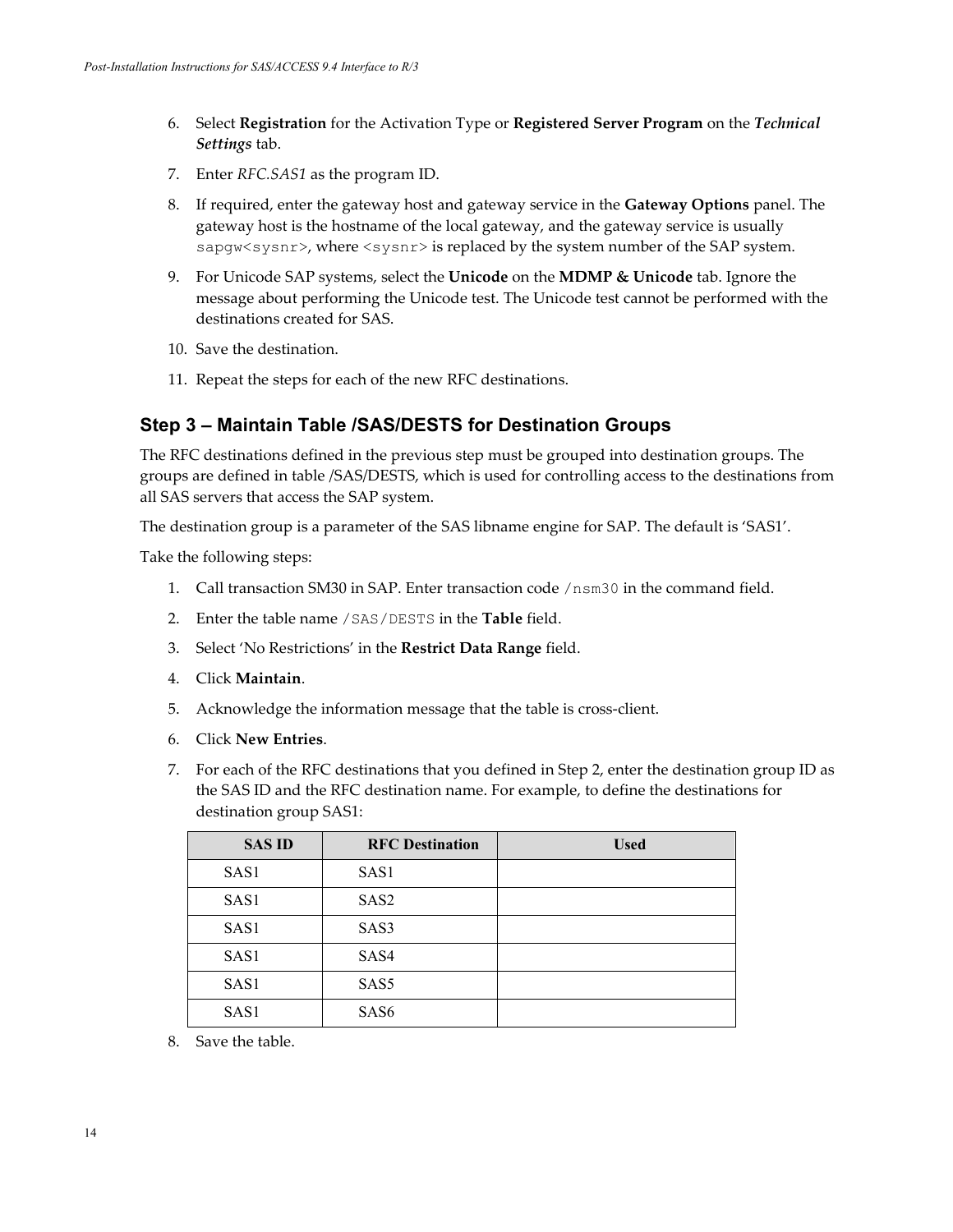# <span id="page-18-0"></span>**Step 4 – Activate BAdI Implementation for SAP BW/BI Authorization Checks**

SAS/ACCESS to R/3 has three basic implementations for table access authorization checks. The default implementation uses the SAP authorization object *S\_TABU\_DIS* to check the authorization. If you want to use any of the other two implementations, you must activate the appropriate BAdI implementation.

| <b>BAdI</b> Implementation            |                                                                                                                                                                                                                                                                                                                    |
|---------------------------------------|--------------------------------------------------------------------------------------------------------------------------------------------------------------------------------------------------------------------------------------------------------------------------------------------------------------------|
| $\le$ Default $\ge$                   | Authorization object S_TABU_DIS                                                                                                                                                                                                                                                                                    |
| Classic BAdI /SAS/AUTHBW01            | For BW and BI: User authorization checks at the<br>InfoCube, InfoObject and ODS level using the<br>reporting authorization (SAP standard authorization<br>concept).                                                                                                                                                |
| New BAdI enhancement /SAS/IM AUTHBI01 | For BI 7.0+ only: User authorization checks using<br>the analysis authorization. This not only provides a<br>authorization check for the infoProvider (infoCube,<br>infoObject, DSO) but also column level restrictions<br>on master data attributes and key figures, and row<br>level restrictions on attributes. |

In releases prior to SAP NW BI 7.0, SAP uses a reporting authorization mechanism that relies on the SAP standard authorization concept. If you want to activate the SAS implementation for those authorization checks, take these steps:

- 1. Call Transaction SE19 in SAP. Enter transaction code /nse19 in the command field.
- 2. Enter */SAS/AUTHBW01* as the implementation.
- 3. Click **Activate**, or select **Implementation→Activate** from the menu.

To use the SAS implementation for BI analysis authorization checks, import the appropriate transport (SAPKA95031INSAS). The implementation is activated by default.

If you want to deactivate the implementation, take these steps:

- 1. Call transaction SE19 in SAP. Enter transaction code /nse19 in the command field.
- 2. Select the **New BAdI** check box in the **Edit Implementation** field.
- 3. Enter */SAS/IM\_AUTHBI01* as the enhancement implementation.
- 4. Click **Change**.
- 5. Double-click on the BAdI Implementation to deactivate (such as */SAS/BADI\_CHECK\_FILTER*) and clear the **Implementation is active** check box in the **Runtime Behavior** field. Repeat for each of the implementations listed on the left side of the **Enh. Implementation Elements** tab.
- 6. Save and activate the changes.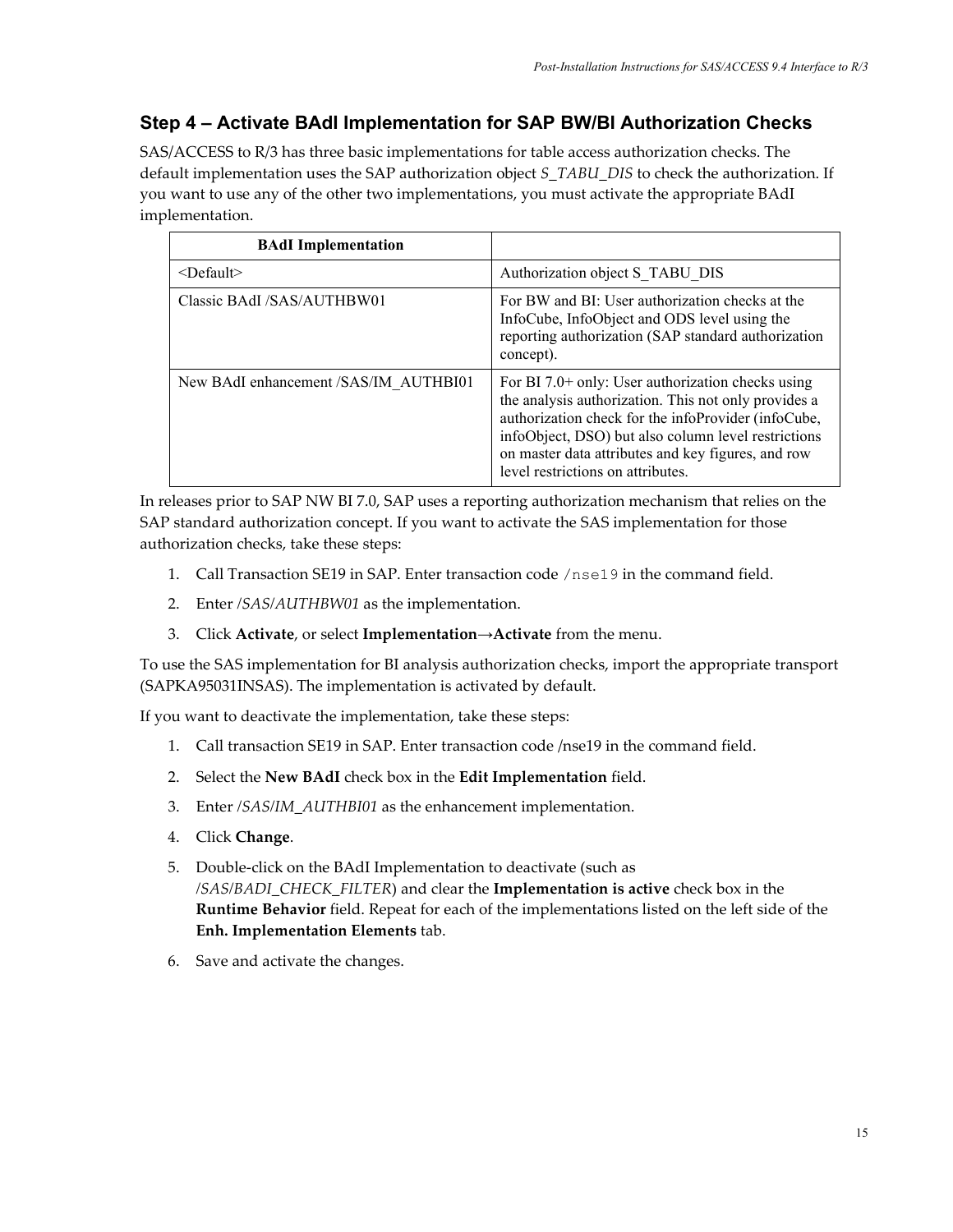*Post-Installation Instructions for SAS/ACCESS 9.4 Interface to R/3*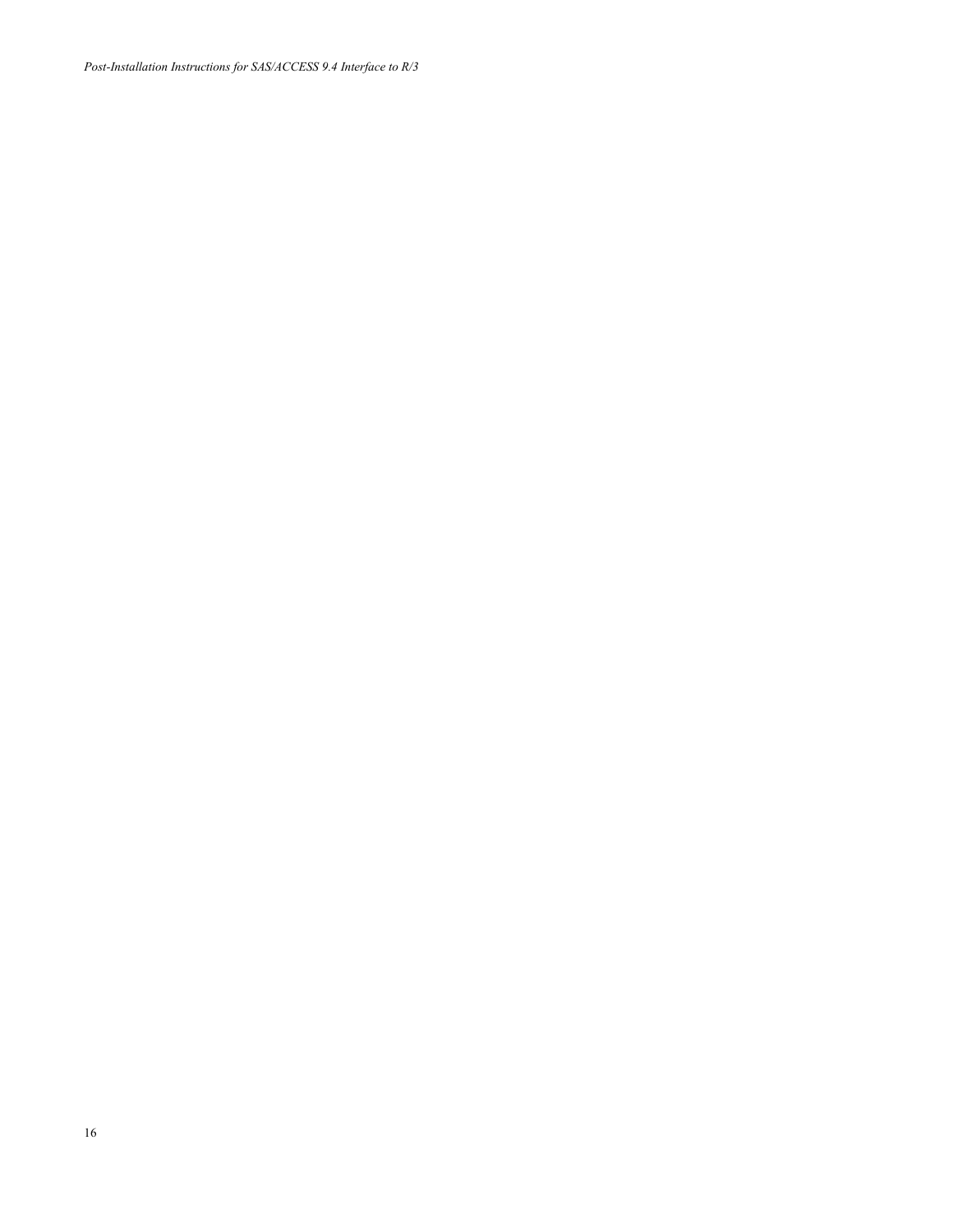# <span id="page-20-0"></span>**Chapter 4 — Installing SAS/ACCESS Interface to R/3 Software on z/OS**

# <span id="page-20-1"></span>*Overview*

During the installation of SAS 9.4 Foundation, select to install SAS/ACCESS Interface to R/3 along with the other software that you want to install. Refer to the installation instructions for SAS 9.4 Foundation for your operating system for more information.

SAS/ACCESS Interface to R/3 for z/OS uses the SAS RFC server for communications between the SAS system and the SAP server. Some steps to configure the RFC server and the RFC destinations and variants used for the RFC server are different from the setup that is described in Chapter 3. These steps are required to enable communication between the SAS Server and the SAP system. Some steps are the same for both. This document refers to Chapter 3 for those steps.

SAS/ACCESS Interface to R/3 for z/OS includes the SAS RFC server for Windows, AIX, and z/OS. The RFC server can run on the SAS server, or on the SAP server, or on another server in your system. Decide where to install the SAS RFC server and follow the instructions for the selected configuration.

# <span id="page-20-2"></span>*Post-Installation Setup*

### <span id="page-20-3"></span>**Overview**

This section describes the post-installation setup for the SAS/ACCESS Interface to R/3 on z/OS after the software has been installed.

The following steps are required:

On the RFC Server:

- 1. Install the RFC libraries from SAP.
- 2. Install the RFC server.
- 3. Set the environment variables.

On the SAP Server:

- 1. Import the SAP transports into your SAP system.
- 2. Maintain RFC destinations.
- 3. Create variants.
- 4. Activate BAdI implementation for SAP BW/BI authorization checks.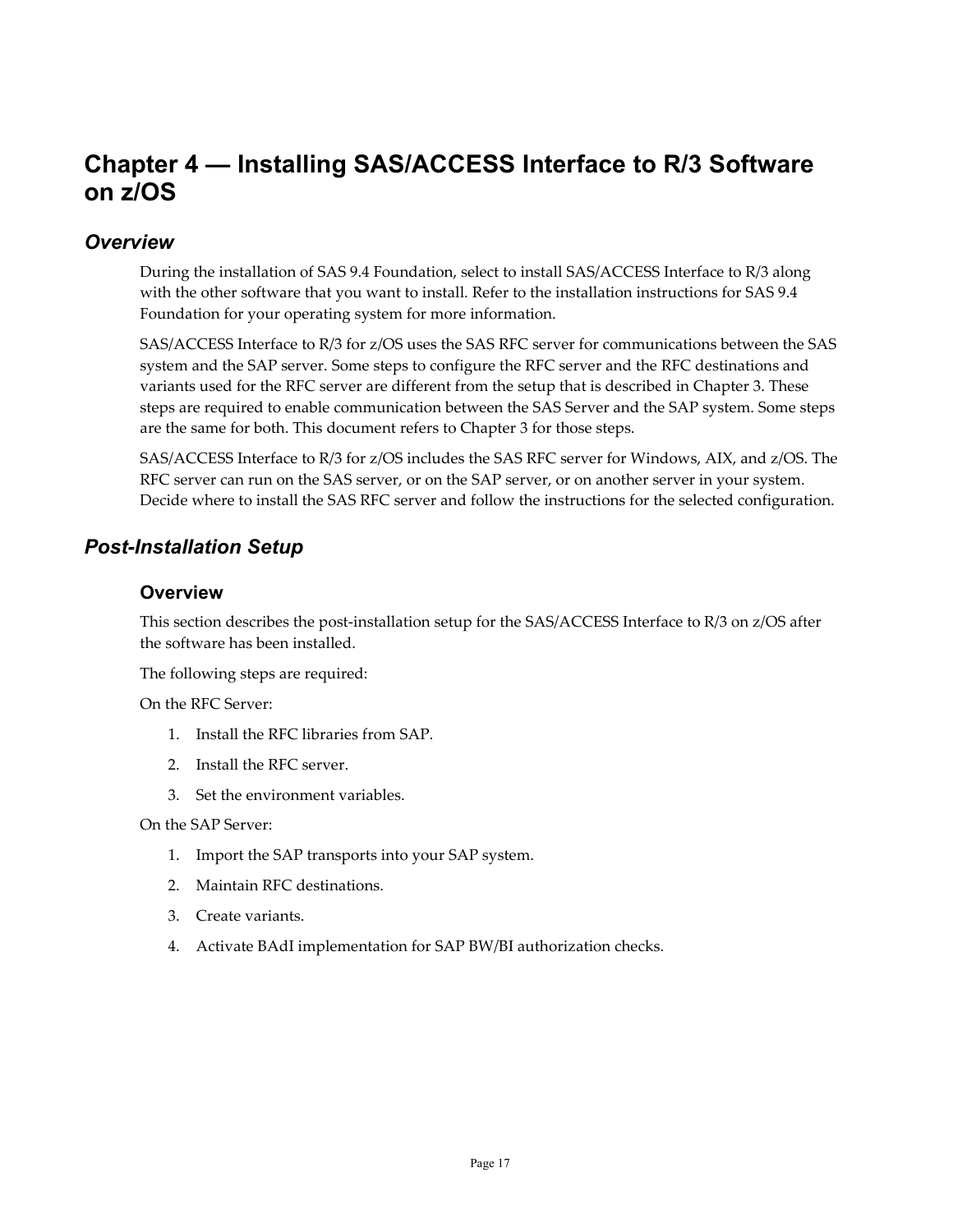### <span id="page-21-0"></span>**The RFC Server on UNIX System Services**

#### *Install the RFC Libraries from SAP*

On z/OS, SAS/ACCESS Interface to R/3 requires the 32-bit version of the SAP RFC libraries, Release 6.40. The libraries must be installed where the SAS RFC Server is installed. These shared libraries are provided by SAP AG. Download and install the 32-bit RFC library for the z/OS platform per the instructions in SAP Note 413708.

#### *Install the RFC Server*

The SAS RFC Server runs on UNIX System Services (USS).

- 1. The USSUNTAR process outlined in the *Configuration Guide for SAS 9.4 Foundation for z/OS* transfers the R3 files to HFS. If you have not run this process, refer to the section titled "Installing UNIX File System Components" in Chapter 1 of the *Configuration Guide* to complete this process first before continuing.
- 2. Use the following command to extract the files for the SAS RFC Server.
	- \$ cd /usr/lpp/SAS/SAS\_9.4/USER.PRE.FIX/dbi
	- \$ tar –xvof osrfc.tar

Run this command in the target installation directory for the SAS RFC Server, for example /usr/lpp/SAS/SAS\_9.4/USER.PRE.FIX/dbi.

#### <span id="page-21-1"></span>*Set the Environment Variables*

The SAS RFC Server uses the shared library for RFC and other shared libraries. You must add the location of the shared libraries to the LIBPATH environment variable. Add the location of the SAS RFC Server to the PATH environment variable.

The following are examples. Replace rfclib directory with the directory where the RFC shared libraries are installed.

| UNIX System Services (USS) – Open Edition |                                                                               |  |  |
|-------------------------------------------|-------------------------------------------------------------------------------|--|--|
| Bourne<br>Shell                           | S<br>LIBPATH=/usr/lpp/SAS/SAS 9.4/USER.PRE.FIX/dbi:rfclib directory:\$LIBPATH |  |  |
|                                           | \$ export LIBPATH                                                             |  |  |
|                                           | \$ PATH=/usr/lpp/SAS/SAS 9.4/USER.PRE.FIX/dbi:\$PATH                          |  |  |
|                                           | \$ export PATH                                                                |  |  |

### <span id="page-21-2"></span>**The RFC Server on Windows**

#### *Install the RFC Libraries from SAP*

The RFC Server requires the SAP RFC library, Release 7.10.

The Unicode RFC Server requires the SAP Unicode RFC libraries, Release 7.20.

The libraries must be installed on the server where the SAS RFC Server is installed.

These shared libraries are provided by SAP AG. Download and install the libraries for your platform per instructions in SAP Note 413708.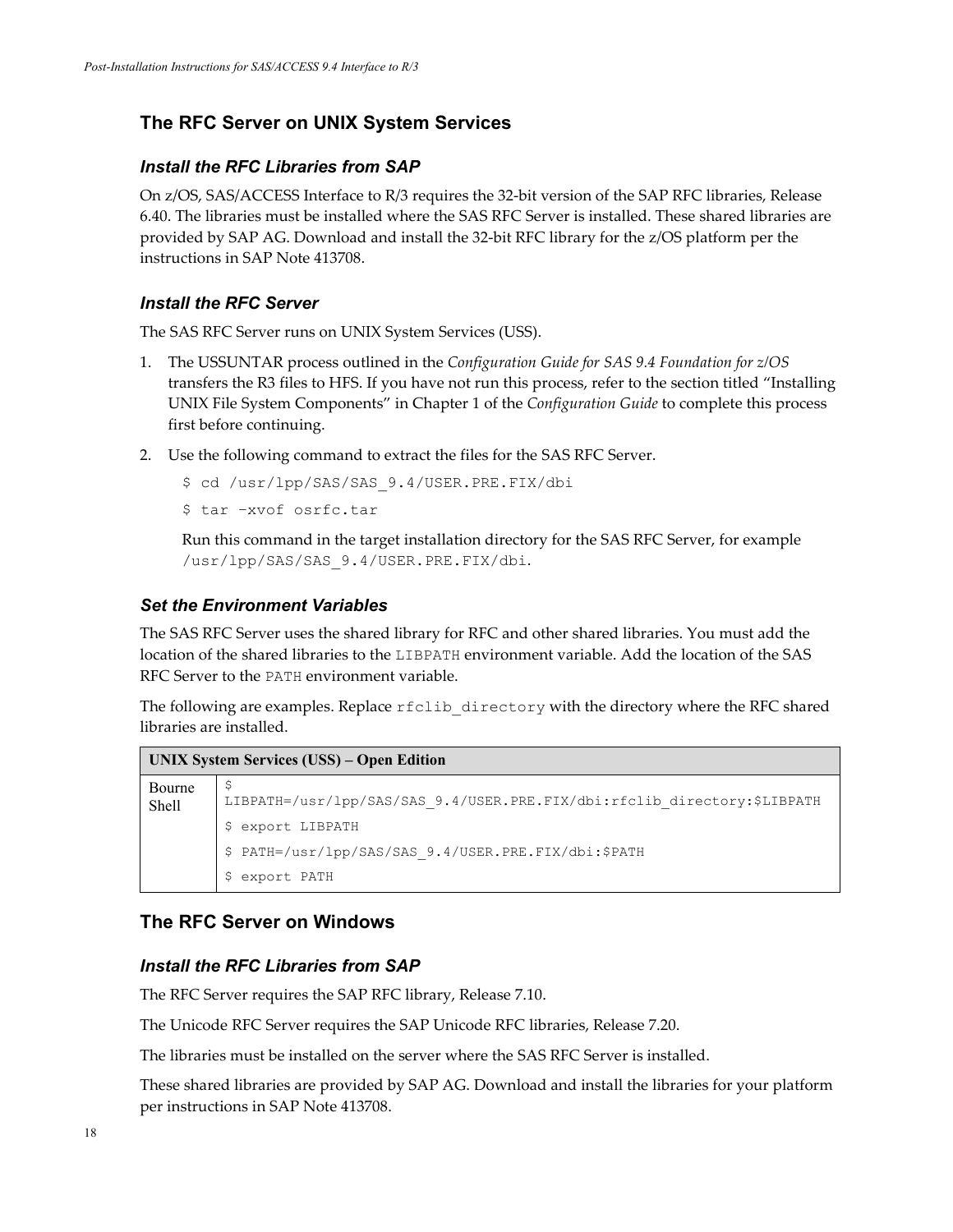The recommended way to install the RFC library is to install the SAP GUI or the RFC Software Development Kit (RFC SDK) from SAP AG.

#### *Install the RFC Server*

Take the following steps to install the RFC Server.

- 1. Create a directory for the SAS RFC Server, such as c: \SAS\SASRFC.
- 2. Download the file ntsasrfc.exe from the machine where SAS/ACCESS Interface to R/3 software is installed. Save it in the installation directory on the Windows machine. The file is installed as a UNIX file system component and is located at /usr/lpp/SAS/SAS\_9.4/USER.PRE.FIX/dbi.
- 3. Double-click the self-extracting ntsasrfc.exe file to extract the files into the installation directory.

The SAS RFC Server can be installed as a service in a post-installation step after SAS/ACCESS Interface to R/3 software has been loaded. For a complete description of the SAS RFC Server command, see "Using the SAS RFC Server" in *SAS/ACCESS 9.4 Interface to R/3: User's Guide*.

4. You have several options for starting the SAS RFC Server. You can start the SAS RFC Server manually, or you can install the SAS RFC Server as a service to start it automatically when the PC is rebooted or on demand.

To start the SAS RFC Server manually:

- a. Open the Services dialog box (**Start** menu, **Settings**, **Control Panel**, **Services**).
- b. Click **SAS RFC Service V9**.
- c. Click **Start**.

The optional parameter for the TCP/IP port may be used. If you include the TCP/IP port parameter on the install command, the service will always start with that port.

To install as a service and start the SAS RFC Server whenever the machine is rebooted, enter the following at a command prompt:

```
cd \sas\sasrfc
sasrfc server -i2
```
To install as a service and start the SAS RFC Service on demand, enter the following at a command prompt:

```
cd \sas\sasrfc
sasrfc server -i3
```
*Note: To install the Unicode RFC server as a service, use the above-mentioned command, replacing*  sasrfc\_server *with* sasrfc\_serveru*.*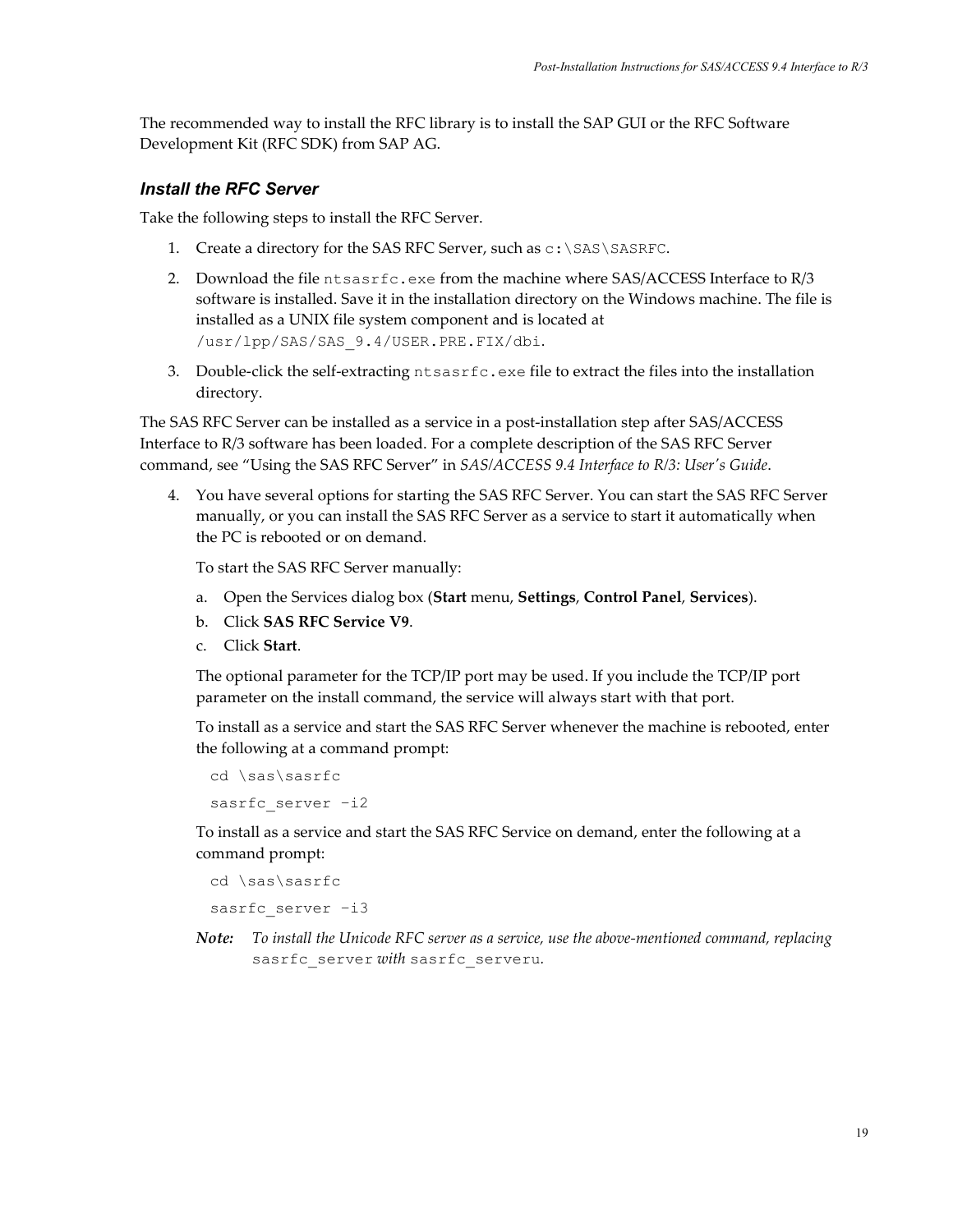# <span id="page-23-0"></span>**The RFC Server on IBM AIX**

#### *Install the RFC Libraries from SAP*

For the RFC server on AIX, the 64-bit version of the SAP RFC library, Release 7.10, must be installed. For the Unicode RFC server on AIX, the 64-bit version of the SAP Unicode RFC libraries, Release 7.20, must be installed. These shared libraries are provided by SAP AG. Download the shared libraries for AIX per instructions in SAP Note 413708.

#### *Install the RFC Server*

Take the following steps to install the RFC Server.

- 1. Create a directory for the SAS RFC Server, for example /usr/local/sas/sasrfc.
- 2. Download the aixrrfc.tar file from the machine where SAS/ACCESS Interface to R/3 software is installed into the installation directory on the UNIX machine. On z/OS, the file is installed as a UNIX file system component and is located at /usr/lpp/SAS/SAS\_9.4/USER.PRE.FIX/dbi.
- 3. Change to the target installation directory. For example:
	- \$ cd /usr/local/sas/sasrfc
- 4. Restore the aixrrfc.tar file:
	- \$ tar -xvof aixrrfc.tar

#### *Set the Environment Variables*

The SAS RFC Server uses the shared library for RFC and other shared libraries. You must add the location of the shared libraries to the shared library path environment variable. The location of the SAS RFC Server must be added to the PATH environment variable.

The following are examples for setting the environment variables. Replace *rfclib\_directory* with the directory where the RFC shared library is installed.

| <b>AIX</b> |                                               |
|------------|-----------------------------------------------|
| Bourne     | \$ LIBPATH=rfclib directory: \$LIBPATH        |
| Shell      | \$ export LIBPATH                             |
|            | \$ PATH=/usr/local/sas/sasrfc:\$PATH          |
|            | \$ export PATH                                |
| C Shell    | \$ setenv LIBPATH rfclib directory: \$LIBPATH |
|            | \$ setenv PATH /usr/local/sas/sasrfc:\$PATH   |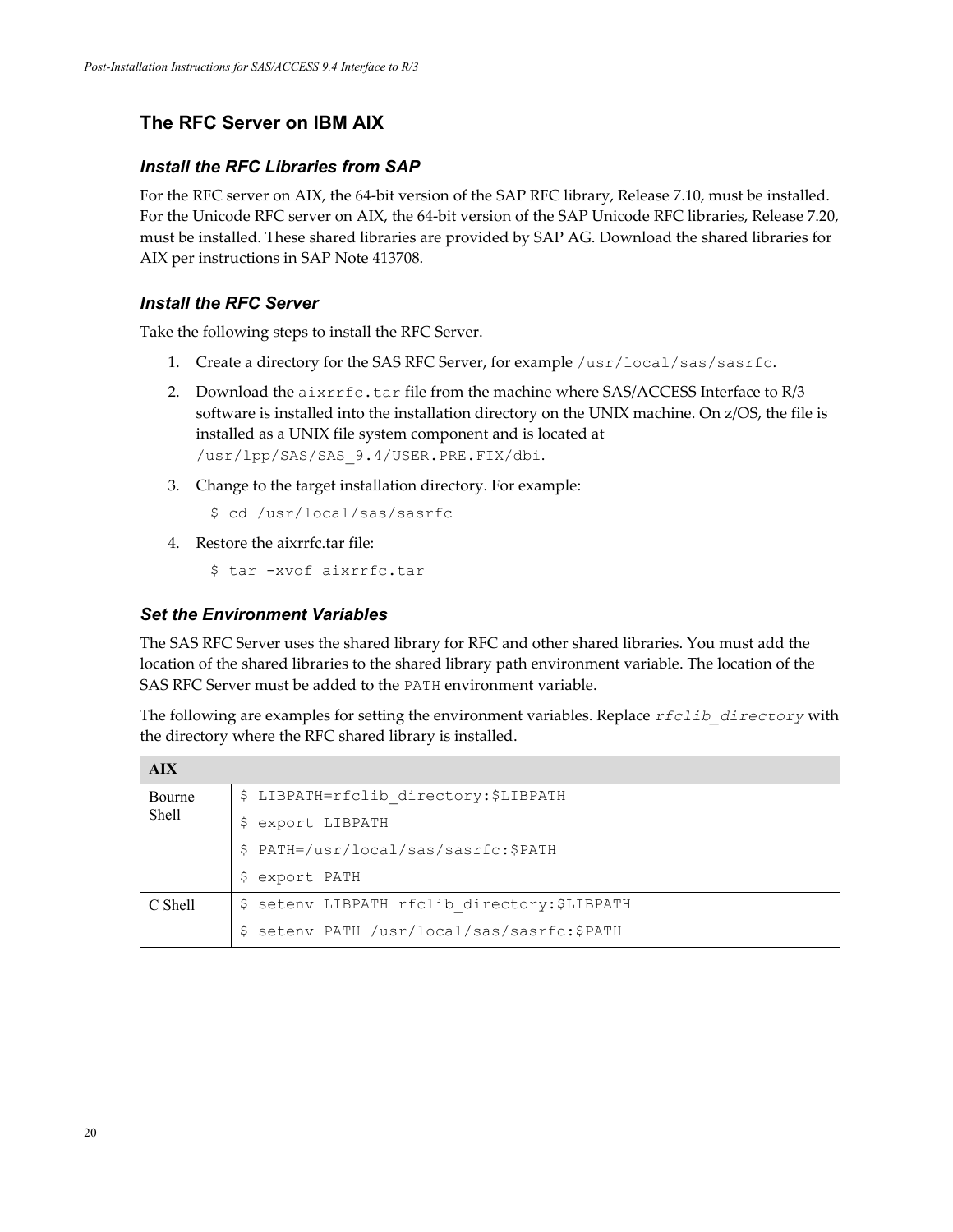# <span id="page-24-0"></span>*Installing SAS/ACCESS Interface to R/3 Software Components*

# <span id="page-24-1"></span>**Prerequisites**

Refer to Chapter 3 — [Installing SAS/ACCESS Interface to R/3 Software](#page-12-0) for more information about prerequisites.

# <span id="page-24-2"></span>**Step 1 - Install ABAP Programs and Function Modules**

Refer to Chapter 3 — Installing [SAS/ACCESS Interface to R/3 Software](#page-12-0) for more information about installing ABAP programs and function modules.

# <span id="page-24-3"></span>**Step 2 - Maintain RFC Destinations**

*Note: If the SAS RFC Server will execute requests using the SAP batch processing facility (recommended), you must complete this step.*

The SAS RFC Server uses an RFC destination (TCP/IP connection type) for accessing an SAP System in batch. A destination must be configured on each SAP system for each SAS RFC Server that is accessing the SAP application server.

For example, if two SAS RFC Servers will access data from an SAP system, two destinations must be configured. Create two destinations with connection type *T* and activation type *Registered Server Program*.

| <b>Destination Name</b> | <b>Program ID</b> |
|-------------------------|-------------------|
| SASDEST1                | REC.SASDEST1      |
| SASDEST <sub>2</sub>    | REC.SASDEST1      |

The program ID must be globally unique.

*Note: On Unicode SAP Systems, the destination must be defined as a Unicode destination. Check the Unicode flag on the Special Options tab of the RFC Destination definition screen.*

Take the following steps:

- 1. Call transaction SM59 in SAP. Enter transaction code /nsm59 in the command field.
- 2. Select **Create**.
- 3. Enter *SASDEST1* as the RFC destination.
- 4. Enter *T* as the *Connection type*.
- 5. Enter a description for the destination.
- 6. Click **Enter**.
- 7. Select **Registration** for the Activation Type or **Registered Server Program** in the **Technical Settings** tab.
- 8. Enter RFC.SASDEST1 as the program ID.
- 9. If required, enter the gateway host and gateway service in the Gateway Options panel. The gateway host is the hostname of the local gateway. The gateway service is usually sapgw<sysnr>, where <sysnr> is replaced by the system number of the SAP system.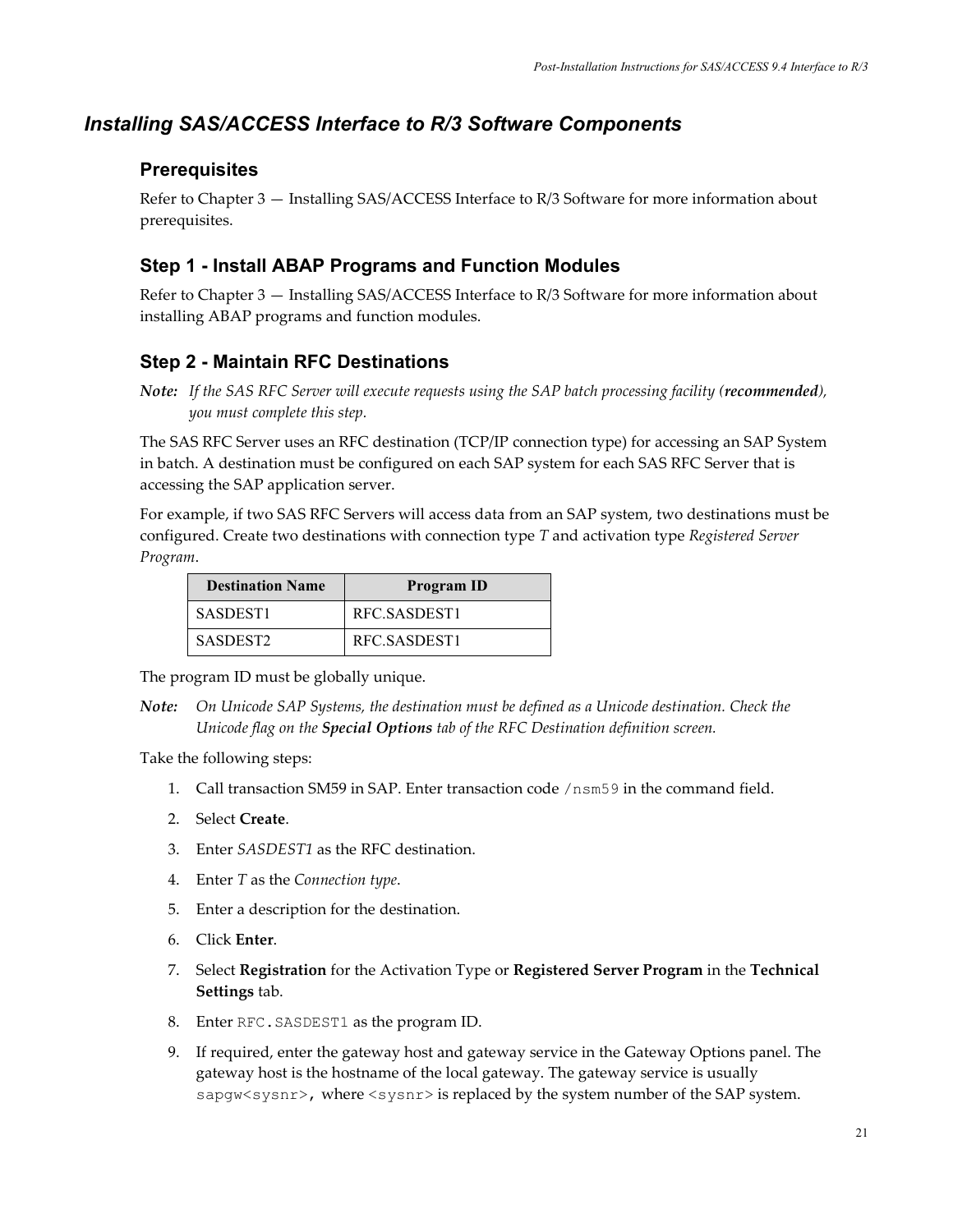- 10. For Unicode SAP systems, select the **Unicode** on the **MDMP & Unicode** tab or the **Special Options** tab. Ignore the message about performing the Unicode test. The Unicode test cannot be performed with the destinations created for SAS.
- 11. Save the destination.
- 12. Repeat the steps for each of the new RFC destinations.

# <span id="page-25-0"></span>**Step 3 - Create Variants**

*Note: If the SAS RFC Server will execute requests using the SAP batch processing facility (recommended), you must complete this step.*

For each defined RFC destination, a variant must be created that references the destination. Note that variants are client-dependent.

A variant is an SAP convention of allowing parameters to be passed to an ABAP program at run time. It offers a flexible method of setting ABAP parameters without making a change to the ABAP program. A variant contains the values that are expected by the ABAP program at run time. By locating transaction SE38 and selecting the **Variant**s radio button for a given program, you can set the runtime values. The ABAP variant is written using Select-Options statements where the input variables are defined.

Using the example for creating destinations, two variants would be created for Program /SAS/Z\_SAS\_READ. The default value for G\_BUFMAX is 10.000. Performance gains can be made in fast network configurations by specifying larger values for G\_BUFMAX (for example, 100.000).

| <b>Variant Name</b>   | <b>G BUFMAX</b> | G DEST               |
|-----------------------|-----------------|----------------------|
| ZVARJANT1             | 100.000         | SASDEST1             |
| ZVARIANT <sub>2</sub> | 100.000         | SASDEST <sub>2</sub> |

Take the following steps:

- 1. Call transaction SE38 in SAP. Enter transaction code /nse38 in the command field.
- 2. Enter */SAS/Z\_SAS\_READ* as the program name.
- 3. Click **Variants**, and then click **Change**.
- 4. Enter *ZVARIANT1* as the variant name.
- 5. Click **Create**.
- 6. Enter the values for *G\_BUFMAX* and *G\_DEST*.
- 7. Click **Attributes**.
- 8. Type a description of the variant.
- 9. Save the variant.
- 10. Repeat the steps for each of the new variants.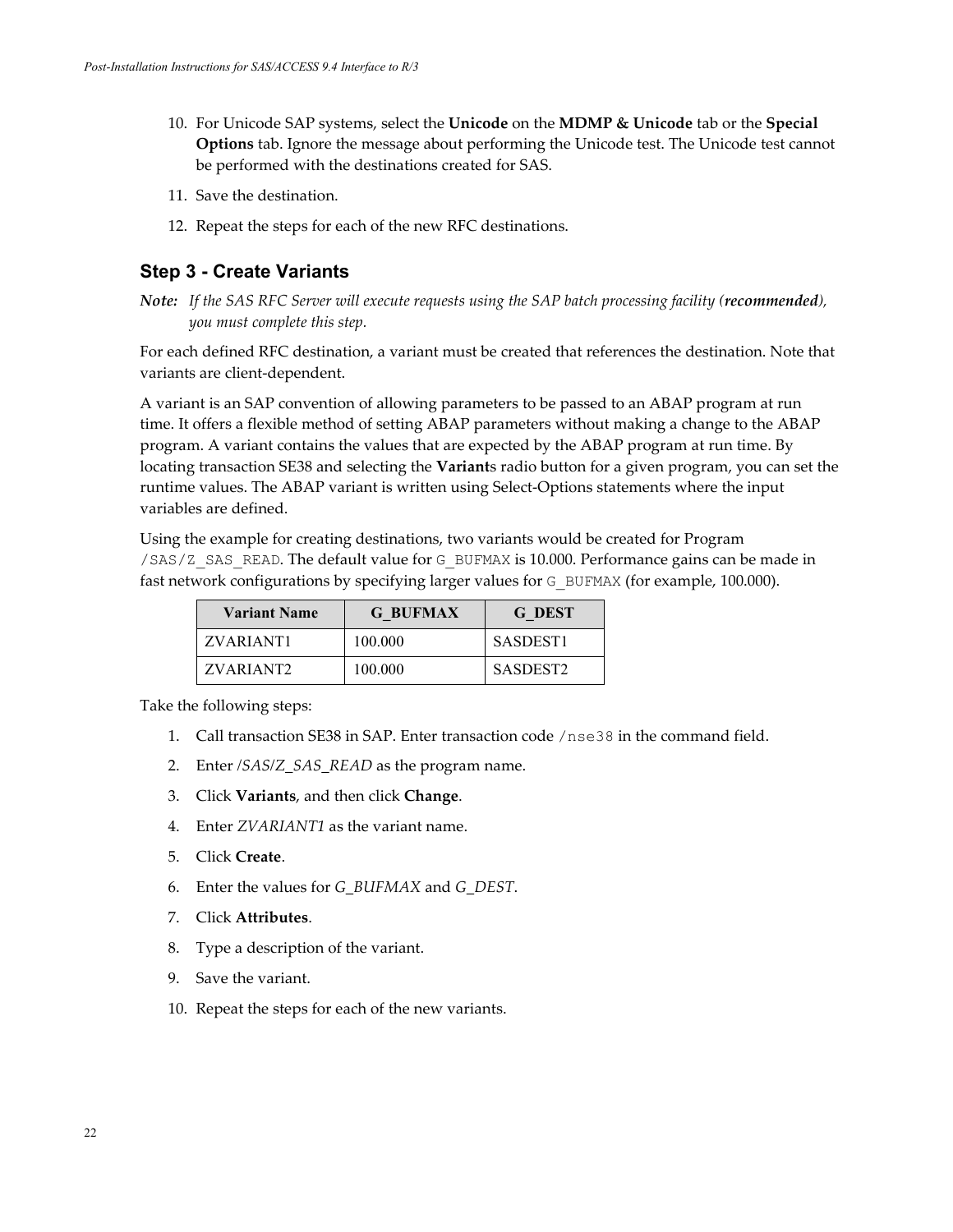With this example, two batch RFC servers could be started on two different hosts.

#### **Server1:**

sasrfc server -p 6999 -V ZVARIANT1 -d 1

#### **Server2:**

sasrfc server -p 6999 -V ZVARIANT2 -d 1

For a complete description of the SAS RFC Server command, see "Using the SAS RFC Server" in *SAS/ACCESS 9.4 Interface to R/3: User's Guide*.

# <span id="page-26-0"></span>**Step 4 – Activate BAdI Implementation for SAP BW/BI Authorization Checks**

Refer to Chapter 3 — [Installing SAS/ACCESS Interface to R/3 Software](#page-12-0) for more information about activating authorization checks.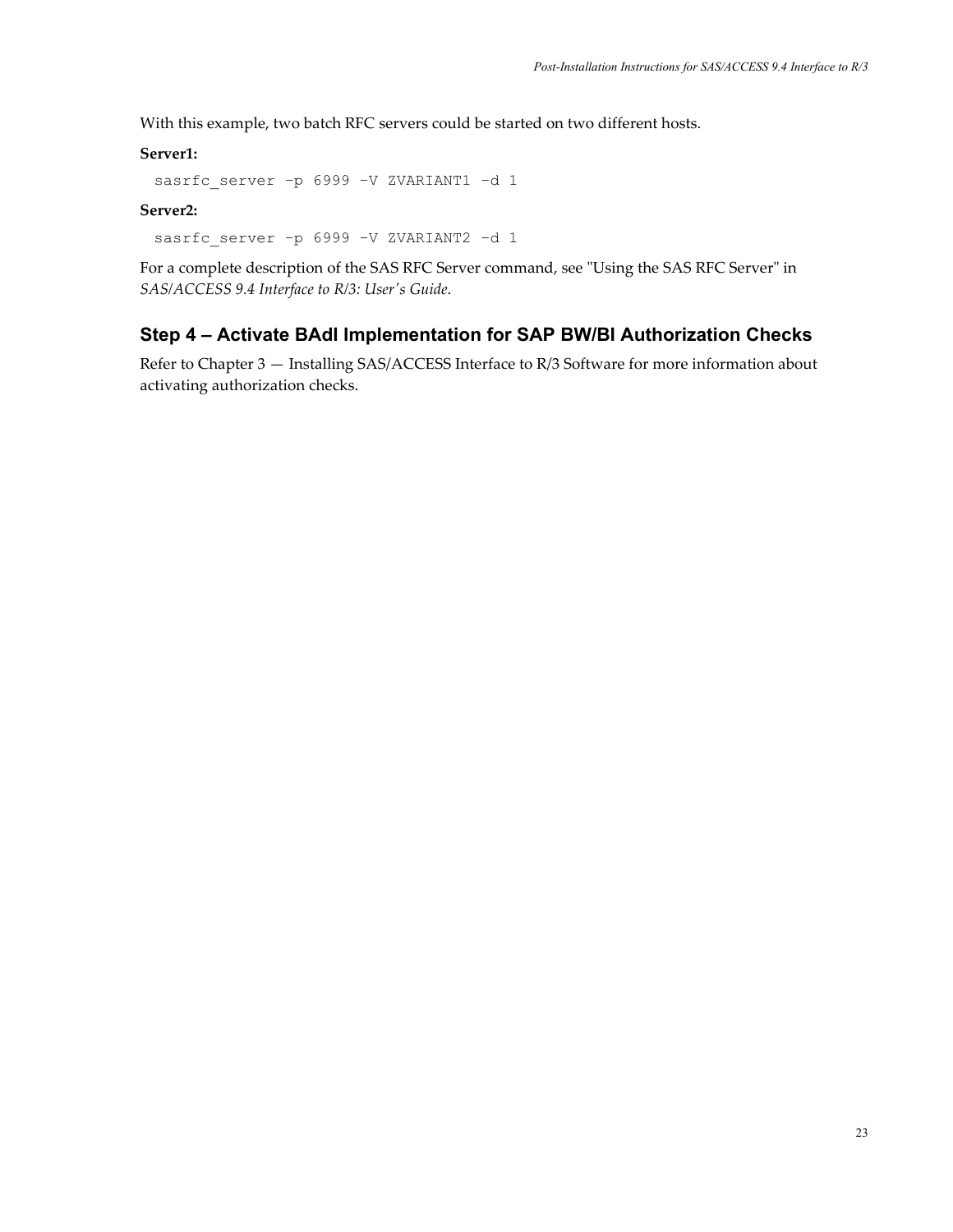*Post-Installation Instructions for SAS/ACCESS 9.4 Interface to R/3*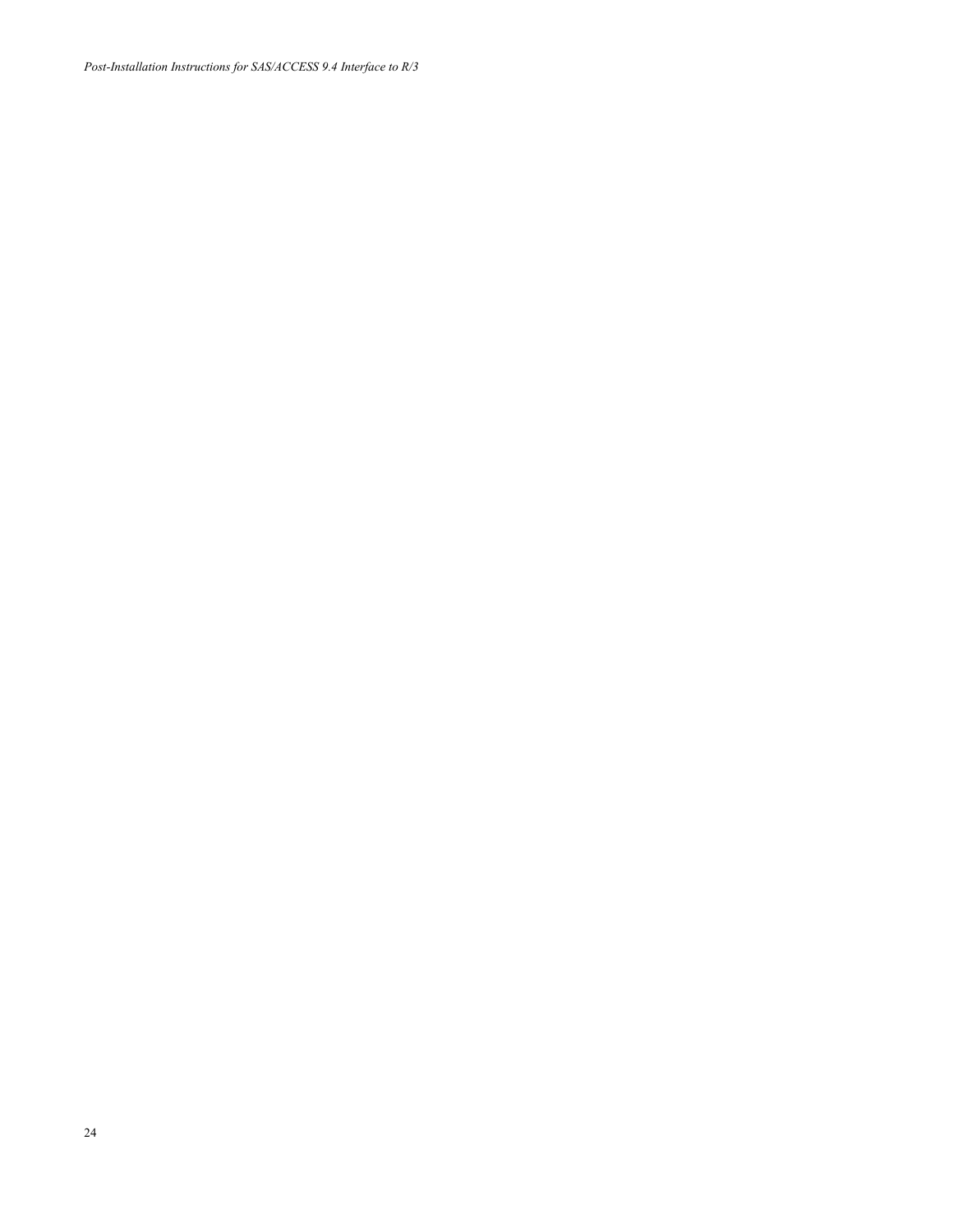# <span id="page-28-0"></span>**Chapter 5 – Data Dictionary Extract**

# <span id="page-28-1"></span>*The Data Dictionary Extract*

*Note: If you are using the SAS Data Surveyor for SAP as the front end to manage the SAP data access, use the SAS Management Console for the data dictionary extract.*

SAS/ACCESS Interface to R/3 software uses a copy of metadata from the SAP system for navigation and to generate the program to read SAP data. Extracting the necessary metadata from the SAP data dictionary is part of the installation process.

Before you start the dictionary extract process, the SAS RFC Server must be installed and the SAP system must be configured for SAS/ACCESS Interface to R/3 software.

If the SAP systems, such as Development and Production, are at the same level/version/release, extract only the data dictionary from the SAP Development system. However, if the level/version/release of other systems are different from that of the Development system, extract the data dictionary for each different system. This step is necessary because metadata is different for each level/version/release of the SAP system.

If new SAP system structures are added or existing ones are changed, extract the metadata again to reflect those changes.

# <span id="page-28-2"></span>**Step 1 - Start the SAS RFC Server**

This step is only required for the SAS/ACCESS Interface to R/3 for z/OS.

Make sure the environment is set up as described in ["Post-Installation Setup"](#page-20-2) in Chapter 4. For a complete description of the SAS RFC Server command, see "Using the SAS RFC Server" in *SAS/ACCESS 9.4 Interface to R/3: User's Guide*.

To start the SAS RFC Server on UNIX, the following example command could be issued:

```
sasrfc server -d 1 -p 6999
```
To start the SAS RFC Server on Windows, start the RFC service.

# <span id="page-28-3"></span>**Step 2 - Log in to the SAP System**

Use the graphical user interface—the Application—of SAS/ACCESS Interface to R/3 software to connect to the SAP system. To start the graphical user interface, enter **%r3access** on the command line of the SAS session. Double-click the **Logon** icon. In the **Logon to R/3** window and in the **Advanced Parameters** window, enter the connection parameters. The table below lists the connection parameters and corresponding comments.

*Note: Some of the login parameters previously used in Version 8 of the SAS System are obsolete in Version 9.*

| <b>Parameter</b> | Comment                                                                     |
|------------------|-----------------------------------------------------------------------------|
| Connection ID    | SAS internal connection identifier (7 characters, SAS name); default: CONN1 |
| TCP/IP host      | Name of the SAS RFC Server host; default: localhost                         |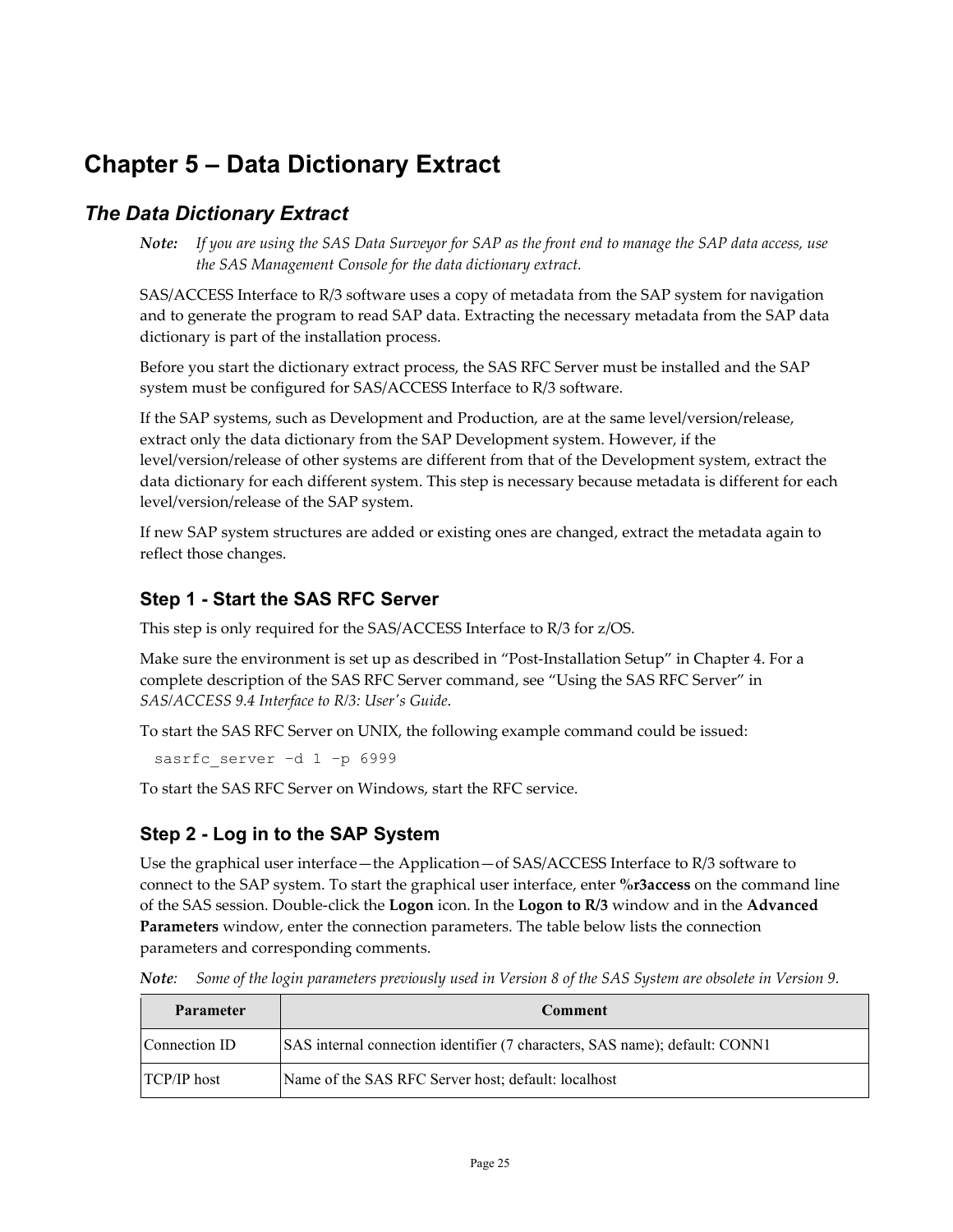| Parameter         | Comment                                                                                                                                                                                                                                  |
|-------------------|------------------------------------------------------------------------------------------------------------------------------------------------------------------------------------------------------------------------------------------|
| TCP/IP port       | Port number for SAS RFC Server; Default: 6999                                                                                                                                                                                            |
| User ID (RFC)     | Mandatory SAP user ID                                                                                                                                                                                                                    |
| Password (RFC)    | Mandatory SAP password                                                                                                                                                                                                                   |
| Client (RFC)      | Mandatory SAP client. Client is always three characters and includes leading zeros, for<br>example 040.                                                                                                                                  |
| Language (RFC)    | Mandatory SAP logon language                                                                                                                                                                                                             |
| Destination (RFC) | Name of the RFC destination as defined in a sideinfo file. If a sideinfo file is used, specify<br>the RFC destination and leave the RFC host field blank. Either the RFC destination or the<br>RFC host must be specified, but not both. |
| Host (RFC)        | Hostname of the SAP target system. Specify the host name in this field only if no sideinfo<br>file is used. Either the RFC destination or the RFC host must be specified, but not both.                                                  |
| System number     | System number of the SAP target system; Default: 00                                                                                                                                                                                      |
| Gateway service   | The gateway service of the intermediate gateway of the form sapgwnn, where nn is the<br>system number; default: sapgw00                                                                                                                  |
| Gateway host      | Hostname of the intermediate gateway                                                                                                                                                                                                     |

- *Note: Two SAP systems, such as Development and Production, can run on one machine. If no sideinfo file is available, set the system number (SYS) and gateway service (GWSERV) fields in the connection parameters to access the correct SAP system.*
- *Note: The sideinfo file contains side information for the SAS RFC Server to communicate with the SAP System Application Server (ABAP function module). For example:*

```
DEST=mydest
LU=host1
TP=sapdp00
GWHOST=host1
GWSERV=sapgw00
PROTOCOL=I
```
#### *Using a sideinfo File with the SAS RFC Server on UNIX*

- 1. Edit/create the sideinfo file (named sideinfo).
- 2. Copy the sideinfo file into the desired location.
- 3. Replace side\_info\_directory with the correct location, for example:

```
for csh:
 setenv SIDE INFO side info directory/sideinfo
```
for ksh:

```
export SIDE INFO=side info directory/sideinfo
```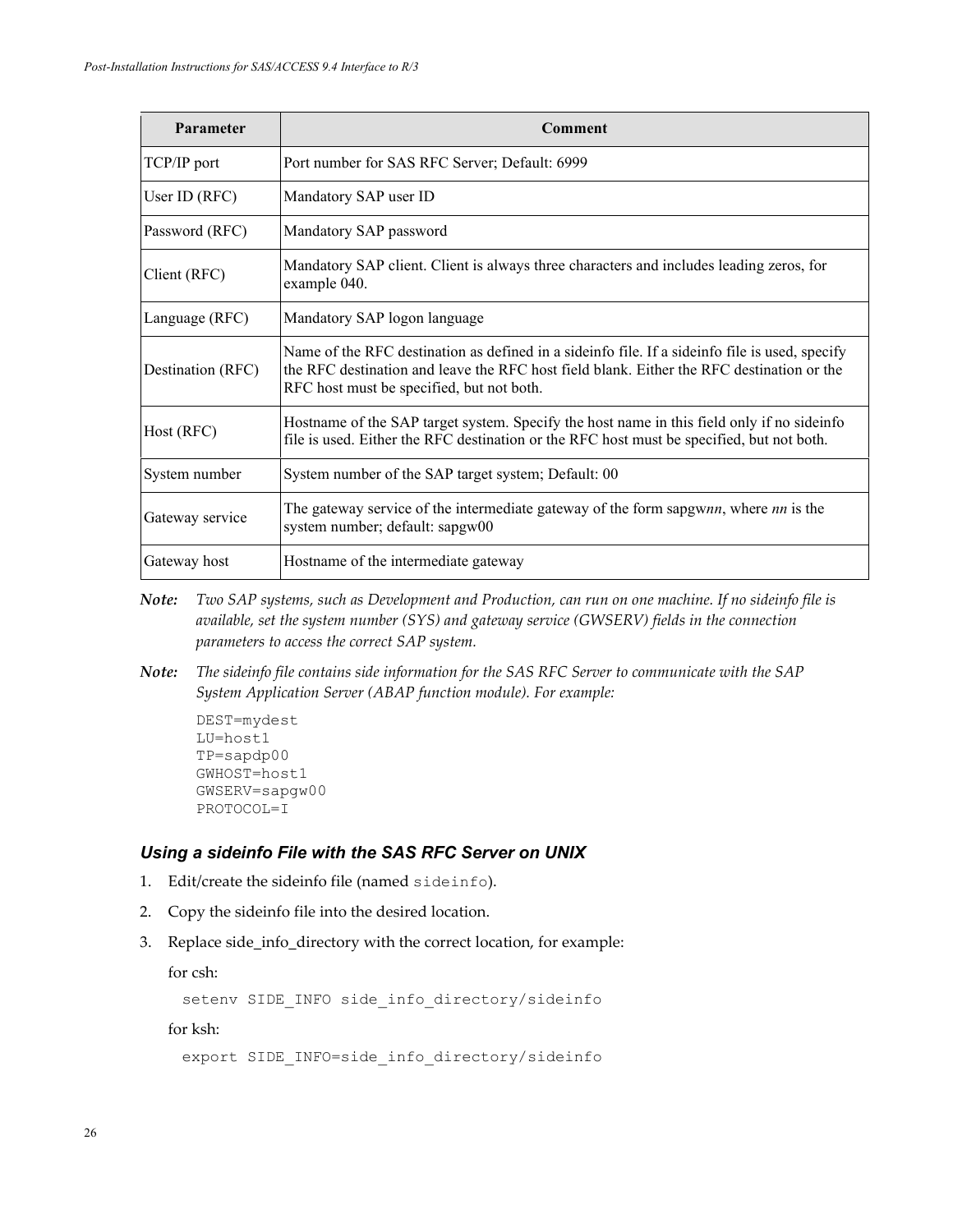#### *Using a sideinfo File with the SAS RFC Server on Windows*

- 1. Edit/create the sideinfo file (named sideinfo).
- 2. Copy the sideinfo file into the desired location.
- 3. Set the environment variable SIDE INFO to the fully qualified path name (for example SET SIDE\_INFO=c:\sas\sr3\sideinfo).

# <span id="page-30-0"></span>**Step 3 - Start the Extraction Program**

A wizard interface guides you through loading the metadata into SAS. To start the wizard, doubleclick the **Wizard to Load Metadata** icon.

In the **Select Import type** window, select either **Data Dictionary** or **R/3 Hierarchy** and click **Next**.

In the **Connection** window, enter the connection ID, the language for the metadata extraction, and the SAP release. Select whether to merge the new metadata into the existing extract. Click **Next**.

In the **Metadata Destination** window, select the SAS library for the metadata extraction. The library R3LIB is the default value used in SAS/ACCESS Interface to R/3 software. Click **Next**.

In the **Metadata Selection** window, select the metadata to be extracted from the SAP system. You can subset the metadata extract by selecting or clearing components of the metadata. To subset the table and field extraction, select **Range** and enter a range of tables in the **Table Subset** window. In the **Metadata Selection** window, click **Next**.

In the **Select File** window, you can enter a filename for the SAS extraction program to be saved. You can use the file to repeat the metadata extract or set up SAS batch jobs for the extract. Click **Next**.

In the **Begin Metadata Extract** window, review your settings and click **Finish** to start the metadata extraction.

# <span id="page-30-1"></span>**Step 4 - Log off from the SAP System**

Use the graphical user interface—the application—to log off.

Installation of the basic configuration is now complete. To verify that it has been successful, follow the directions in "Chapter 6 — [Start SAS/ACCESS Interface to R/3 Software"](#page-32-0) to start and test the installation.

#### *Data Dictionary Extract in Batch*

The SAS sample program sr3bprof.sas contains an example of how to create a profile entry with the connection parameters and how to log on to SAP using the profile.

Modify the sample program sr3bprof.sas to log on to SAP in batch. For example:

```
/* Use sr3bprof.sas to create the profile. *//* Logon to R/3. See program sr3bprof.sas */
%r3connb(profile=&profile, libref=&library, function=OPEN);
/* Assign the libref for the Data Dictionary Extract(s). */libname r3lib 'the-location-of-the-Extracts';
/* Extract the Data Dictionary Information. */
%extrr3dd(conn=&cconn, language=E, merge=N, outlib=R3LIB);
/* Logoff. */
%r3connb(conn=&conn, function=CLOSE);
```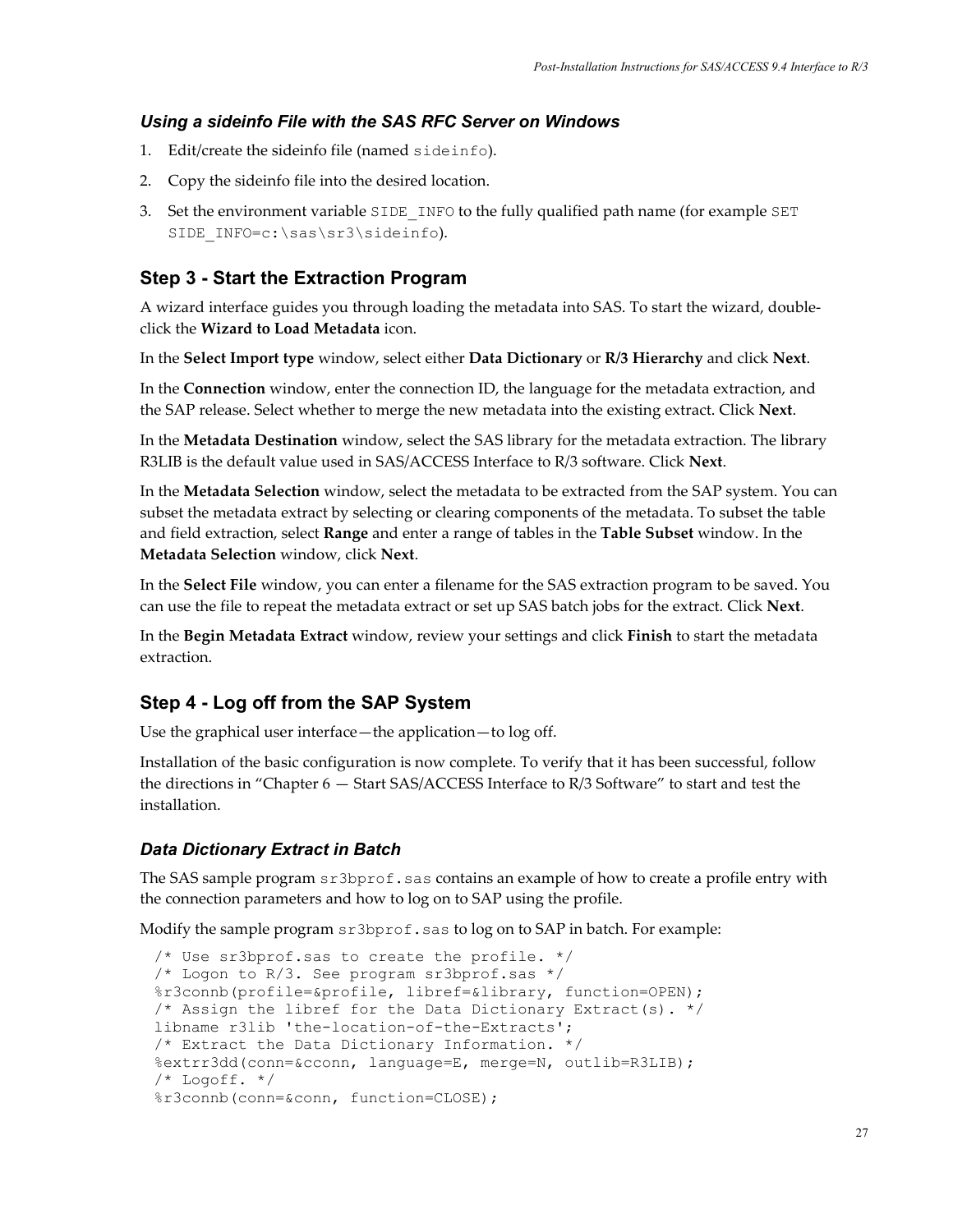*Post-Installation Instructions for SAS/ACCESS 9.4 Interface to R/3*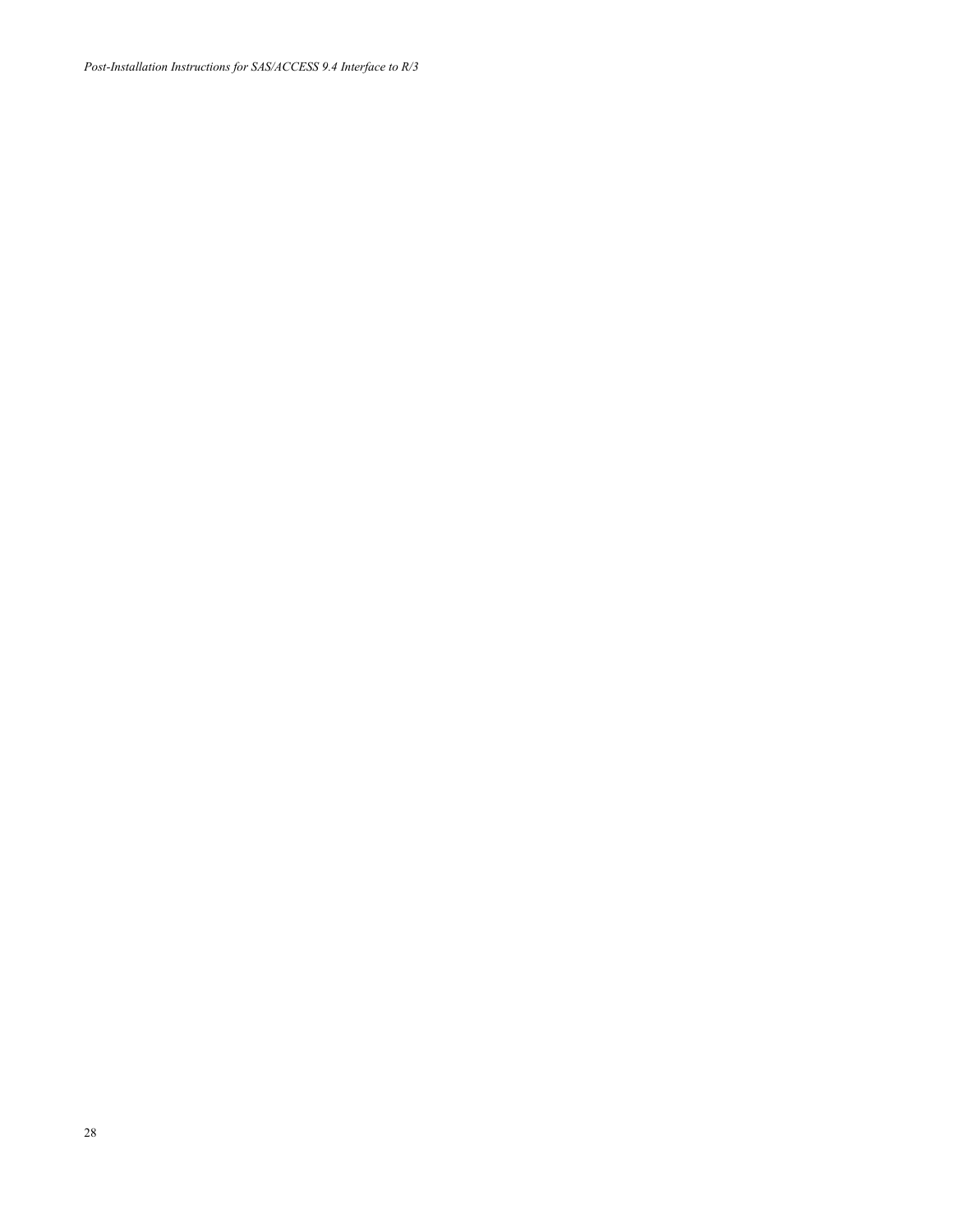# <span id="page-32-0"></span>**Chapter 6 — Start SAS/ACCESS Interface to R/3 Software**

To start SAS/ACCESS Interface to R/3 software from SAS 9.4, enter the following on the SAS command line:

%r3access

# <span id="page-32-1"></span>*Test the Installation*

- 1. Using the graphical user interface—the application—click the **List of tables** icon.
- 2. Enter the table name **T000**.
- 3. Click **Properties**.
- 4. Click **Show Data**.

If table T000 is displayed correctly, the installation is working correctly.

# <span id="page-32-2"></span>*Functionality*

If no connection to the SAP system is available, most of the functionality of SAS/ACCESS Interface to R/3 software, such as navigating the data model, creating SAS Views to SAP tables, and exporting metadata, is unaffected.

However, data extraction requires the SAS RFC Server to be running. If the SAS RFC Server is not running, a return code is generated. For more information, see "Step 1 - [Start the SAS RFC Server."](#page-20-0)

For a complete description of the SAS RFC Server command, see "Using the SAS RFC Server" in *SAS/ACCESS 9.4 Interface to R/3: User's Guide*.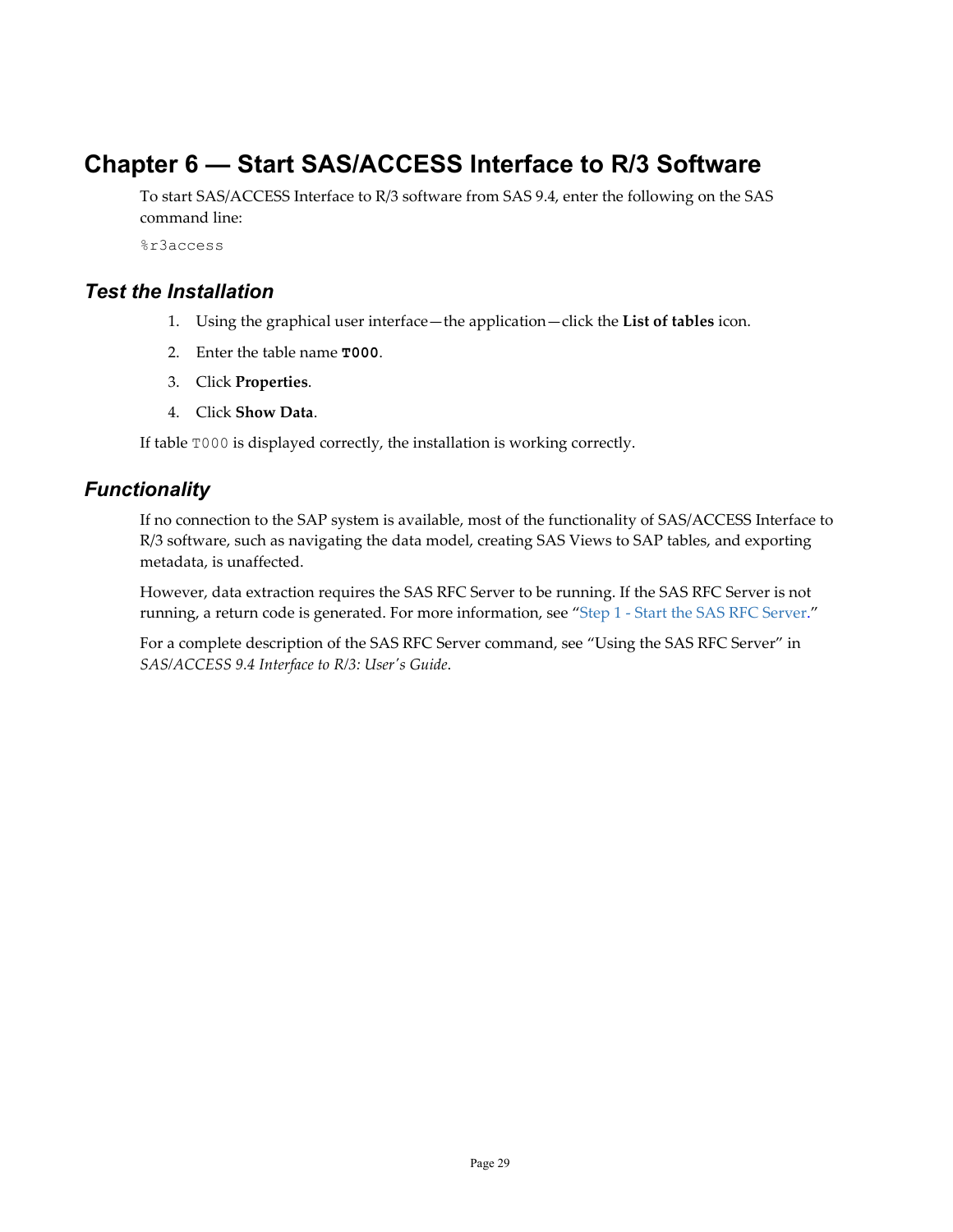# <span id="page-33-0"></span>**Appendix A — Selected SAP Transaction Codes**

Below is a list of transaction codes that might be useful during installation.

Enter the transaction code in the SAPGUI command line preceded by /n (a slash followed by the letter n). For example, to call the ABAP editor, enter/nse38.

*Note: Commands are not case-sensitive.*

| <b>Authorizations, Profiles, and Users</b> |                         |
|--------------------------------------------|-------------------------|
| SU <sub>01</sub>                           | Maintain Users          |
| SU <sub>02</sub>                           | Maintain Profiles       |
| SU <sub>03</sub>                           | Maintain Authorizations |

|             | <b>ABAP Functions and Programs</b>                                                                                                                                                                                                                             |
|-------------|----------------------------------------------------------------------------------------------------------------------------------------------------------------------------------------------------------------------------------------------------------------|
| <b>SE37</b> | <b>Function Library</b><br>Alternatively, from the SAP system main menu, select Tools, then ABAP Workbench.<br>Click the Function Library button to view the ABAP Function Library: Initial Screen<br>window.                                                  |
| <b>SE38</b> | <b>ABAP</b> Editor<br>Alternatively, from the SAP system main menu, select Tools, then ABAP Workbench.<br>Click the ABAP Editor button to view the ABAP Editor: Initial Screen window. Transaction<br>SE38 is also used to define variant for an ABAP program. |
| <b>SE80</b> | <b>Repository Browser</b><br>Alternatively, from the SAP system main menu, select Tools, then ABAP Workbench.<br>Click the Repository Browser button to view the Repository Browser: Initial Screen window.                                                    |

| <b>View Tables and Table Maintenance</b> |                   |
|------------------------------------------|-------------------|
| <b>SE16</b>                              | Display a table   |
| SM30                                     | Table maintenance |
| SM31                                     |                   |

| <b>Job Maintenance</b> |                                        |
|------------------------|----------------------------------------|
| SM37                   | Can be used to display the job status. |

| <b>System Log</b> |                    |
|-------------------|--------------------|
| ST22              | ABAP dump analysis |
| SM21              | System log         |

| <b>RFC Destinations</b> |                                       |
|-------------------------|---------------------------------------|
| <b>SM59</b>             | Display and maintain RFC destinations |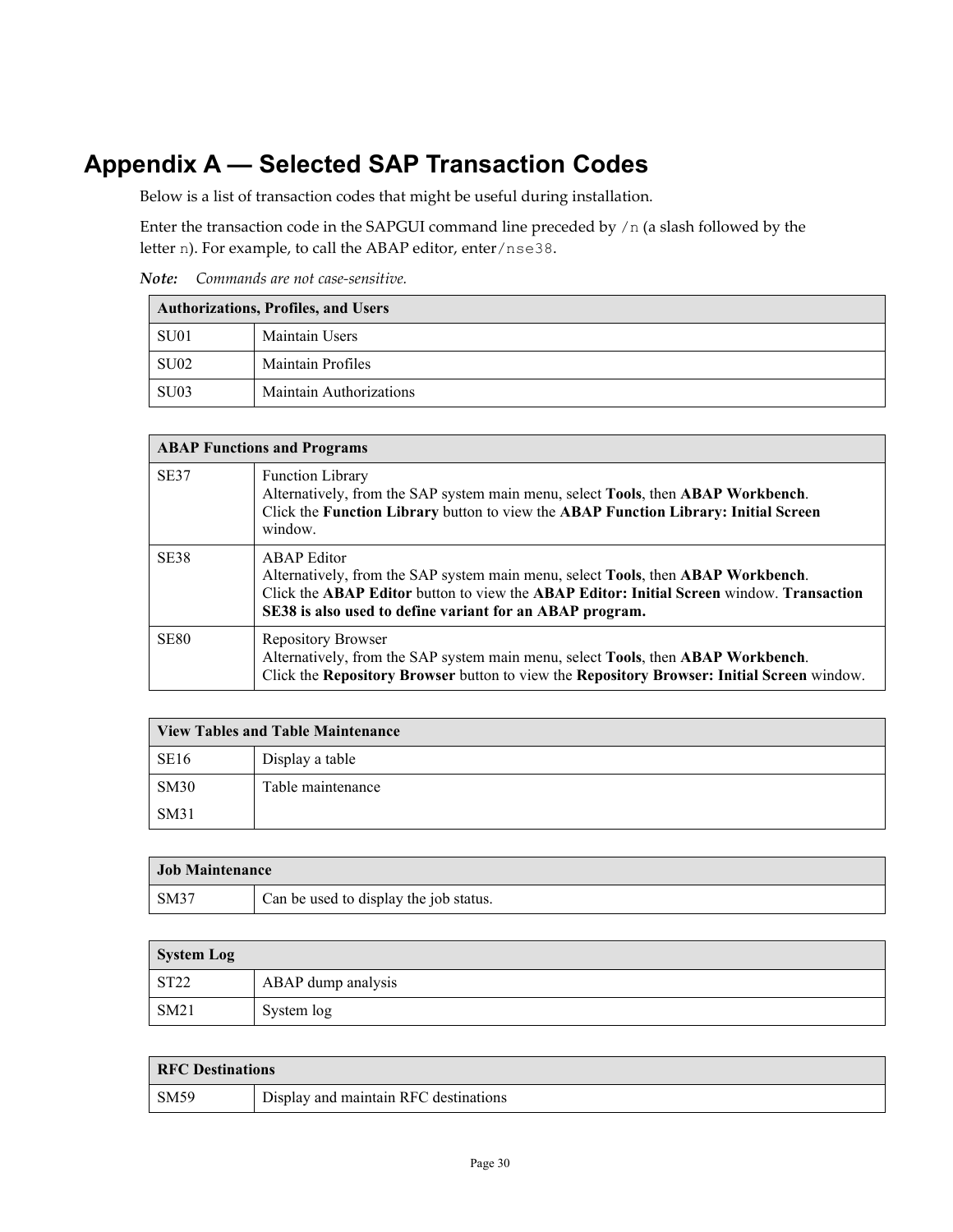*Post-Installation Instructions for SAS/ACCESS 9.4 Interface to R/3*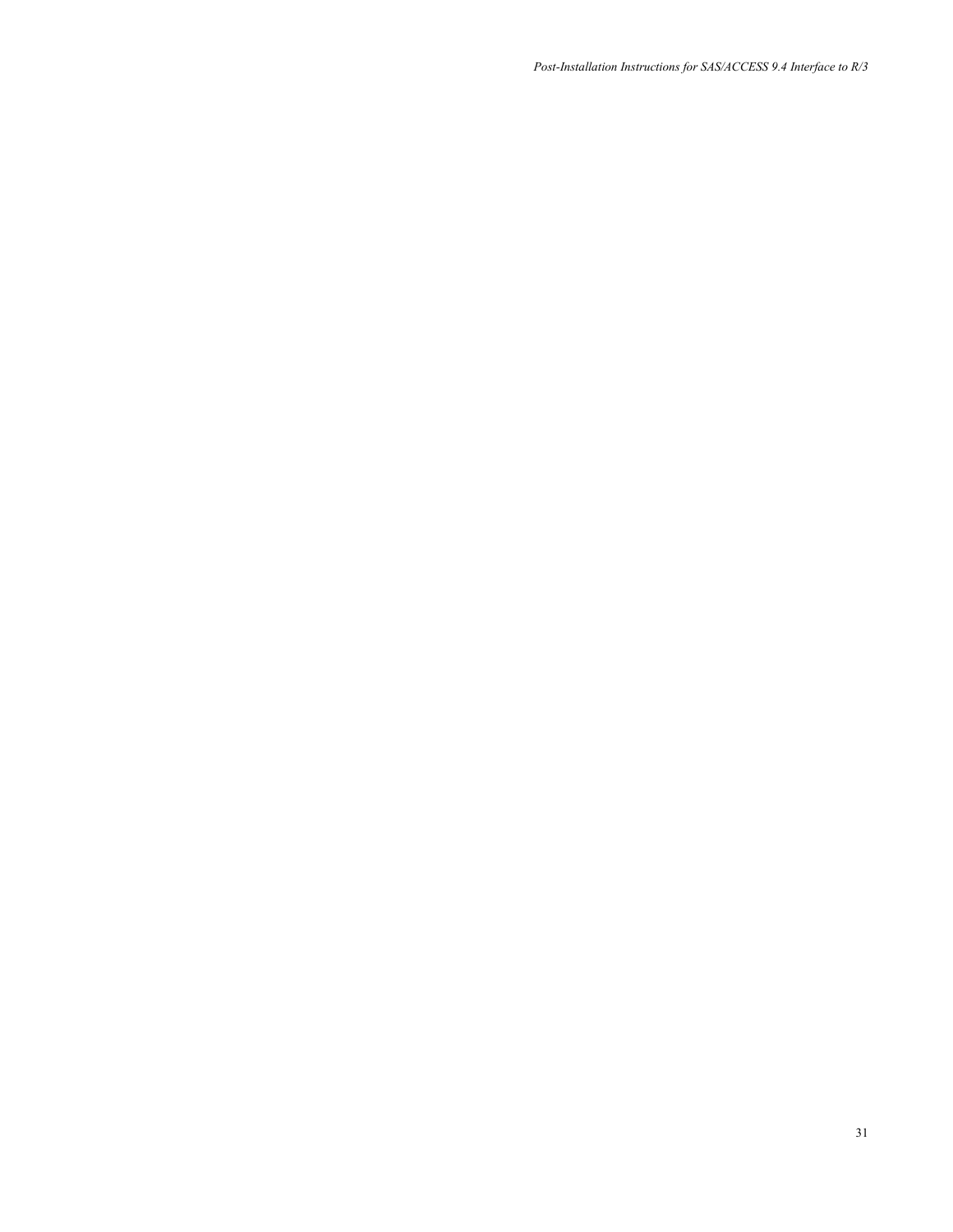# <span id="page-35-0"></span>**Appendix B — Error Messages**

# <span id="page-35-1"></span>*All Operating Systems*

## <span id="page-35-2"></span>**Gateway Service not found**

ERROR: Gateway service sapgwnn not found

Check that the TCP/IP services file contains the required entries. Also see the section titled ["Connectivity"](#page-10-1) in Chapter 2.

# <span id="page-35-3"></span>**Hostname not found**

ERROR: Host hostname not found

Check that the TCP/IP hosts file contains an entry for the specified host or use the IP address. Also see the section titled ["Connectivity"](#page-10-1) in Chapter 2.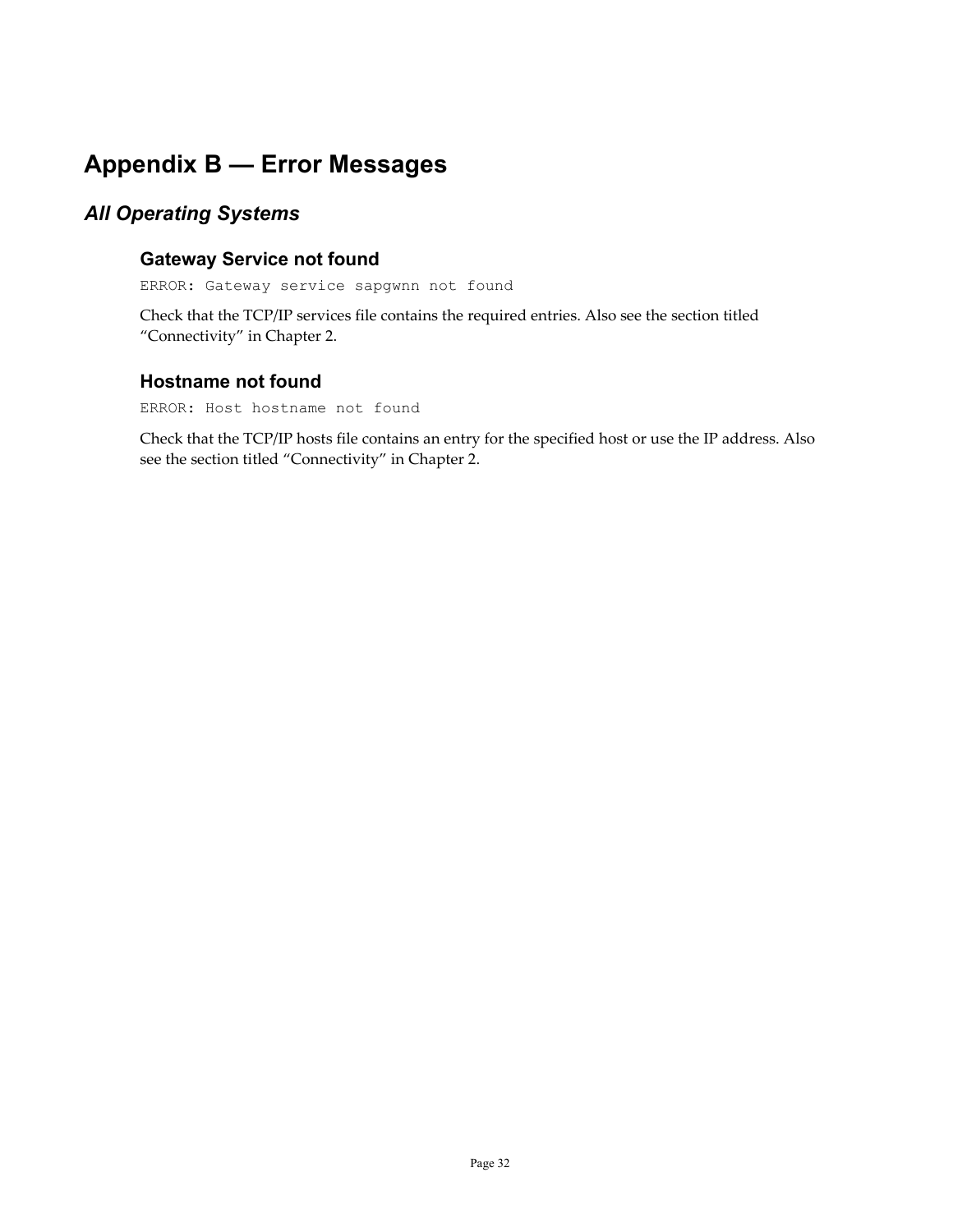# <span id="page-36-0"></span>**Appendix C — Pre-Installation Checklist**

Before installing SAS/ACCESS Interface to R/3 software, the following information must be available. Documenting the information identified in Appendix C and Appendix D significantly simplifies installation and on-going maintenance.

The checklist is broken down into sections A, B, and C. Section A is general information and can be provided by the SAS Account Representative. Section B should be completed by the person maintaining the SAS environment. Section C should be completed by the person maintaining the SAP environment.

Section B clarifies where SAS/ACCESS Interface to R/3 software is to be installed and where the extracted SAP metadata is to reside. Section C clarifies which SAP systems you want to access.

| Date:                                                                               |  |
|-------------------------------------------------------------------------------------|--|
| Company Name:                                                                       |  |
| Address:                                                                            |  |
| Name of SAS Account Representative:<br>Phone Number:<br>E-mail:                     |  |
| Name of SAS Contact (responsible for the installation):<br>Phone Number:<br>E-mail: |  |
| Name of Customer Contact:<br>Phone Number:<br>E-mail:                               |  |

# <span id="page-36-1"></span>*Section A - General Information*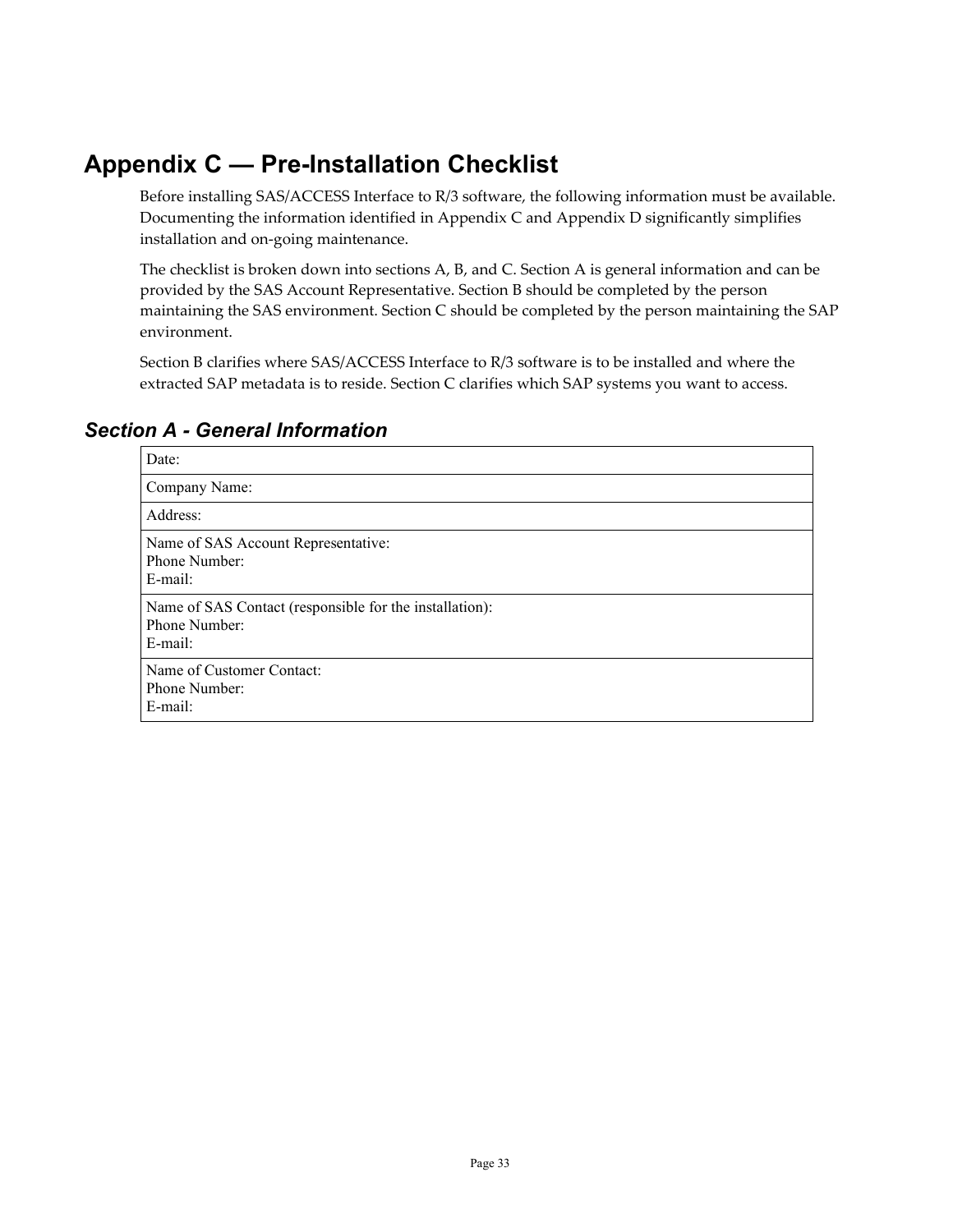# <span id="page-37-0"></span>*Section B - SAS Environment*

# <span id="page-37-1"></span>**SAS/ACCESS Interface to R/3 Software – Application**

| Name of SAS Contact:<br>Phone Number:<br>$E$ -mail:                                                         |
|-------------------------------------------------------------------------------------------------------------|
| Name of Network Contact:<br>Phone Number:<br>E-mail:                                                        |
| Host Name:                                                                                                  |
| <b>IP</b> Address:                                                                                          |
| Operating System Version:                                                                                   |
| Operating System User ID and Password:<br>If Windows, does the User ID has administrator rights? $\Box$ Yes |
| Windows Screen-saver Password:                                                                              |
| Path where SAS 9.4 is installed, for example<br>c:\Program Files\SAS\SAS 9.4 or /usr/local/sas:             |
| Does SAS Installation Data (SETINIT) include SAS/ACCESS to R/3 software (provided by SAS)?<br>Yes           |
| If UNIX, does it have X Windows? $\Box$ Yes                                                                 |
| <b>UNIX Root Password:</b>                                                                                  |

# <span id="page-37-2"></span>**Data Dictionary Extract(s)**

If you have multiple versions of SAP (for example, SAP R/3 4.6C and ECC 6.0), then SAP metadata has to be extracted from each version of the system. Complete one of these tables for each metadata extract.

| Host Name:<br>IP Address (typically from the machine that has SAS/ACCESS Interface to R/3 software):                           |
|--------------------------------------------------------------------------------------------------------------------------------|
| Drive/Path where Data Dictionary is to be installed:                                                                           |
| For SAP, Release 4.x or higher, 500 MB of disk space is required. Is the disk space available?<br>$\mathbf{  }$ $\mathbf{Yes}$ |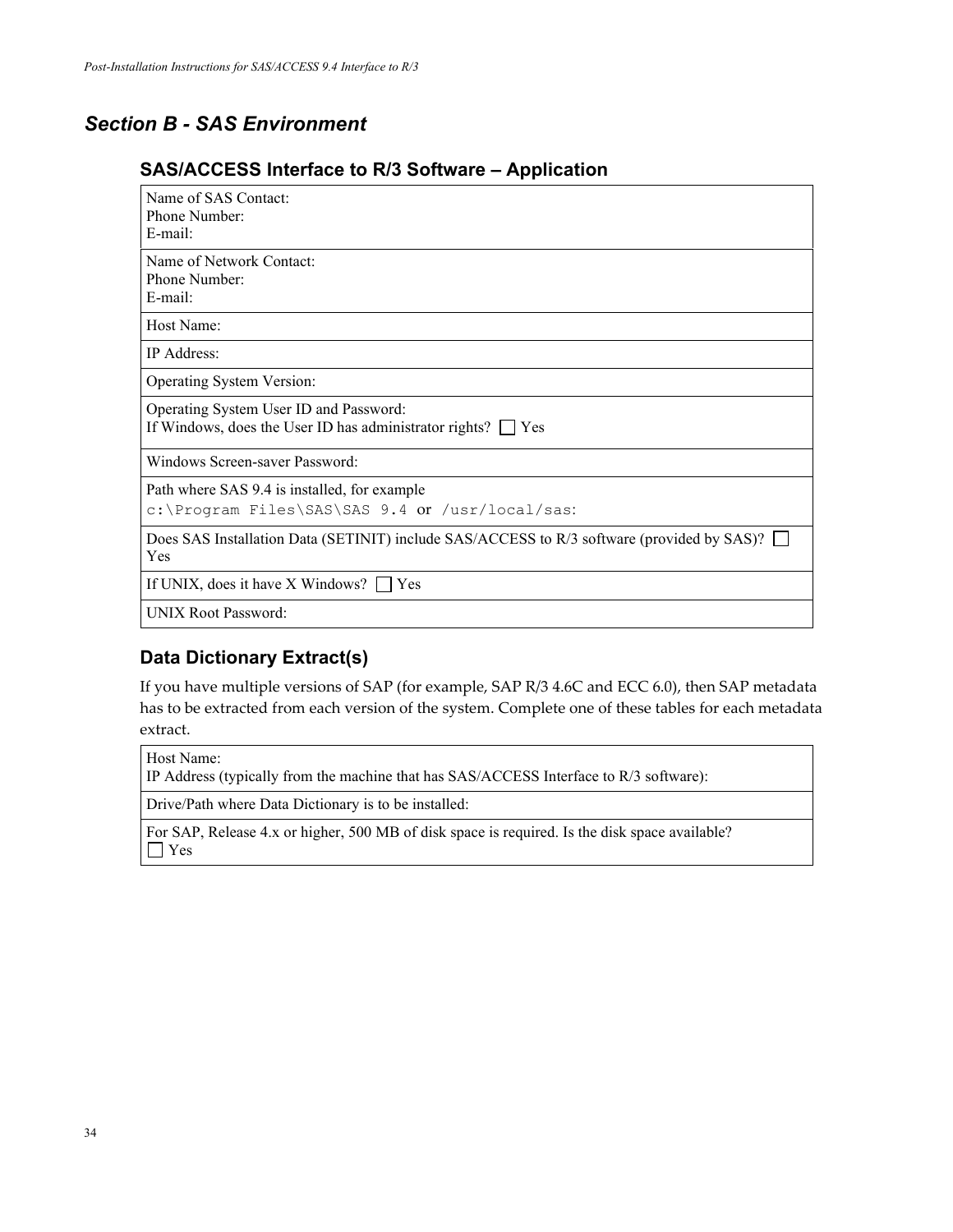# <span id="page-38-0"></span>**SAS Views on Separate Machine**

Host Name:

IP Address: Operating System Version:

Operating System User ID and Password:

If Windows, does the User ID has administrator rights?  $\Box$  Yes

Windows Screen-saver Password:

UNIX Root Password:

Path where SAS 9.4 is installed, for example

c:\Program Files\SAS\SAS 9.4 or /usr/local/sas:

Does SAS Installation Data (SETINIT) include SAS/ACCESS to R/3 software (provided by SAS)? Yes

# <span id="page-38-1"></span>*Section C - SAP System Environment*

### <span id="page-38-2"></span>**General Information**

| Name of SAP Administrator (available to help with installation):<br>Phone Number:<br>E-mail:    |
|-------------------------------------------------------------------------------------------------|
| Name of SAP System Developer (available to help with installation):<br>Phone Number:<br>E-mail: |
| SAPUser ID:<br>Client:<br>User ID:<br>Password:                                                 |
|                                                                                                 |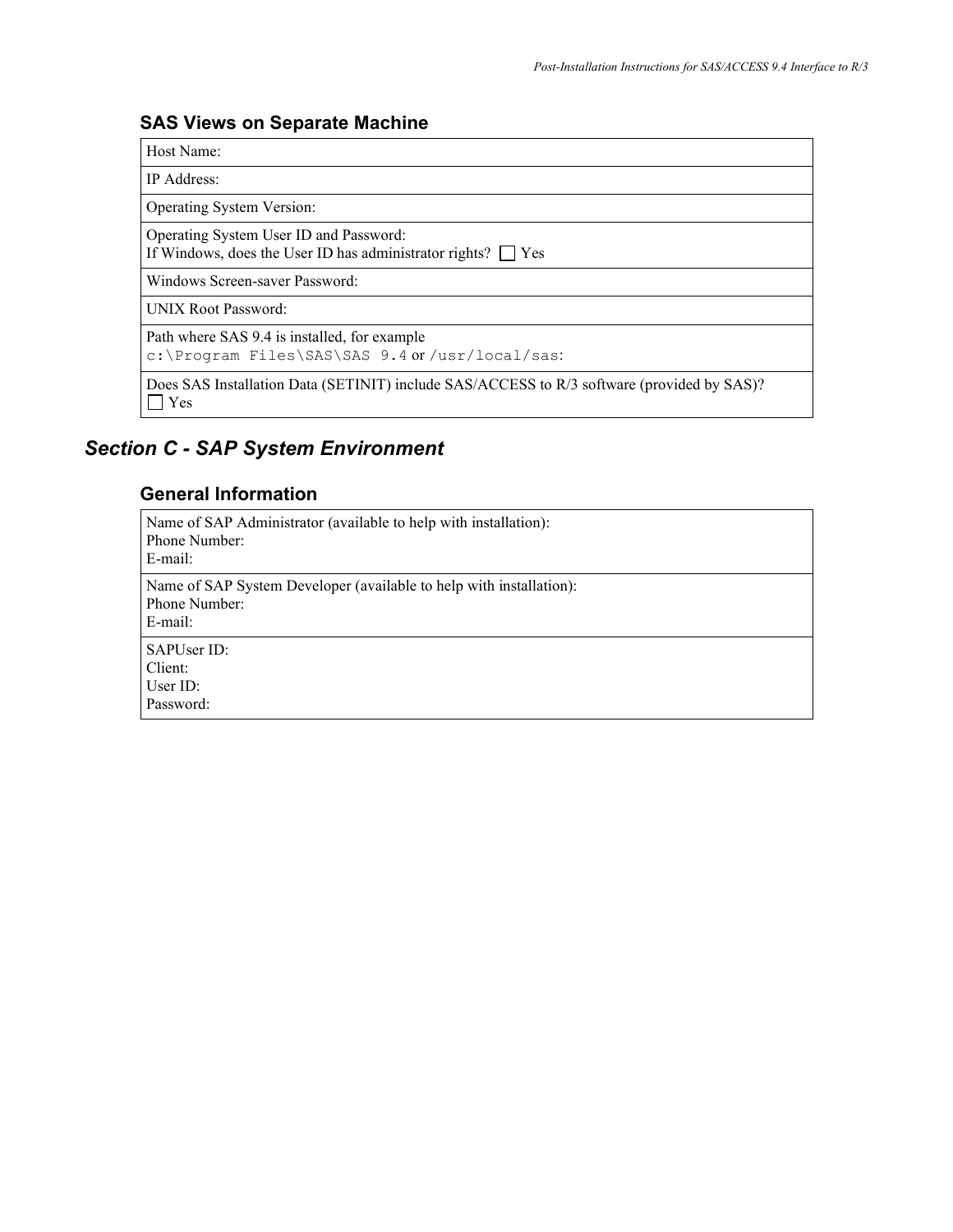# <span id="page-39-0"></span>**SAS RFC Server**

Complete one of these tables for each SAS RFC Server.

Host Name:

IP Address:

Windows Location of RFC libraries (for example c: \sappc\sapgui\rfcsdk\bin):

UNIX location of the thread safe shared library for RFC (download the shared library for your platform per instructions in SAP Note 413708):

TCP/IP Port Number (default 6999):

TCP/IP hosts File Entry for SAP System Application Server (for example, 1.2.3.4 r3server):

TCP/IP services File Entries (for example, sapdp00 3200/tcp):

# <span id="page-39-1"></span>**SAP System**

This is information about the SAP system from which you want to pull data. Complete one of these tables for each SAP system you want to access.

| SAP System Application Server Host Name:                                                                            |  |  |
|---------------------------------------------------------------------------------------------------------------------|--|--|
| <b>IP</b> Address:                                                                                                  |  |  |
| SAP System Release (for example, 4.6c):                                                                             |  |  |
| System ID (for example, A01):                                                                                       |  |  |
| Is the side info file used for communication parameters? $\Box$ Yes<br>If yes, full path and name of sideinfo file: |  |  |
| RFC Dialog User ID:<br>Client:<br>User $ID:$<br>Password:                                                           |  |  |
| System Number (SYS) (for example, 00):                                                                              |  |  |
| Language (for example, EN for English):                                                                             |  |  |
| Gateway Host (if different):                                                                                        |  |  |
| Gateway Service (for example, sapgw00):                                                                             |  |  |
| Transaction Program (for example, sapdp00):                                                                         |  |  |
|                                                                                                                     |  |  |

# <span id="page-39-2"></span>**SAPGUI**

<span id="page-39-3"></span>

| Host Name where SAPGUI is installed:         |  |
|----------------------------------------------|--|
| If UNIX, does it have X Windows? $\Box$ Yes? |  |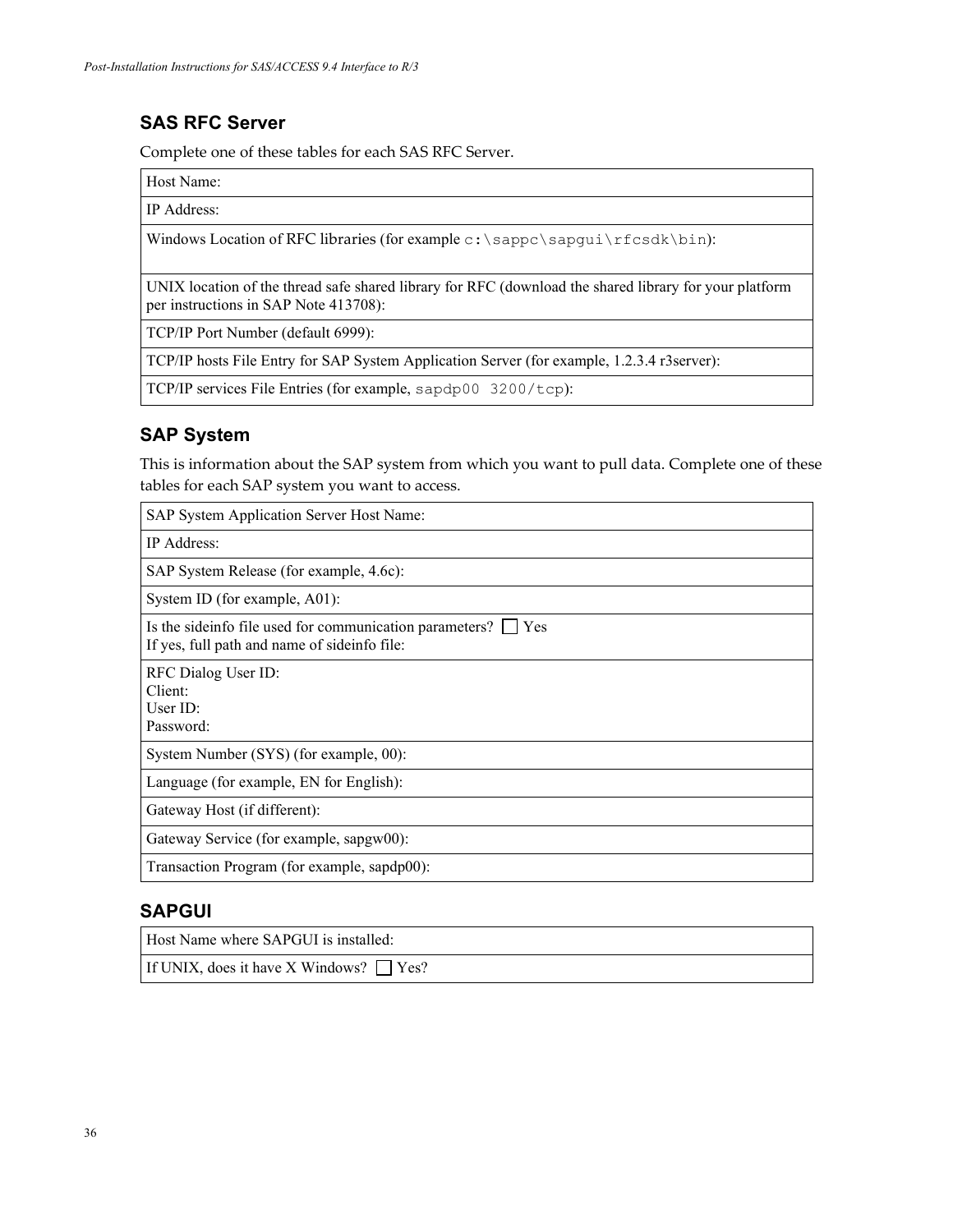# **Appendix D — Installation Checklist**

During installation, make a note of the following information.

Location of Data Dictionary Extract(s) (for example, c: \Program Files\SAS\SAS 9.4):

Transport Request Number (for example, A01K902092):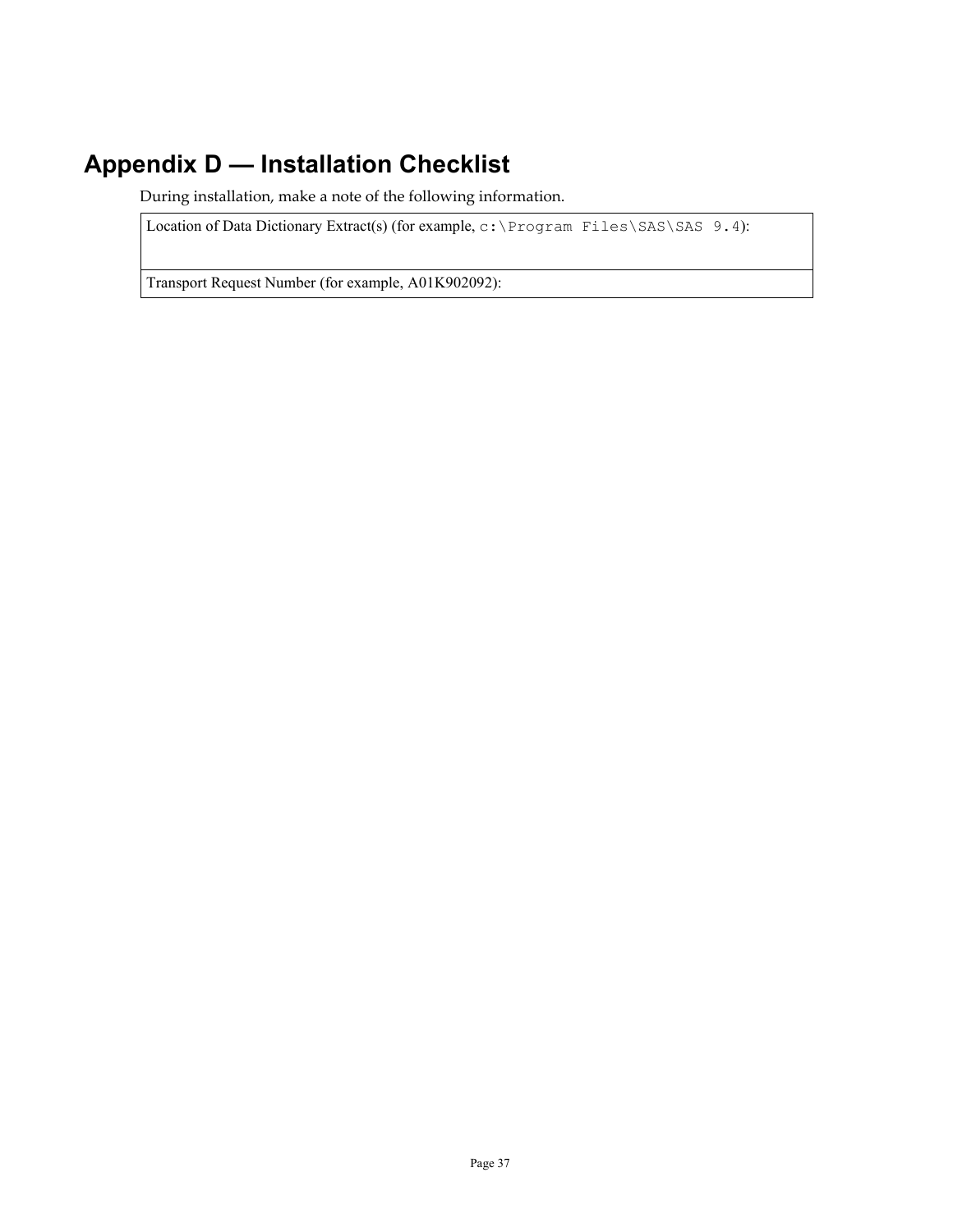# <span id="page-41-0"></span>**Appendix E —Installing the ABAP Add-On**

SAS provides an add-on for the installation of the ABAP objects in the SAP System for SAP Basis Release 740, SAP ERP 6.0, and SAP BW 7.4.

**Technical Prerequisites:**

- The system is based on SAP NetWeaver Release 7.4 or above.
- You have installed at least SPAM/SAINT Version 0053.
- You use a kernel with at least Release 740.

The following table describes the contents of the Add-On:

| SAS940.SAR   | installation package for SAS/ACCESS Interface to R/3                                                                                                               |
|--------------|--------------------------------------------------------------------------------------------------------------------------------------------------------------------|
| SAS940S1.SAR | support package for SAS/ACCESS Interface to R/3 for SAP ERP                                                                                                        |
| SAS940S2.SAR | support package for SAS/ACCESS Interface to R/3 for SAP BW                                                                                                         |
| SAS940S4.SAR | support package for SAS/ACCESS Interface to R/3 for SAP BW                                                                                                         |
|              | (Supports BI 7.0 analysis authorization concept. Optional for SAP BI 7.0<br>systems and later; apply only if you are using the analysis authorization<br>concept.) |

*Note: The add-on is available for SAP BASIS 7.4, SAP ERP 6.0, and SAP BW 7.4. Installing the add-on is*  an alternative to installing the ABAP objects by using the transport files as described in "Chapter 3  $-$ *[Installing SAS/ACCESS Interface to R/3 Software.](#page-12-0)" You should either install the add-on or you should apply the SAS-provided transport files, but not both.*

Use the SAP Add-On Installation Tool (transaction SAINT) to import the objects for the SAS/ACCESS Interface to R/3 into the SAP System.

- 1. Download the files from the SAS Download site: <https://support.sas.com/downloads/package.htm?pid=2457>. Save the files on the same machine as the Add-On Installation Tool.
- 2. Log in to client 000 of the SAP system with an administrator account.
- 3. Call the Add-On Installation Tool with transaction SAINT.
- 4. Select **Installation Package→Load packages→From front end** from the menu. The system displays a dialog box for selecting the archive. Follow the path to the installation package that you downloaded and select it.
- 5. To copy the archive to the application server and decompress it, select **Decompress**. Then select **Start**. The SAS/ACCESS to R/3 add-on is now listed in the Add-On Installation Tool as an installable add-on.
- 6. To prepare the installation queue for the add-on, select the SAS add-on, and click **Continue.**
	- A. If all import requirements are met, the installation queue is displayed.
	- B. If all of the import requirements are not met, you cannot install the add-on in this SAP system. The import requirements are listed in a dialog box. As an alternative, you can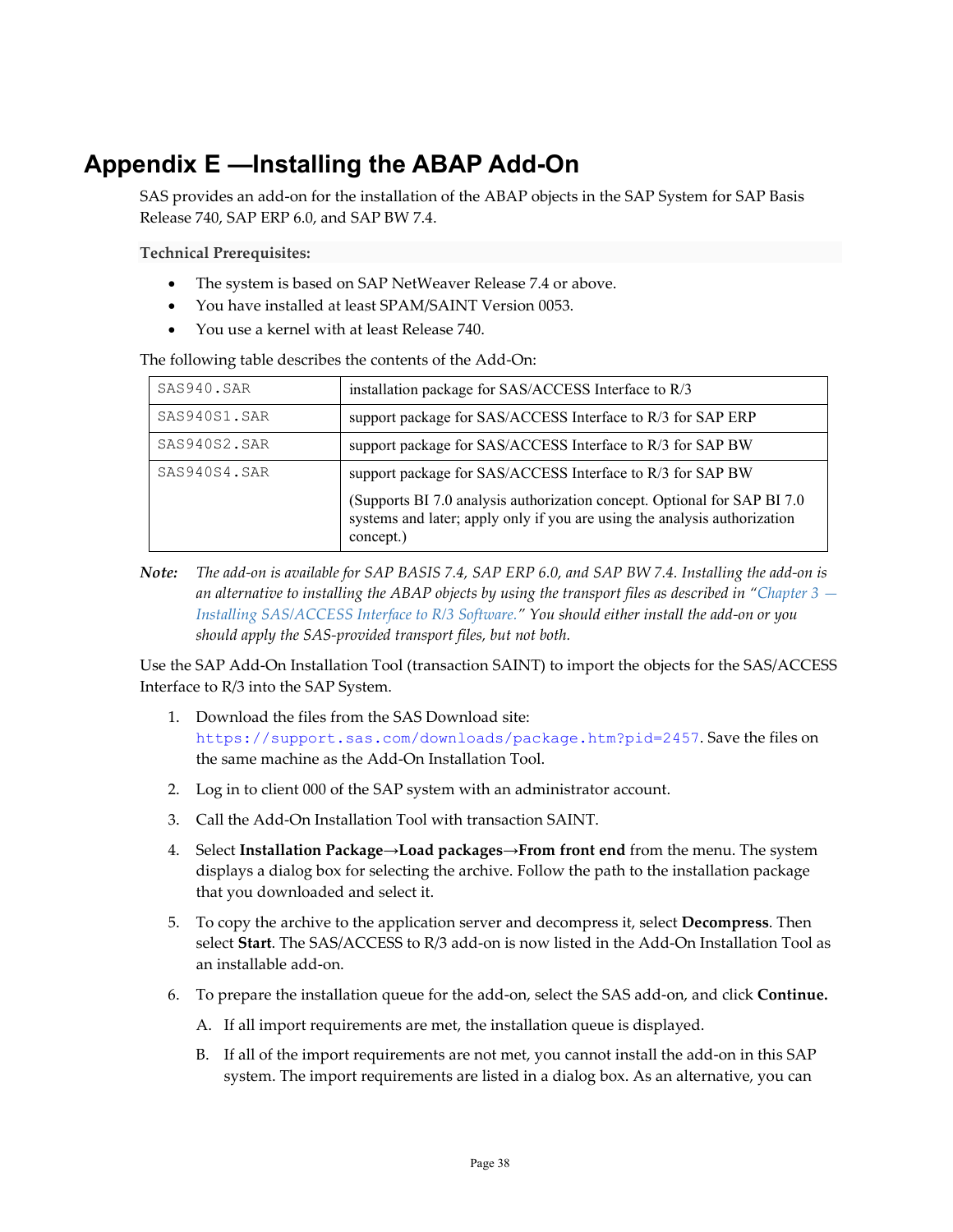install the transport files as described in "Chapter 3 — [Installing SAS/ACCESS Interface](#page-12-0)  [to R/3 Software.](#page-12-0)"

- 6. To start the installation, click **Continue**.
- 7. Click **Finish** to complete the installation.

After you have installed the add-on, use the following steps to install the SAS940S1.SAR, the SAS940S2.SAR, or the SAS940S4.SAR support packages:

- 1. Download the files from the SAS Download site: <https://support.sas.com/downloads/package.htm?pid=2457>. Save the files on the same machine as the Add-On Installation Tool.
- 2. Log in to client 000 of the SAP system with an administrator account.
- 3. Call the Support Package Manager tool with transaction SPAM.
- 4. Select **Support Package→Load packages→From front end** from the menu. The system displays a dialog box for selecting the archive. Follow the path to the installation package that you downloaded and select it.
- 5. To copy the archive to the application server and decompress it, select **Decompress**. Then select **Display/define** and click **SAS**.
- 6. Highlight the Support Package and press **Enter**.
- 7. To start the installation, click the **Import Queue** icon.
- 8. When the installation has completed, select the menu item **Support Package | Confirm**.

#### <span id="page-42-0"></span>*Uninstalling the ABAP Add-On*

Use the SAP Add-On Installation Tool (transaction SAINT) to uninstall the objects for the SAS/ACCESS Interface to R/3 from the SAP System.

- 1. Log in to client 000 of the SAP system with an administratoraccount.
- 2. Call the Add-On Installation Tool with transactionSAINT.
- 3. Under **Extras -> Setting** select the scenario **Standard** on the **Import Queue** tab and select **Confirm.**
- 4. Select **Uninstallable components** tab.
- 5. Highlight SAS Add-On SAS/ACCESS Interface to R/3.
- 6. Click **Start** button.
- 7. Read SAP Note 1883223 before continuing to the next step.
- 8. Select **Start in dialog** and click **Continue** button.
- 9. Click **Finish** to complete the uninstallation.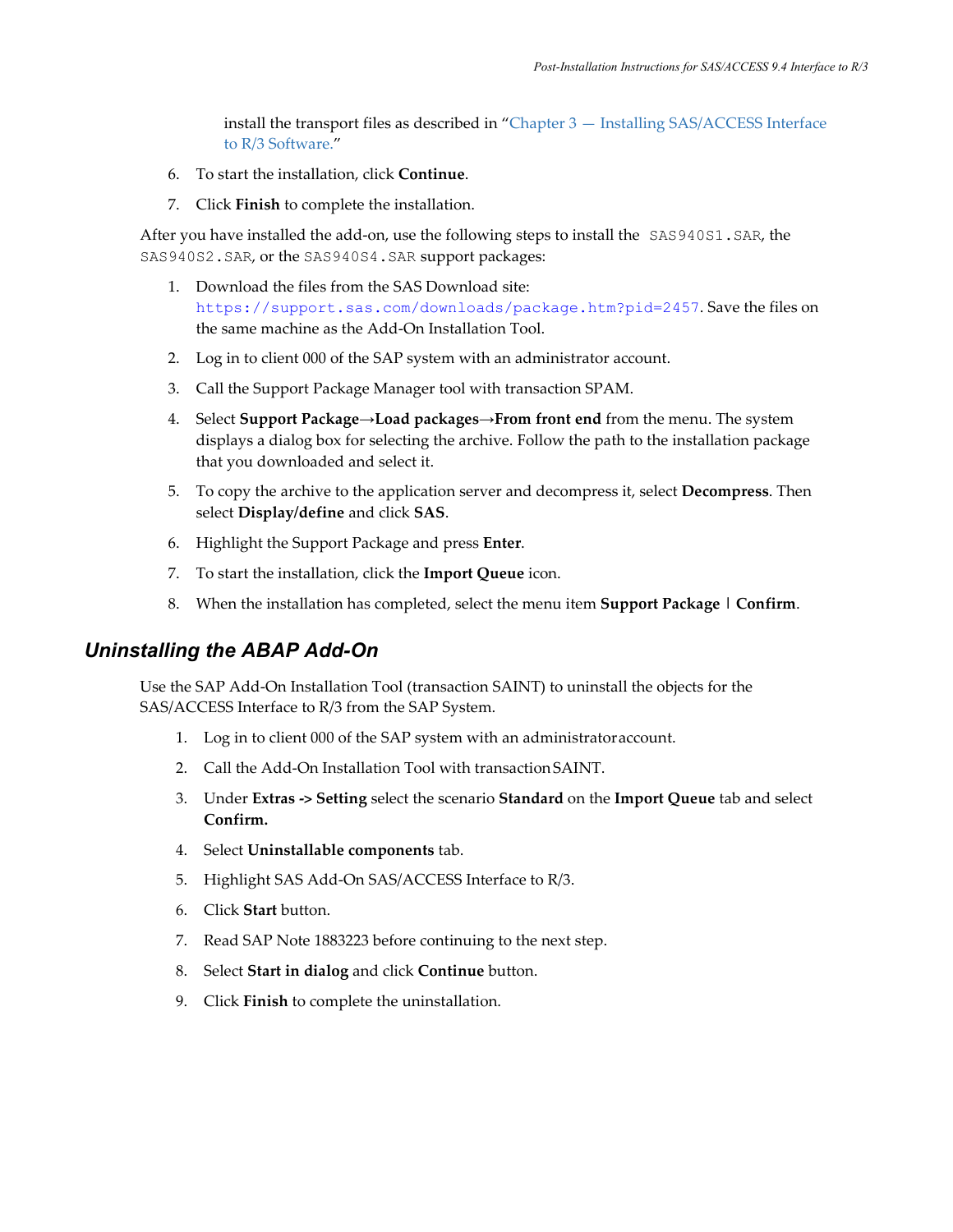# <span id="page-43-0"></span>**Glossary**

#### **ABAP Development User**

An ABAP Development User is an SAP user ID with ABAP developer permission. It is used to create the ABAP function group, the function module, and the report that are part of SAS/ACCESS Interface to R/3 software. For SAP, Release 3.0 and higher, a developer user also requires an OSS Access Key. A development user ID is only required while installing SAS/ACCESS Interface to R/3 software.

#### **Authorization**

The SAP system has a powerful tool to restrict or grant permission to access certain objects in the SAP system or to perform certain actions. SAS/ACCESS Interface to R/3 software requires the permission to read tables and the permission for communication.

#### **Client**

In commercial, organizational, and technical terms, a client is a self-contained unit in an SAP system (for example, a company group, a business unit, or a corporation) with separate master records and its own set of tables.

#### **Data Dictionary Extract**

SAS/ACCESS Interface to R/3 software provides a navigation tool based on metadata from the SAP Data Dictionary. The tool operates on a copy of the metadata - the Data Dictionary Extract.

#### **OSS Access Key**

An OSS Access Key is a string of characters that ABAP developers must enter the first time they create or modify ABAP objects like programs, function modules, and function groups. You can obtain an OSS Access Key from SAP AG's Online Service System (OSS).

#### **RFC**

The Remote Function Call (RFC) interface is SAP AG's implementation of a remote procedure call. It is provided for the integration of  $R/2$  and  $R/3$  systems and external programs. SAS/ACCESS Interface to R/3 software uses the RFC interface for communication and data transfer between the SAP system and the SAS RFC Server.

#### **RFC Destination**

RFC destinations are used to define the location of a remote system to SAP.

#### **RFC SDK**

The RFC Software Development Kit (RFC SDK) contains a library and source files to implement the communication between an external program and a function module in the SAP system.

#### **RFC User**

References to an RFC user indicate an SAP user ID that is used by SAS/ACCESS Interface to R/3 software for the communication between the SAS RFC Server and the function module in the SAP System Application Server.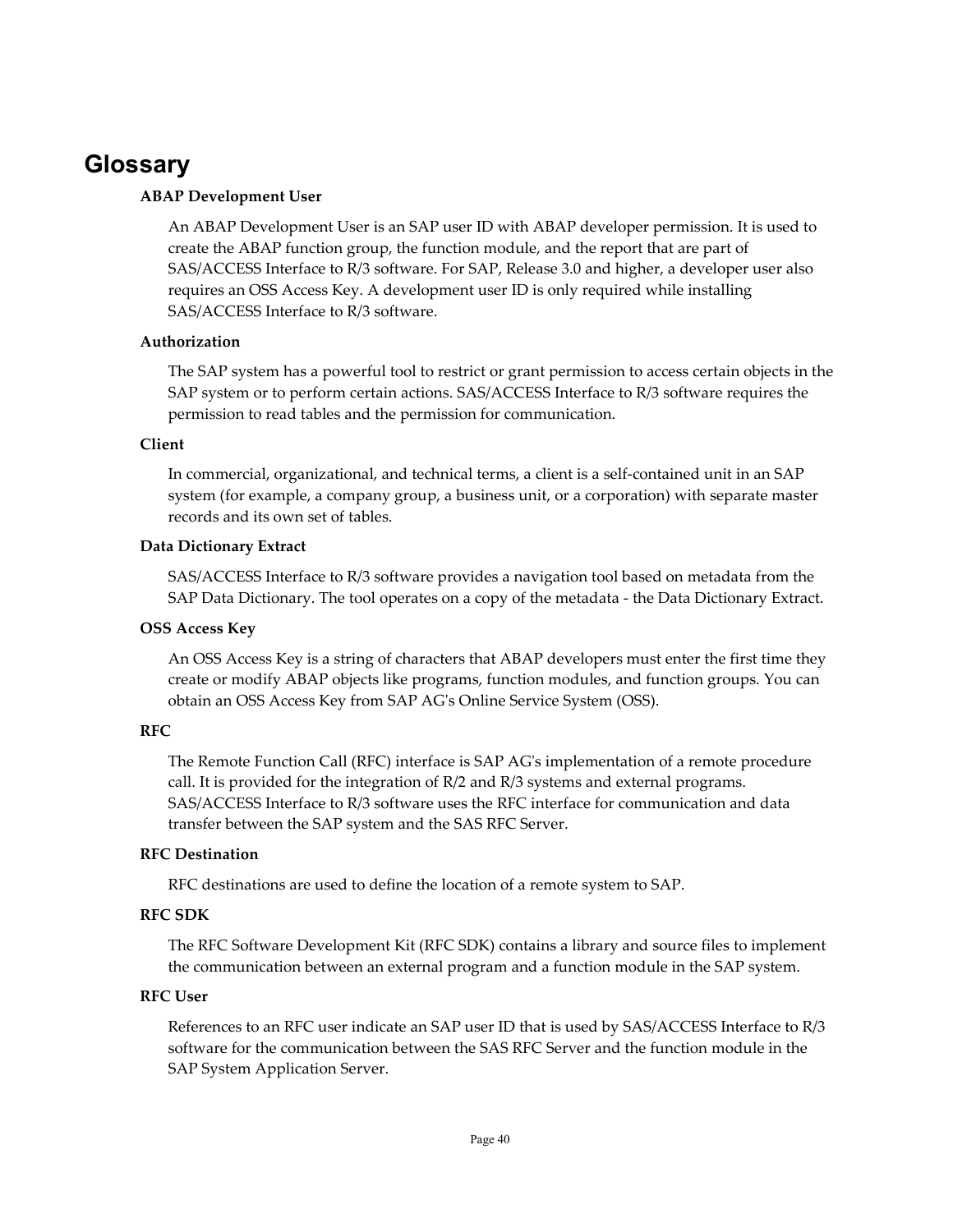#### **SAP System Application Server**

The components of the three-tier client/server architecture of the SAP system are database, application, and presentation layer. SAS/ACCESS Interface to R/3 software communicates with the SAP System Application Server.

#### **SAPGUI**

The SAPGUI is the front-end for the SAP system. During the installation of SAS/ACCESS Interface to R/3 software, a SAPGUI is required to install parts of the interface in the SAP system.

#### **SAS/ACCESS Interface to R/3 Software, Application**

This is the graphical user interface of SAS/ACCESS Interface to R/3 software. The graphical user interface is used to navigate the metadata extracted from SAP. It generates SAS source code to read data from an SAP system.

#### **SAS RFC Server**

The SAS RFC Server is a program provided with SAS/ACCESS Interface to R/3 software. It is the component for the communication between SAS 9.1.3 and the SAP system. Several configurations are possible: the SAS RFC Server can be installed on the machine where SAS 9.1.3 is installed; the SAS RFC Server can be installed on the machine where the SAP System Application Server is installed; or the SAS RFC Server can be installed on any machine in the network. It is recommended to use one of the first two options.

#### **sideinfo File**

The sideinfo file contains connection parameters. The environment variable SIDE\_INFO defines the path for the sideinfo file. If the environment variable SIDE\_INFO is not set, the sideinfo file must be located in the working directory. For SAS/ACCESS Interface to R/3 software, the sideinfo file can be used to define the parameters for the communication between the SAS RFC Server and an SAP system.

#### **Variants**

Variants are used to save sets of input values for ABAP programs.